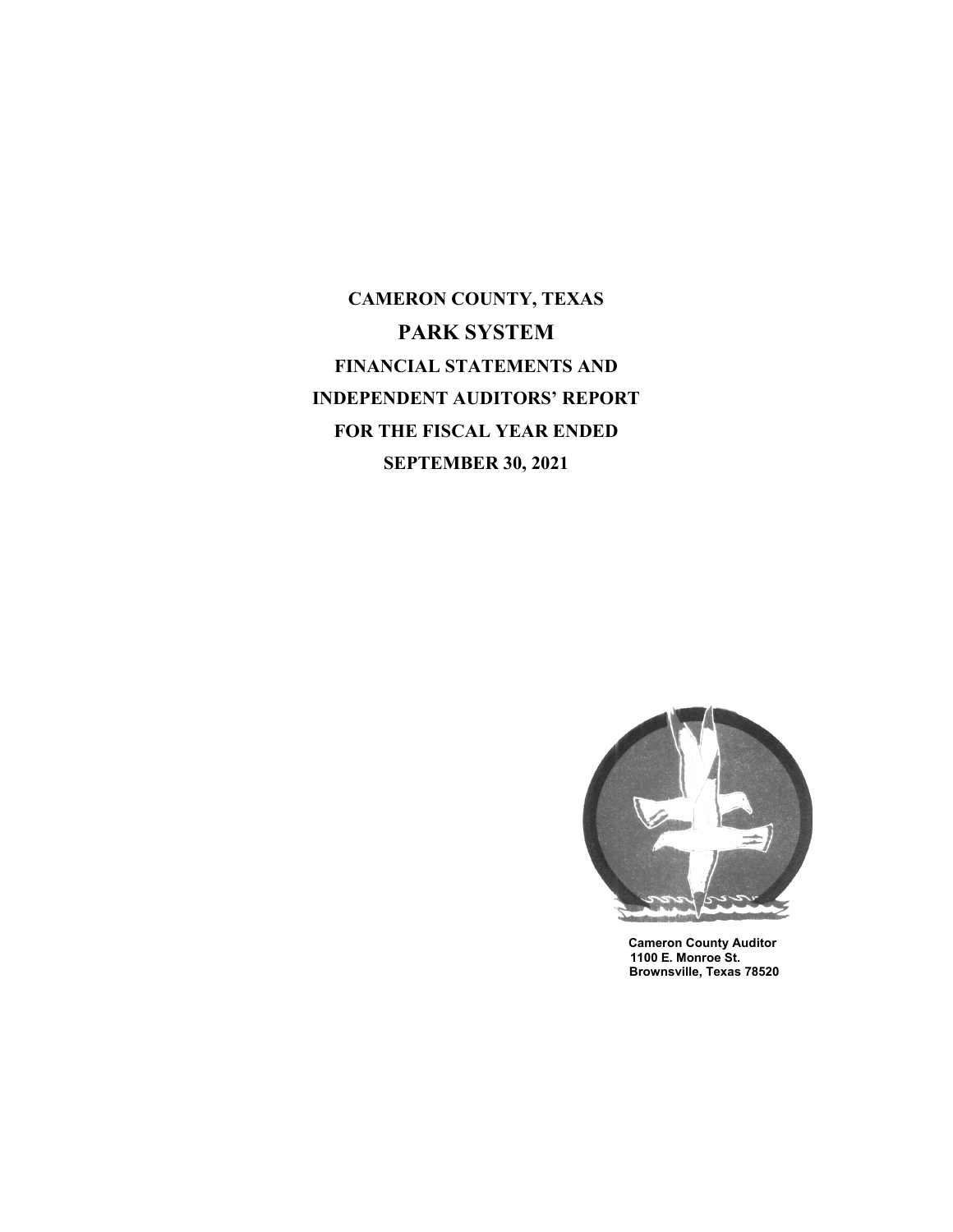### CAMERON COUNTY, TEXAS **PARK SYSTEM**  SEPTEMBER 30, 2021

### TABLE OF CONTENTS

| Park System Statement of Revenues, Expenses and Changes in Net Position3                                                                                                                |
|-----------------------------------------------------------------------------------------------------------------------------------------------------------------------------------------|
|                                                                                                                                                                                         |
|                                                                                                                                                                                         |
|                                                                                                                                                                                         |
|                                                                                                                                                                                         |
|                                                                                                                                                                                         |
|                                                                                                                                                                                         |
| Cameron County Park System Schedule of Combined                                                                                                                                         |
|                                                                                                                                                                                         |
|                                                                                                                                                                                         |
|                                                                                                                                                                                         |
|                                                                                                                                                                                         |
| Independent Auditors' Report on Internal Control Over Financial Reporting and on Compliance and Other<br>Matters Based on an Audit of Financial Statements Performed in Accordance with |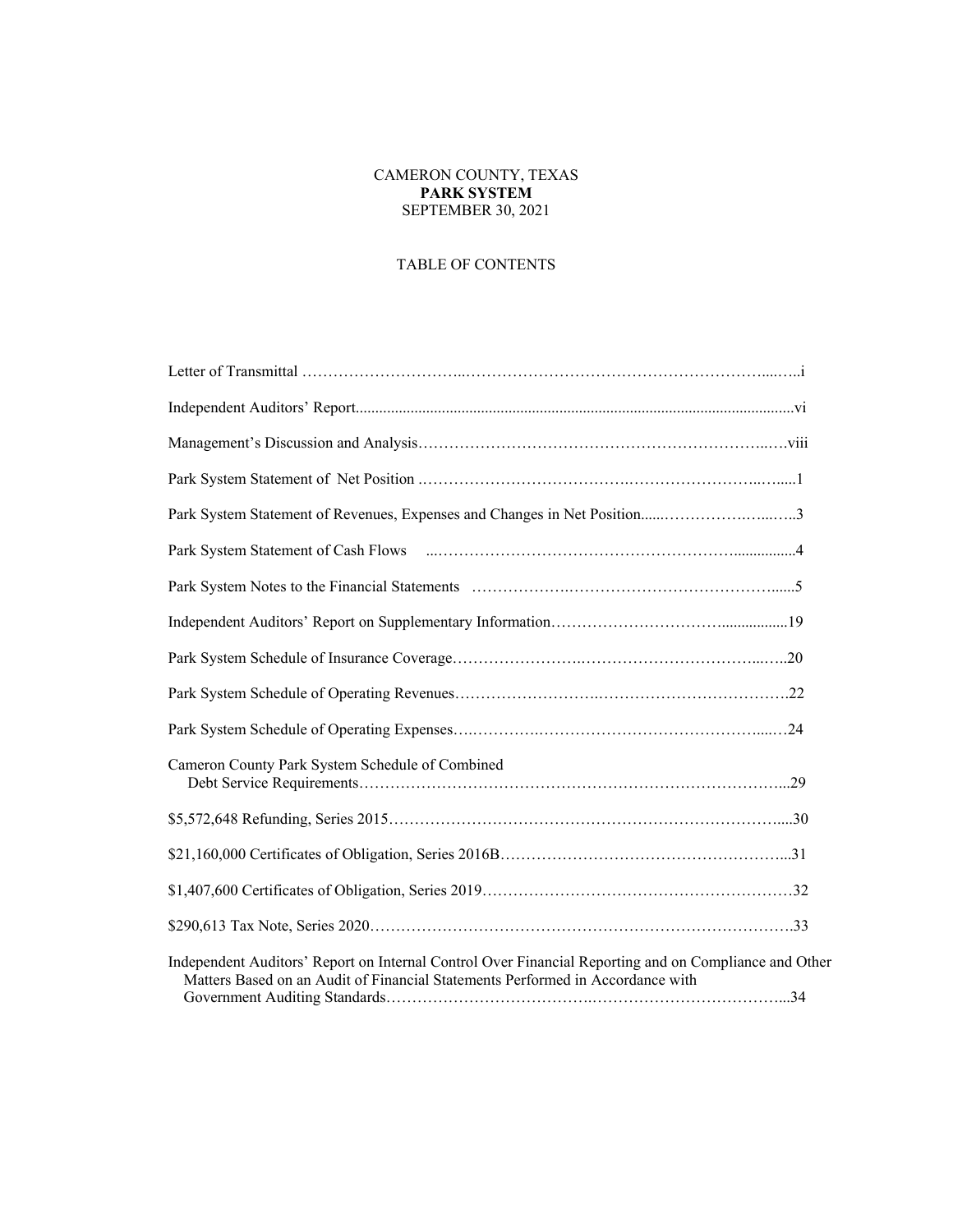

# **CAMERON COUNTY PARK SYSTEM**

33174 State Park Road 100 SOUTH PADRE ISLAND, TEXAS 78597

March 30, 2022

Hon. County Judge, Eddie Treviño, Jr. Hon. Commissioner Pct. 1, Sofia C. Benavides Hon. Commissioner Pct. 2, Joey Lopez Hon. Commissioner Pct. 3, David A. Garza Hon. Commissioner Pct. 4, Gus Ruiz Cameron County Courthouse Brownsville, Texas

Honorable County Judge and Commissioners:

The Cameron County Park and Recreation Department's mission is to provide safe, quality outdoor recreation opportunities to the citizens and visitors of Cameron County at an affordable price. The Cameron County Park and Recreation Department also seeks to develop and protect Cameron County Coastal resources and natural habitats.

Isla Blanca, Andy Bowie and Edwin K. Atwood County Parks provide beach access for day-use, as well as overnight camping, restroom and shower facilities, picnic pavilions, public parking, and food and beach rental concession areas. Other amenities such as fishing, surfing, bird watching and strolling along the edge of the shoreline are some of the nature activities enjoyed at these parks. Isla Blanca Park located on the south end of South Padre Island also provides retail stores, restaurants, beach equipment rentals, a full service marina, access to a water park and a boat launching facility. The Park accommodates full-service recreational transient vehicle rental sites, and eight cabanas. The cabanas are equipped with bunk beds, restrooms, showers and small kitchenettes. Andy Bowie Park also known as County Beach Access No. 2 is located just north of the City of South Padre Island city limits. This park also offers a flagship Hotel on the beach of the Gulf of Mexico. Edwin K. Atwood County Parks also known as County Beach Access No. 5 is located approximately five miles north of the South Padre Island city limits. This beautiful coastal park provides five pavilions, dune walkovers, rinse stations, restrooms and showers, an environmental friendly permeable pavement parking lot, food truck parking, two toll booth stations and other associated site improvements.

Cameron County also maintains and operates the following three public beach access areas on South Padre Island:

County Beach Access No. 3 is located 0.3 miles north of Andy Bowie park Beach Access 2. This is not a vehicular accessible point, but allows public accessibility to the beach. This access area provides public parking spaces, a dune walkover that allows you to access the beach and provides seasonal lifeguards/beach patrol.

County Beach Access No. 4 is located 1 mile north of Andy Bowie Park. This is not a vehicular accessible point, but allows public accessibility to the beach. This access area provides public gulf side parking spaces and parking spaces on the west side of Park Road 100. This area provides a dune walkover that allows you to access the beach and provides seasonal lifeguards/beach patrol.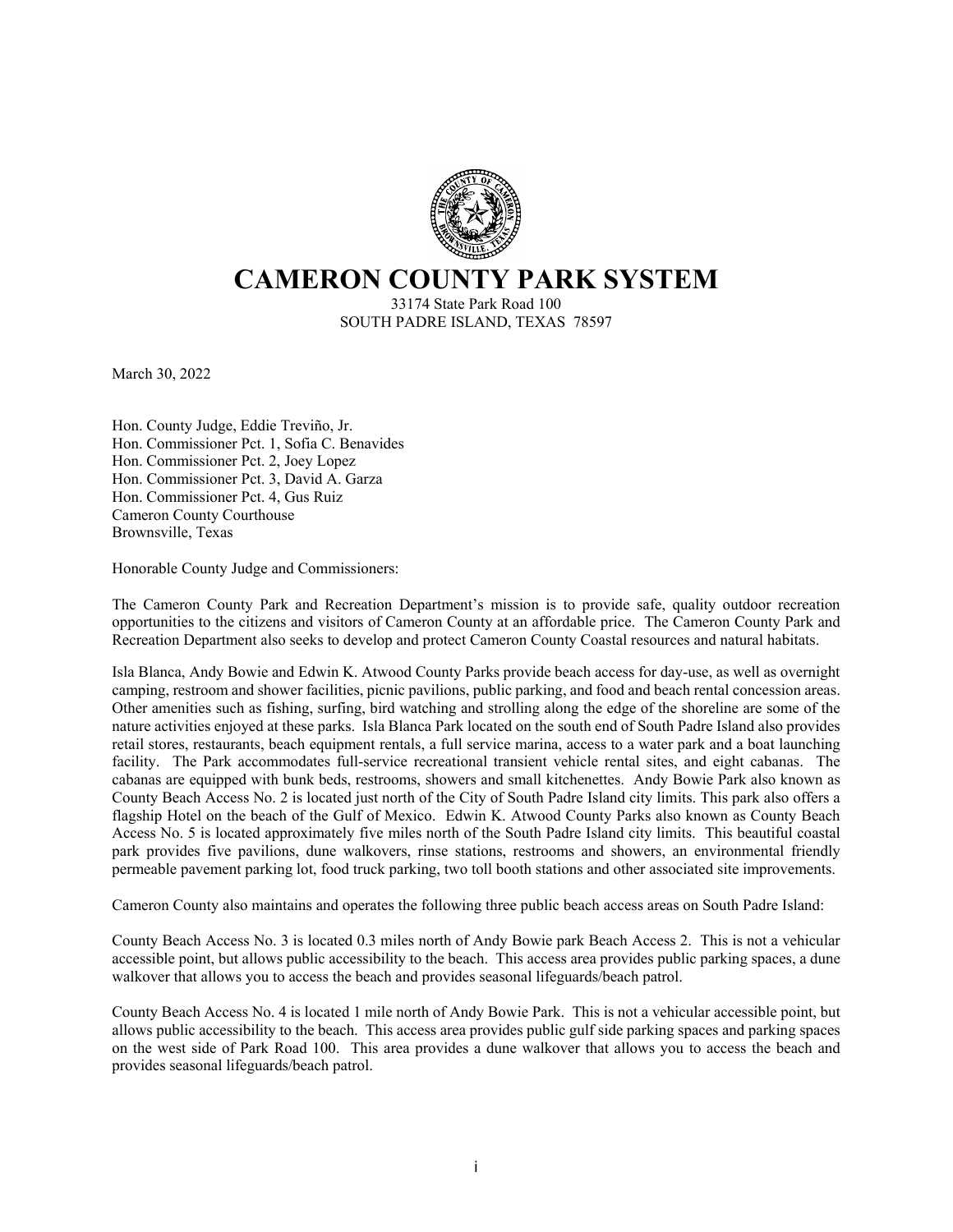Cameron County Park System March 30, 2022

County Beach No. 6 is located approximately 4.6 miles north of Andy Bowie Park. This area allows for vehicular traffic to access the beach. Many visitors use this area for day camping, surf fishing and nature activities.

Adolph Thomae, Jr. County Park is located on the mainland and situated within the U.S. Fish & Wildlife Service-Laguna Atascosa Wildlife Refuge. The park is adjacent to the bank of the Arroyo Colorado and offers a number of outdoor recreational opportunities such as; lighted fishing piers, picnic areas, playground, a boat ramp with fish cleaning stations and courtesy docks, nature trail, wildlife observation tower, tent camping area, and 35 full-hookup RV sites. This area provides a boat ramp which include two new additional boat ramps for boaters to launch and load their boats, courtesy docks, fish cleaning stations, shoreline restoration and additional truck/trailer parking spaces to alleviate some of the overcrowding experienced on busy weekends. The parking lot is constructed using a pervious paving system that is environmentally friendly. Cameron County will be completing improvements to the 1.7 miles of access road, construction of new rest rooms, and installation of new environmental friendly wildlife parking lights. These improvements will be funded through the Texas Parks & Wildlife Boating Access Grant.

The Cameron County Parks and Recreation Department also maintains and operates recreational and community park facilities that are nestled throughout the County within small underserved communities. The park facilities consist of the following:

La Esperanza Community Park is located in the colonia of Cameron Park. The amenities at the park include a walking trail, picnic pavilion, lighted soccer field, basketball court pavilion and an outdoor basketball court. Cameron County received funding assistance in the amount of \$500,000 on December, 2017 from the Valley Baptist Legacy Foundation. An All-Inclusive Playground was constructed that provide maximum ADA accessibility and is universally designed to create a myriad of play opportunities for special needs children and children with non-disabilities. This playground will be the first in both the County Park System and in Brownsville, Texas.

Santa Rosa Community Park is located in the city of Santa Rosa, the amenities at the park include two lighted baseball fields, playground facility, four picnic areas, swimming pool and a Boys and Girls Club unit operated and maintained by the City of Santa Rosa.

Esparza-Domanski Community Park is located in the colonia of El Ranchito on the intersection of FM 1577 and US Highway 281. The amenities at the park include a basketball court, playground, picnic pavilion and a swimming pool.

El Ranchito Recreational Park is located in the community of El Ranchito on 24103 US Hwy 28, the amenities at the park include a baseball field, one soccer field, a basketball court, and age appropriate playgrounds, walking trails, two picnic shelters and a concession/restroom facility.

Bejarano-McFarland Memorial Park is located in the colonia of Laguna Heights, within the city limits of Port Isabel. The park is approximately 2.0 acres in size and borders the Laguna Madre bay. The amenities offered at the park consist of a bird Watch Overlook with interpretative signs that extend 110 feet into the Laguna Madre, outdoor basketball court, playground, multi-purpose trail, a large picnic pavilion with BBQ pits and a butterfly garden.

 La Paloma Recreational Park is located south of San Benito, Texas, in the rural community of La Paloma. The park offers a number of recreational opportunities for the public to enjoy. Amenities include a walking trail, picnic pavilion, lighted soccer field, lighted baseball field, playground, basketball court, restrooms, concession stand and a splash pad.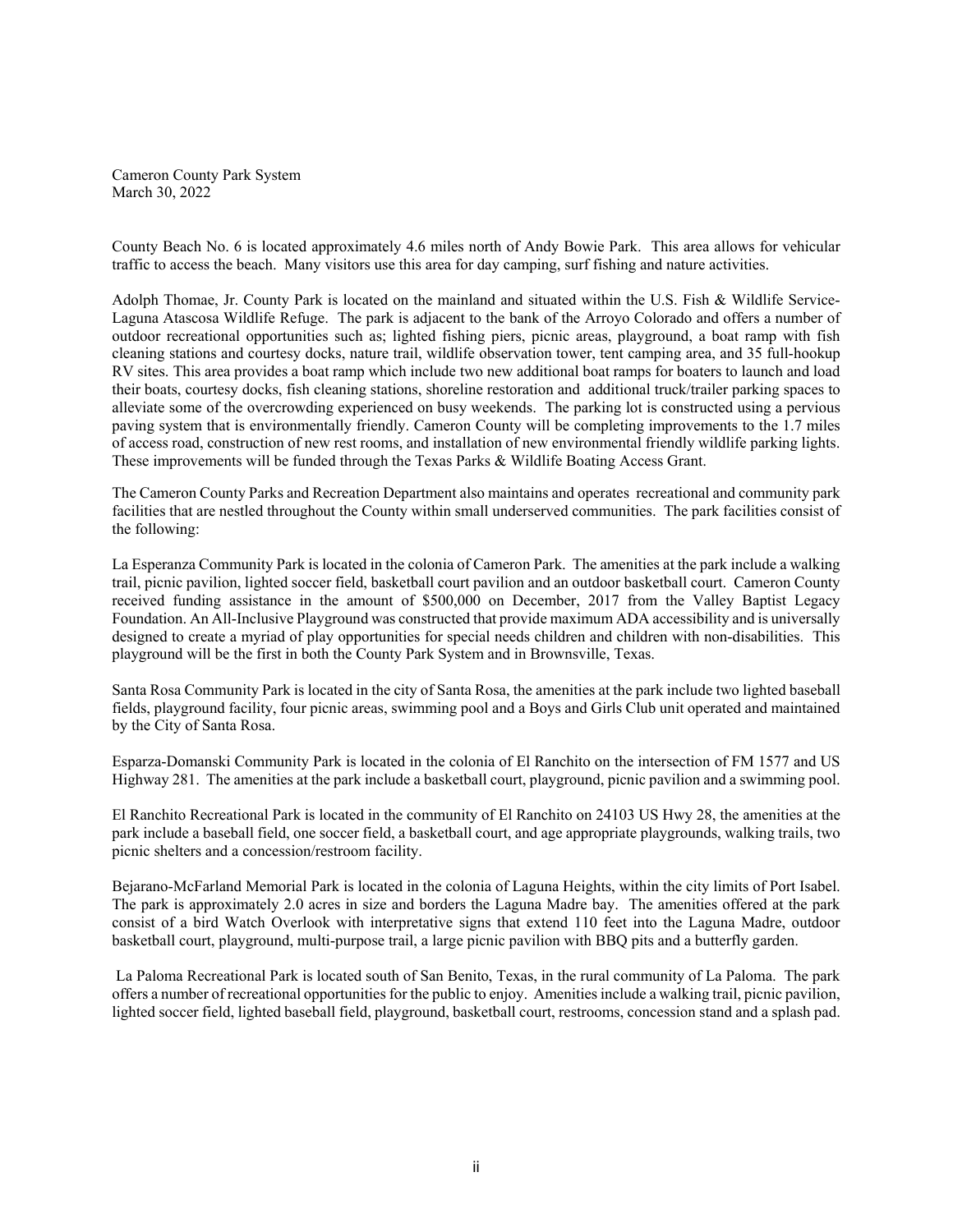Cameron County Park System March 30, 2022

Laureles Recreational Park is located just north of Los Fresnos, Texas, in the rurual community of Laureles. The Park was completed in 2010 and serves as a major recreational attraction for many of the surrounding communities. Organized little league games for baseball and soccer are commonly played during the respective seasons. The park offers three baseball fields; two of which are lighted, restrooms, a concession stand, two soccer fields, a walking trail, splash pad, playground, picnic pavilion and a butterfly garden.

Pedro Benavides Recreational Park is located at the corner of Browne Road and California, in the southmost area of Brownsville, Texas. The Park is constructed on 64 acres of land adjacent to Resaca de la Guerra. Amenities at the park include; a lighted adult softball field, lighted little league baseball field, two lighted full sized soccer fields, lighted basketball court, lighted volleyball court, playground and splash pad area, four small picnic pavilions, one large picnic pavilion, BBQ areas, a one mile Resaca frontage nature trail with two nature observation stations, and approximately 1 mile walking trail with 5 integrated workout stations. The multi-purpose walking trail receives a substantial amount of traffic on a daily basis. The trail is completely ADA accessible and is extremely user friendly. Runners, Joggers and walkers alike had nothing but positive things to say about the new surface. This project was funded through bonds and Parks Capital Improvement Funds.

Jaime J. Zapata Memorial Boat Ramp is located adjacent to the Brownsville Ship Channel, on Highway 48 between Port Isabel and the Port of Brownsville, the Jaime J. Zapata Memorial Boat Ramp offers more than just a public boat launching facility. Other amenities include; a lighted fishing pier, two picnic pavilions and a kayak launch ramp. This unique site offers fisherman, boaters, bird watchers, nature enthusiast and kayaker's quick access to San Martin Lake and the Brownsville Ship Channel.

The Parks Department also maintains and operates two social service centers. The Bob Clark Social Service Center and El Centro Cultural.

The Bob Clark Social Service Center is located in the hub of 21 colonias, at the corner of Browne Road and California Road, and serves the surrounding community of the southmost area. The Center houses a Head Start Program and a WIC Clinic. It also offers a wide variety of social services and educational programs to the community such as the GED, ESL, home economics, Zumba, sewing, family counseling, assistance with CHIP, Medicaid, Medicare, and employment placement assistance. Cameron County entered into a partnership with University of Texas Health-Rio Grande Valley on developing an Area Health Care Center at the Bob Clark Social Service Center which included examination rooms, triage rooms, conference room and lab.

El Centro Cultural is located in the colonia of Cameron Park. The Center is equipped with a technology center and offers a variety of social service and educational programs such as a GED, ESL, home economics, Zumba, baking classes, family counseling, assistance with Chip, Medicaid, Medicare, and employment placement assistance.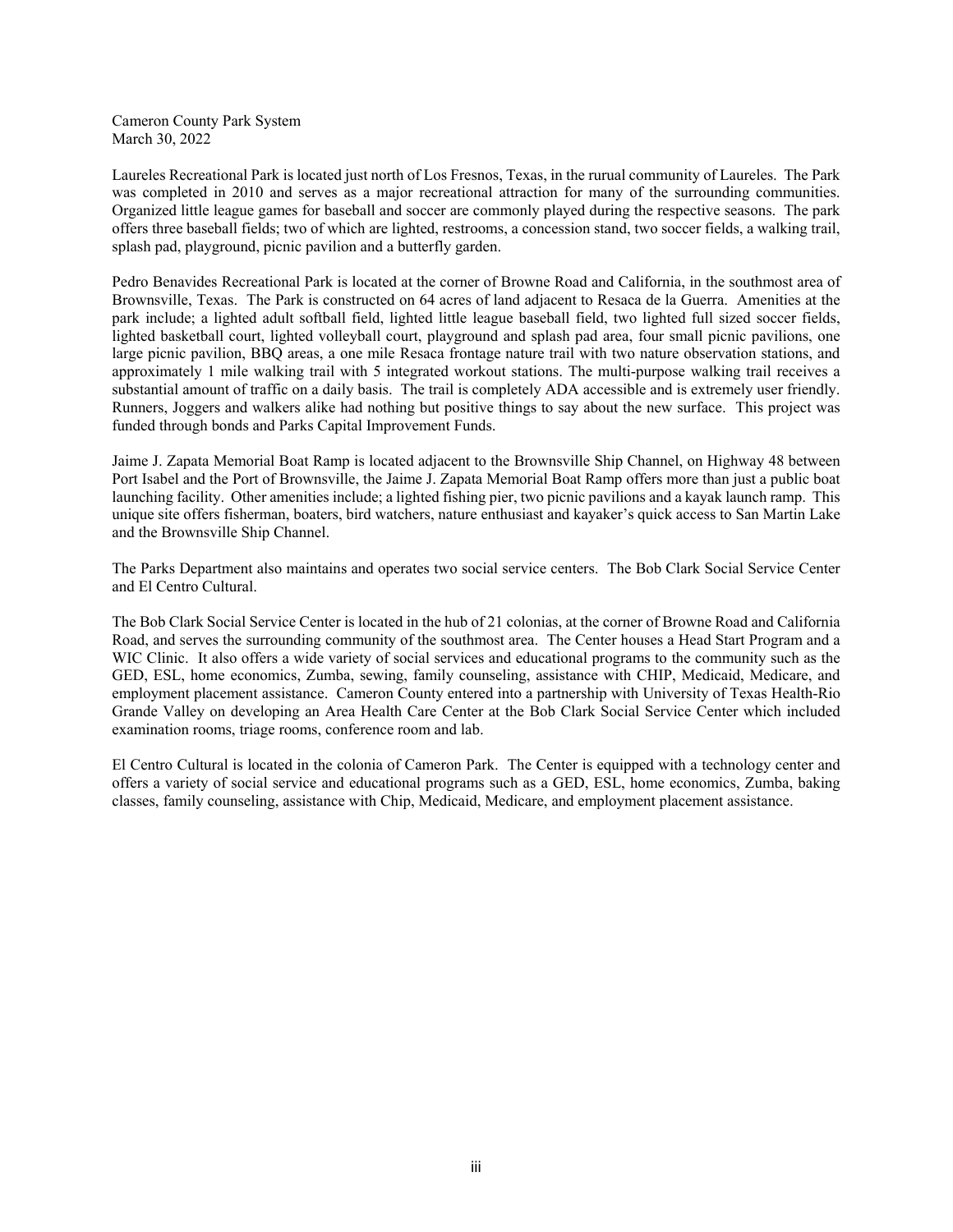Cameron County Park System March 30, 2022

### **OTHER EVENTS**

Cameron County Parks Administration Office: The Cameron County Commissioners Court approved entering into an Interlocal Agreement with the Cameron County Regional Mobility Authority for the development of the Cameron County Parks Administration Office at Isla Blanca Park. The Court has approved the 100% Construction Drawings. Funding for this project will come from the 2022 Bond Proceeds \$1,189,938, 2021 Bond Proceeds \$1,800,000, 2019 Bond Proceeds \$834,000 and 2016 Bond Proceeds \$666,000.

Cameron County Parks Toll Collection System: The Cameron County Commissioners Court Approved entering into an Interlocal Agreement with the Cameron County Regional Mobility Authority for the development of the Cameron County Parks Toll Collection System. CCRMA will provide the design, engineering, installation and construction management services for an interoperable tolling system at Isla Blanca Park, Andy Bowie Park, E.K. Atwood Park, Adolph Thomae, Jr. County Park and Beach Access Number.3, Number.5. The total construction cost is approximately \$1,199,950.00

Adolph Thomae, Jr. County Park Pavilion: The Texas General Land Office awarded a grant to the Cameron County Parks for the construction of a pavilion at Adolph Thomae, Jr. County Park. The 40' x 48' pavilion area would be large enough to accommodate large groups and several families. The pavilion will be well illuminated for activities conducted after sun sets and for security measures. The proposed pavilion would include ADA picnic tables; 6' picnic tables, and 32 gallon trash receptacles. In addition, the new pavilions will include interpretative signage and kiosk to educate the community about County's coastal resources. The total construction cost for this project is approximately \$200,000. Funding for this project will come from GLO CMP \$120,000.00 and Cameron County Match of \$80,000. This project should be completed by the summer of 2022.

Isla Blanca Park Parking Lot 10 Expansion: The Cameron County Commissioners Court approved entering into an Interlocal Agreement with the Cameron County Regional Mobility Authority for the development of a 220-space parking lot adjacent to parking lot 10 of the Sandpiper pavilion at Isla Blanca. The total construction cost is approximately \$500,000. This project should be completed by the spring of 2022.

Mountain Bike Trail at Pedro "Pete" Benavides Park: Cameron County recently received funding from the Texas Parks and Wildlife Department for the construction of a Mountain Bike Trail at Pedro "Pete" Benavides Park. The trail will be approximately 2.79 miles and will be designed to accommodate mountain bikers, trail runners and hikers. The Cameron County Commissioners Court approved entering into an Interlocal Agreement with the Cameron County Regional Mobility Authority for the development of the Mountain Bike Trail. Currently, the project is on the construction phase. This project should be completed by the summer of 2022.

Pedro "Pete" Benavides Covered Basketball Court: The Cameron County Commissioners Court recently approved entering into an Inerlocal Agreement with the Cameron County Regional Mobility Authority for the development of a covered basketball court at the Pedro "Pete" Benavides Park. The proposed 66' x 100' covered basketball court will allow for residents to enjoy this multi-use structure for basketball playing, aerobics/Zumba activities, health fairs, civic meeting, community gatherings and many outdoor recreational events. The total construction cost for this project is approximately \$1,200,000. Funding for this project will come from 2021 Bond Proceeds \$602,538 and ARPA Funds in the amount of \$597,462. This project should be completed by the summer of 2022

Santa Rosa Community Park Improvements: Cameron County recently received funding from the Texas Parks and Wildlife Department for improvements to the Santa Rosa Community Park. Improvements include construction of a swimming pool, covered basketball pavilion, picnic pavilion and other amenities. Funding for this project will come from TPWD Grant \$750,000, ARPA Funds \$2 million and Cameron County Match \$750,000.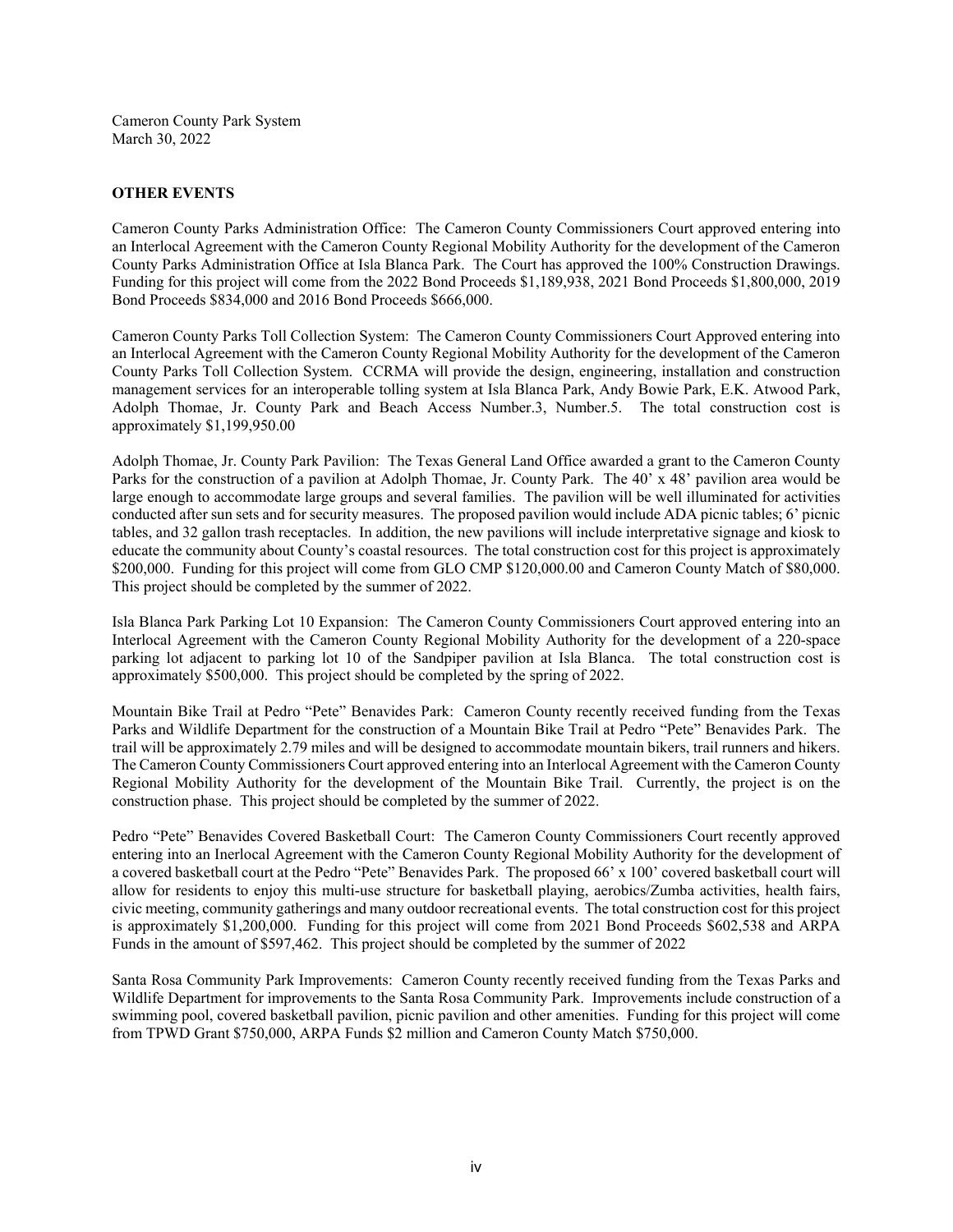Cameron County Park System March 30, 2022

Olmito Park: Cameron County recently acquired 39 acres through a donation for the development of a park in Olmito. Cameron County Parks will be seeking grant funding opportunities to develop this park. The park will consist on nature trails, recreational engagements, public access to Olmito Lake, and other opportunities.

Cameron County recently received official notice from the Texas General Land Office awarding several grants from the Coastal Erosion Planning Response Act (CEPRA) and Coastal Management Program totaling \$1,566,250 Dollars for the following coastal county projects: Adolph Thomae, Jr. Park Shoreline Restoration Phase 3: This project is being funded through the CEPRA Cycle 10 Grant Program which will stabilize approximately 620 linear feet of shoreline from ongoing erosion and degradation at Adolph Thomae, Jr. Park. Phase III will include the construction of Articulated Concrete Block Mat (ACBM) and a retaining gravity wall. CEPRA Grant Funds Awarded: \$420,000.

Adolph Thoame, Jr. Park Living Shoreline Restoration Project Phase 4: This project is being funded through the CEPRA Cycle 11 Grant Program which will stabilize an additional 1,020 L.F. of eroding shoreline through the construction of a living shoreline and gravity wall that has been designed and permitted at Adolph Thomae, Jr. County Park. CEPRA Grant Funds Awarded: \$780,000.

The North Cameron County Beach Nourishment Phase I: This Project is being funded through the CEPRA Cycle 11 Grant Program for engineering and permitting to amend the existing permit to nourish an additional 12 miles of beach north of the currently authorized placement limits. Phase I will include data collection, regulatory coordination and permitting, cost estimates, bathymetric surveys, coastal boundary survey, geotechnical investigation, cultural resource identification, and environmental permitting. CEPRA Grant Funds Awarded: \$131,250.

The Children's Beach Shoreline Restoration Project Phase I: This project is to protect a section of the children beach shoreline located on the west side of Isla Blanca Park owned by Cameron County and the Brownsville Navigation District. CEPRA Cycle II funds will assist Phase I of the restoration project which includes engineering services for a future construction project to stabilize the shoreline. Engineering services will consist of collecting topographic, hydrographic and geotechnical data, performing an alternative analysis, submitting an application to the US Army Corps of Engineers, and preliminary engineering design of the preferred alternative. CEPRA Grant Funds Awarded: \$135,000.

Cameron County Beach Access No. 3 Parking Improvements and Educational Pavilion: This project is being funded through the CMP Cycle 24 Grant Program to acquire engineering services, develop architectural design and initiate permitting to enhance amenities at Cameron County Beach Access No. 3 which includes parking improvements, a new pavilion, restrooms, community rinse stations and a new dune walkover. This project is currently in the designed phase. CMP Grant Funds Awarded: \$100,000.

Sincerely

Joe Vega Director Cameron County Parks and Recreation Department

**Zorena** Hernande: County Auditor Cameron County Auditor's Office

 $\vee$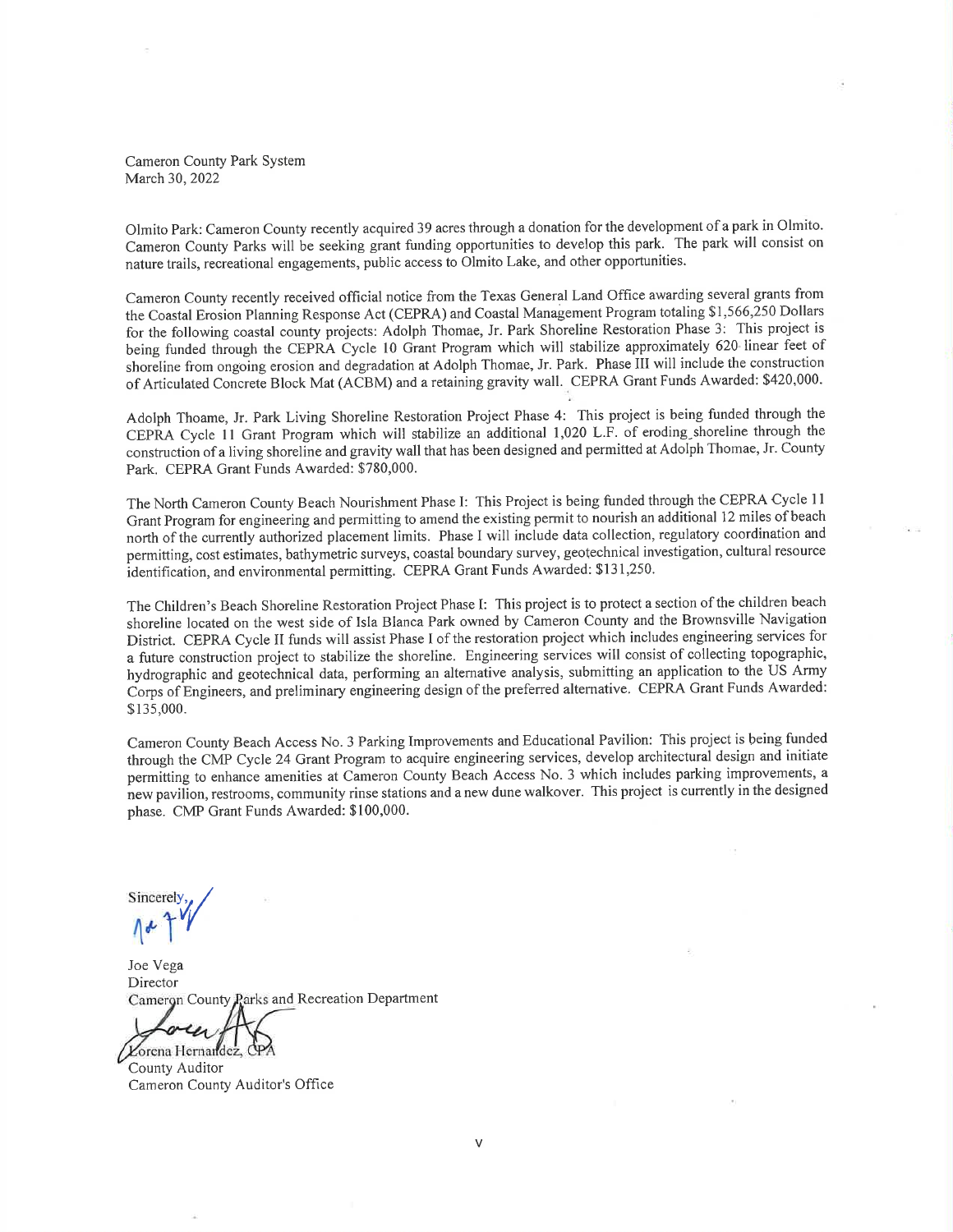

## **INDEPENDENT AUDITORS' REPORT**

To the Honorable County Judge and Commissioners' Court Cameron County, Texas

### **Report on the Financial Statements**

We have audited the accompanying financial statements of the business-type activities of the Cameron County, Texas Park System, an enterprise fund of Cameron County, as of and for the year ended September 30, 2021, and the related notes to the financial statements, as listed in the table of contents.

### *Management's Responsibility for the Financial Statements*

Management is responsible for the preparation and fair presentation of these financial statements in accordance with accounting principles generally accepted in the United States of America; this includes the design, implementation, and maintenance of internal control relevant to the preparation and fair presentation of financial statements that are free from material misstatement, whether due to fraud or error.

### *Auditor's Responsibility*

Our responsibility is to express opinions on these financial statements based on our audit. We conducted our audit in accordance with auditing standards generally accepted in the United States of America and the standards applicable to financial audits contained in *Government Auditing Standards,* issued by the Comptroller General of the United States. Those standards require that we plan and perform the audit to obtain reasonable assurance about whether the financial statements are free from material misstatement.

An audit involves performing procedures to obtain audit evidence about the amounts and disclosures in the financial statements. The procedures selected depend on the auditor's judgment, including the assessment of the risks of material misstatement of the financial statements, whether due to fraud or error. In making those risk assessments, the auditor considers internal control relevant to the entity's preparation and fair presentation of the financial statements in order to design audit procedures that are appropriate in the circumstances, but not for the purpose of expressing an opinion on the effectiveness of the entity's internal control. Accordingly, we express no such opinion. An audit also includes evaluating the appropriateness of accounting policies used and the reasonableness of significant accounting estimates made by management, as well as evaluating the overall presentation of the financial statements.

We believe that the audit evidence we have obtained is sufficient and appropriate to provide a basis for our audit opinion.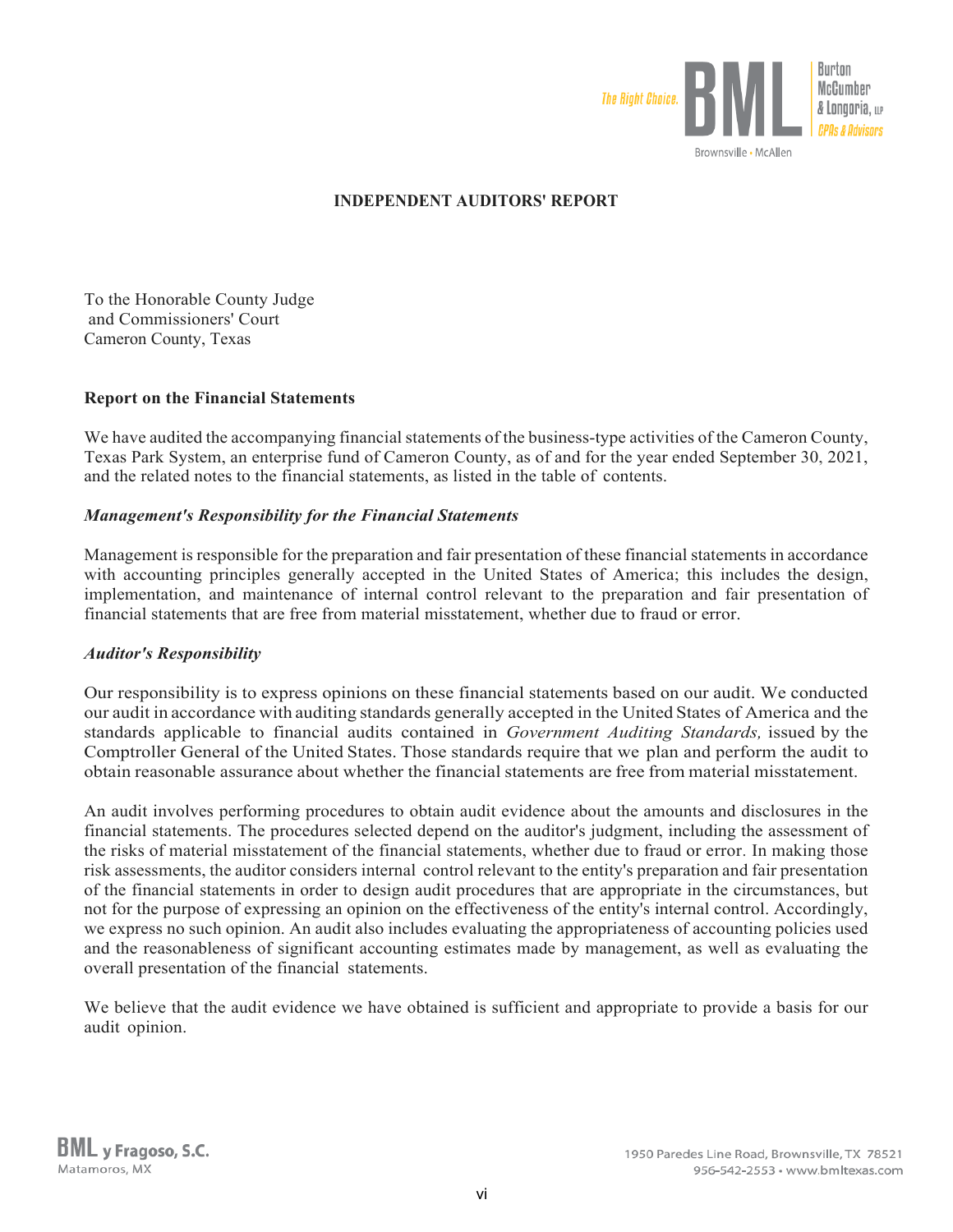### *Opinion*

In our opinion, the financial statements referred to above present fairly, in all material respects, the respective financial position of the business-type activities of the Cameron County, Texas Park System, as of September 30, 2021, and the respective changes in net position and cash flows thereof for the year then ended in accordance with accounting principles generally accepted in the United States of America.

### **Other Matters**

Accounting principles generally accepted in the United States of America require that the management's discussion and analysis information on pages viii - xii be presented to supplement the basic financial statements. Such information, although not a part of the basic financial statements, is required by the Government Accounting Standards Board, who considers it to be an essential part of the financial reporting for placing the basic financial statements in an appropriate operational, economic, or historical context.

### *Other Information*

Our audit was conducted for the purpose of forming an opinion on the financial statements that collectively comprise the Cameron County, Texas Park System's basic financial statements. The Letter of Transmittal and Supplementary Information is presented for purposes of additional analysis and is not a required part of the basic financial statements.

The Letter of Transmittal and Supplementary Information has not been subjected to the auditing procedures applied in the audit of the basic financial statements and, accordingly we do not express an opinion or provide any assurance on it.

### **Emphasis of Matter**

As discussed in Note 1, the financial statements present only the Cameron County, Texas Park System and do not purport to, and do not present fairly the financial position of Cameron County, Texas, as of September 30, 2021, the changes in its financial position, or, where applicable, its cash flows for the year then ended in accordance with accounting principles generally accepted in the United States of America. Our opinion is not modified with respect to this matter.

### **Other Reporting Required by** *Government Auditing Standards*

In accordance with *Government Auditing Standards,* we have also issued our report dated March 30, 2022, on our consideration of the Cameron County Park System's internal control over financial reporting and on our tests of its compliance with certain provisions of laws, regulations, contracts, and grant agreements and other matters. The purpose of that report is to describe the scope of our testing of internal control over financial reporting and compliance and the results of that testing, and not to provide an opinion on internal control over financial reporting or on compliance. That report is an integral part of an audit performed in accordance with *Government Auditing Standards* in considering the Cameron County Park System's internal control over financial reporting and compliance.

Burton, McCumber, ELongoria LLP.

Brownsville, Texas March 30, 2022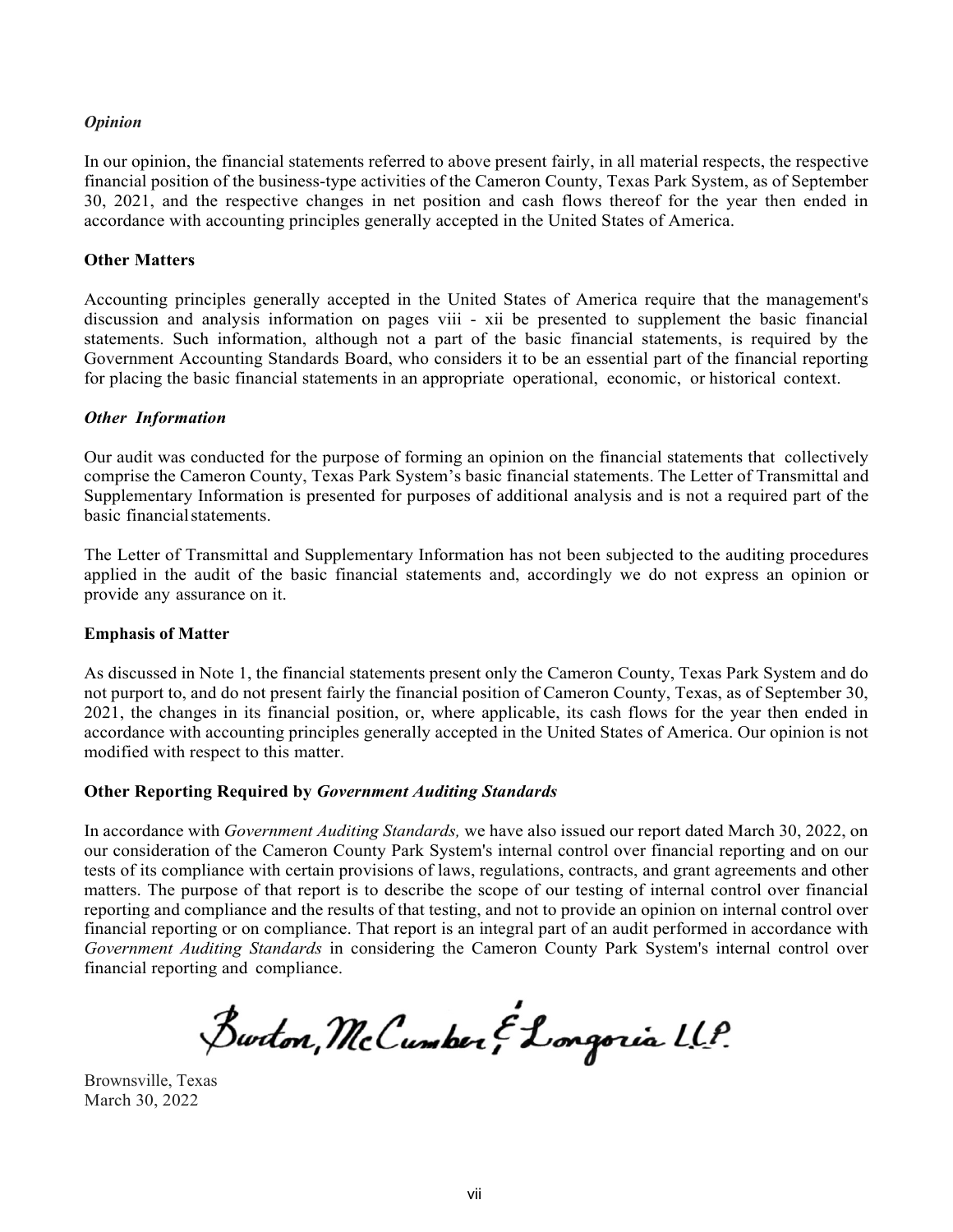### CAMERON COUNTY, TEXAS PARK SYSTEM MANAGEMENT'S DISCUSSION AND ANALYSIS September 30, 2021

This discussion and analysis of the Cameron County Park System (Park) financial performance provides an overview of the Park's financial activities for the fiscal year ended September 30, 2021. The Management's Discussion and Analysis (MD&A) is designed to focus on the current year's activities and resulting changes. The MD&A should be considered in conjunction with the letter of transmittal, the accompanying basic financial statements and the related notes to those financial statements.

#### FINANCIAL HIGHLIGHTS

The Park's total assets exceeded its total liabilities at September 30, 2021 by \$22,197,280.

Total assets increased from Fiscal Year 2020 to Fiscal Year 2021 by \$2,950,528.

Total liabilities decreased from Fiscal Year 2020 to Fiscal Year 2021 by \$733,963.

Total net position increased by \$4,362,146.

#### OVERVIEW OF THE FINANCIAL STATEMENTS

This discussion and analysis is intended to serve as an introduction to the Park's basic financial statements. The Park's basic financial statements are comprised of: 1) Statement of Net Position, 2) Statement of Revenues, Expenses, and Changes in Net Position, 3) Statement of Cash Flows, and 4) Notes to the Financial Statements. This report also contains other supplementary information in addition to the basic financial statements.

#### Park's Basic Financial Statements

The *Basic Financial Statements* are designed to provide readers with a broad overview of the Park's finances in a manner similar to private sector business. They present the financial picture of the Park from an economic resources measurement focus using the accrual basis of accounting. These statements include all assets of the Park as well as all liabilities.

The *Statement of Net Position* presents information on all Park's assets, liabilities, deferred outflows, and deferred inflows with the difference reported as *net position.* Increases or decreases in net position should serve as a useful indicator of whether the financial position of the Park is improving or deteriorating.

The *Statement of Revenues, Expenses and Changes in Net Position* presents information showing how net position changed during the most recent fiscal year using full accrual basis of accounting. All changes in net position are reported as soon as the underlying event giving rise to the change occurs, *regardless of the timing of related cash flows.*  Thus, revenues and expenses are reported in this statement for some items that will result in cash flows in future fiscal periods (e.g., earned but unused vacation leave).

The *Statement of Cash Flows* presents information on all Park's sources of cash and cash equivalents and the uses of cash and cash equivalents. Specific information about *Operating* cash flows, *Investin*g cash flows, and *Financing* cash flows are presented along with information about material non-cash events.

The *Notes to the basic financial statements* present additional information that is essential to a full understanding of the data provided in the Basic Financial Statements.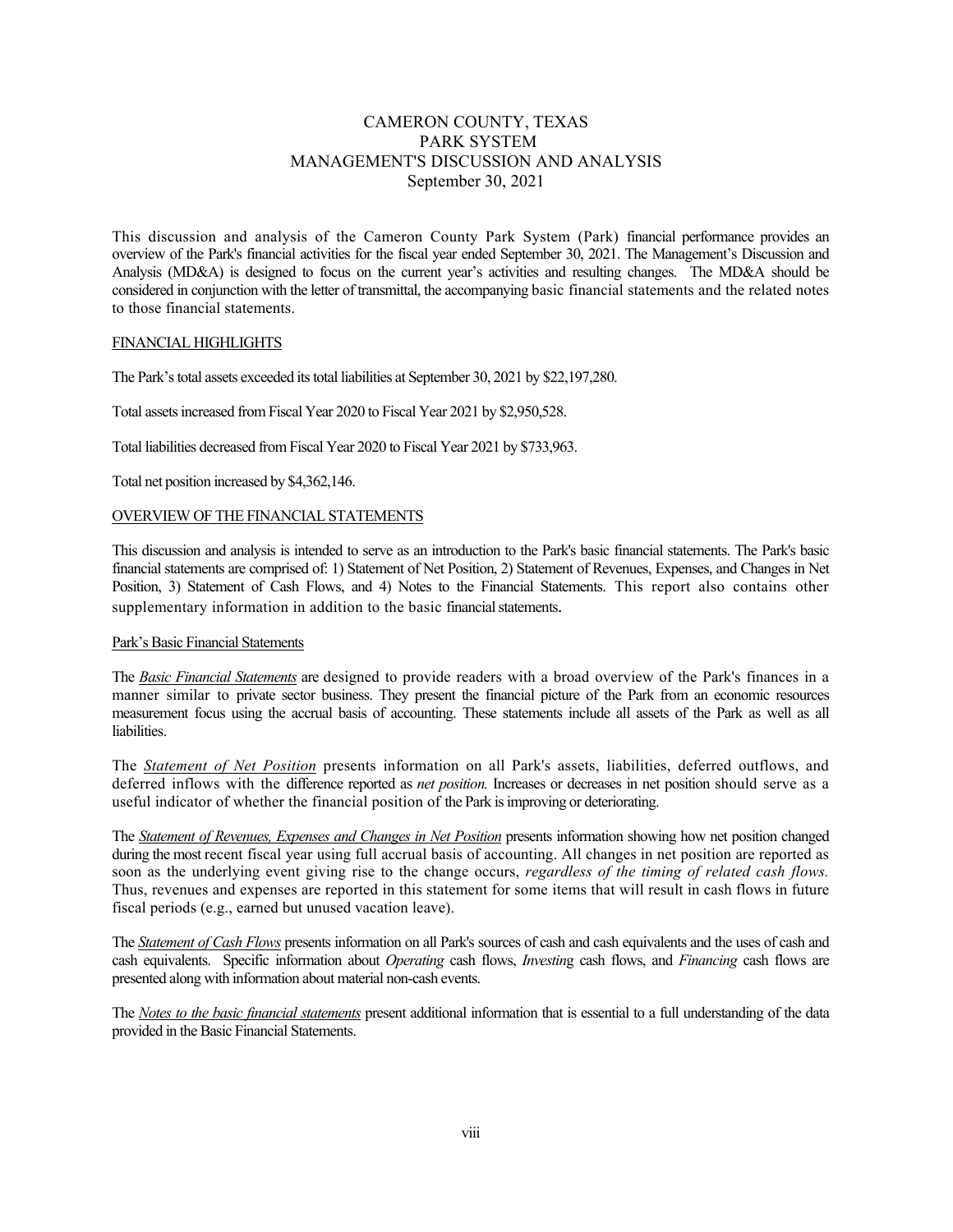#### PARK'S FINANCIAL ANALYSIS

Net position serves as a useful indicator of the Park's financial position. As of September 30, 2021, the Park's assets and deferred outflows exceeded liabilities and deferred inflows by \$22,197,280.

The Parks has a net position of \$9,657,267 invested in capital assets (e.g. land, building, improvements, construction in progress, automotive machinery, and other structures) less any outstanding debt and depreciation used to acquire those assets.

A portion of the Park's net position, \$5,699,879, represents resources that are subject to external restrictions on how they may be used. This restricted net position includes net position for debt service and amounts restricted for construction.

The Park has \$6,840,134 of unrestricted net position at the end of this year.

The Park's net position for fiscal years ended September 30, 2021, and 2020, is summarized as follows:

# Condensed Schedule of Net Position September 30

|                                                       | 2021         | 2020         |
|-------------------------------------------------------|--------------|--------------|
| Current and other assets                              | \$18,098,828 | \$14,577,528 |
| Capital assets                                        | 34, 563, 478 | 35,134,250   |
| Deferred outflows                                     | 1,356,238    | 631,542      |
| Total assets and deferred<br>outflows of resources    | 54,018,544   | 50,343,320   |
| Current and other liabilities                         | 4,186,422    | 3,544,084    |
| Long-term liabilities                                 | 26,889,036   | 28, 265, 337 |
| Deferred inflows                                      | 745,806      | 698,765      |
| Total liabilities and deferred<br>inflow of resources | 31,821,264   | 32,508,186   |
| Net Position:                                         |              |              |
| Net investment in capital<br>assets                   | 9,657,267    | 8,446,466    |
| Restricted                                            | 5,699,879    | 7,308,900    |
| Unrestricted                                          | 6,840,134    | 2,079,768    |
| Total net position                                    | \$22,197,280 | \$17,835,134 |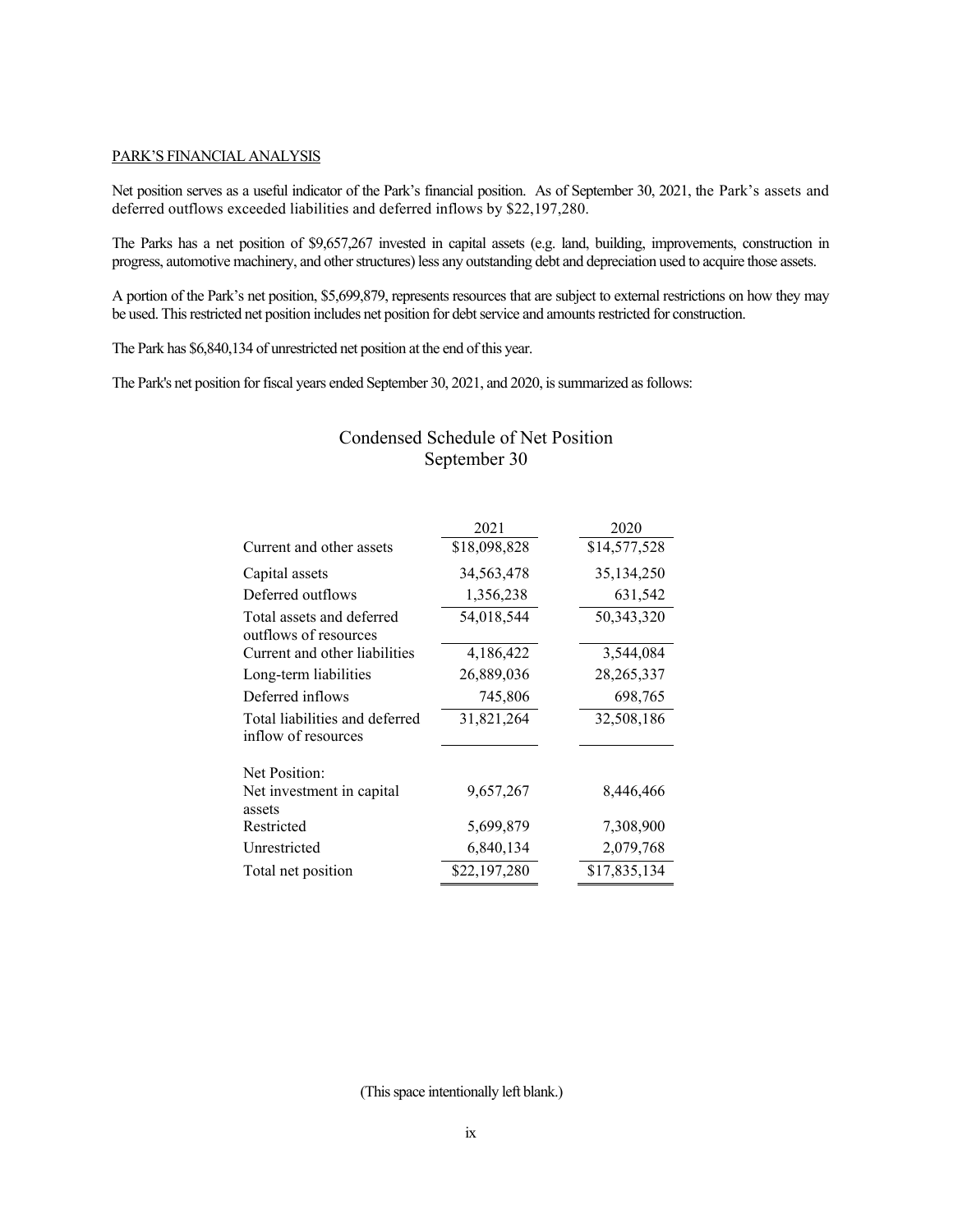The following table provides a summary of the Park's revenues, expenses and changes in net position for the year ended September 30, 2021, and 2020. The Park experienced an overall increase of \$4,362,146 in net position for the year ended September 30, 2021.

# Condensed Schedule of Changes in Net Position For the Year ended September 30

|                                     | 2021         | 2020         |
|-------------------------------------|--------------|--------------|
| Operating revenues                  | \$12,249,867 | \$7,990,556  |
| Operating expenses                  | (8,062,754)  | (7,673,017)  |
| Operating income (loss)             | 4,187,113    | 317,539      |
| Non-operating revenue (expenses)    | (728, 553)   | (801, 599)   |
| Capital grants and contributions    | 1,426,569    | 1,111,917    |
| Transfer to other funds             | (522, 983)   | (444, 421)   |
| Increase (decrease) in net position | 4,362,146    | 183,436      |
| Net position – Beginning of year    | 17,835,134   | 17,651,698   |
| Net position – End of year          | \$22,197,280 | \$17,835,134 |
|                                     |              |              |

#### GENERAL FUND BUDGETARY HIGHLIGHTS

The County Auditor is required by policy to present the Commissioners' Court with a balanced budget that contains a no- increase assumption as a starting point for budget discussions. The budget is prepared in accordance with accounting principles generally accepted in the United States of America, and with financial policies by the County Auditor and approved by the Commissioners' Court following a public hearing. Appropriated budgets are approved and employed as a management control device during the year. The Park maintains strict budgetary controls and sets its appropriations at a line item level for each department. Appropriation transfers are allowable between line items or departments only with the approval of the Commissioners' Court. Reserves are established as a budget line item and may be transferred to other budget line items with approval of the Commissioners' Court.

The FY 2021 budget was adopted on September 15, 2020 with total Park operating expenditures of \$8,500,292, a 11% decrease from Fiscal Year 2020 budgeted operating expenses.

#### CAPITAL ASSETS

The Parks has \$34,563,478 (net of accumulated depreciation) invested in capital assets. General capital assets include land, buildings, improvements, construction in progress, equipment, furniture and fixtures, other structures, automotive machinery and equipment.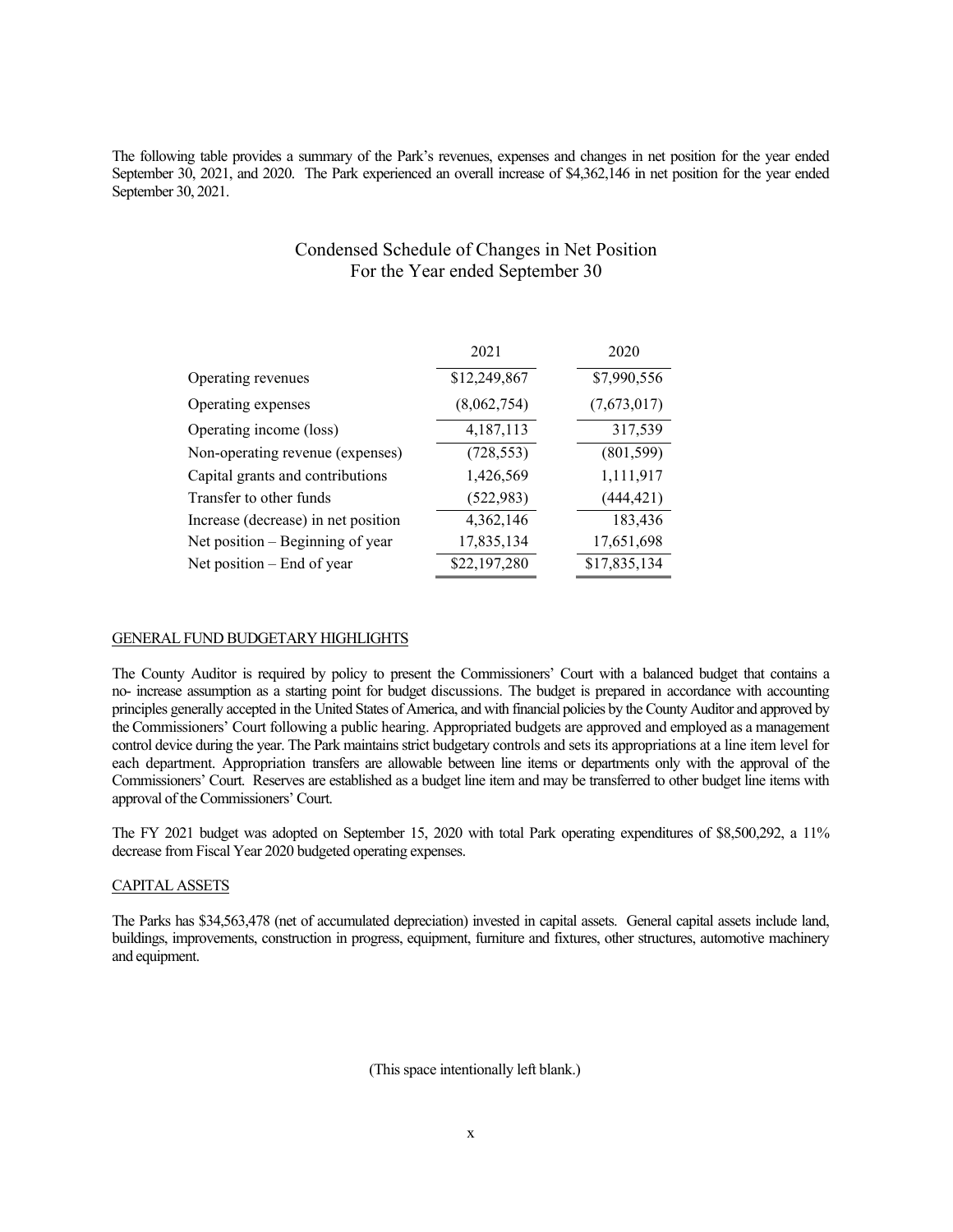Capital assets consisted of the following at September 30, 2021:

| Assets being depreciated:                         | Beginning    | Increases   | Decreases | Ending         |
|---------------------------------------------------|--------------|-------------|-----------|----------------|
| <b>Buildings</b>                                  | 10,869,402   |             |           | 10,869,402     |
| Improvements other than buildings                 | 12,455,359   |             |           | 12,455,359     |
| Equipment                                         | 1,282,816    | 147,243     |           | 1,430,059      |
| Automotive machinery and equipment                | 3,148,636    | 80,654      |           | 3,229,291      |
| Furniture and fixtures                            | 1,020,173    |             |           | 1,020,173      |
| Other structures<br>Assets not being depreciated: | 25,325,033   | 35,003      |           | 25,360,036     |
| Construction in progress                          | 1,563,117    | 996,873     |           | 2,559,991      |
| Land                                              | 1,782,132    |             |           | 1,782,132      |
| Less: Accumulated depreciation                    | (22,312,418) | (1,830,547) |           | (24, 142, 965) |
| <b>TOTAL CAPITAL ASSETS</b>                       | 35,134,250   | (570, 774)  |           | 34, 563, 478   |

#### DEBT ADMINISTRATION

During the period in which the bonds are outstanding, the Park System Bond Order requires the County to create and maintain a Debt Service Reserve Fund to be funded (i) out of proceeds of Park System obligations which are secured by a parity pledge on the net revenues, as defined in the Bond Order of the Park System, (ii) from periodic deposits of net revenues, or (iii) from other funds of the County which are lawfully available for such purpose. The County is obligated by the Bond Order to maintain an amount on deposit in the Debt Service Fund equal to the average annual debt service for all Park System obligations, as defined in the Bond Order.

At September 30, 2021, the Park has certificates of obligation payable of \$23,275,080 of which \$1,615,860 is payable in fiscal year 2022.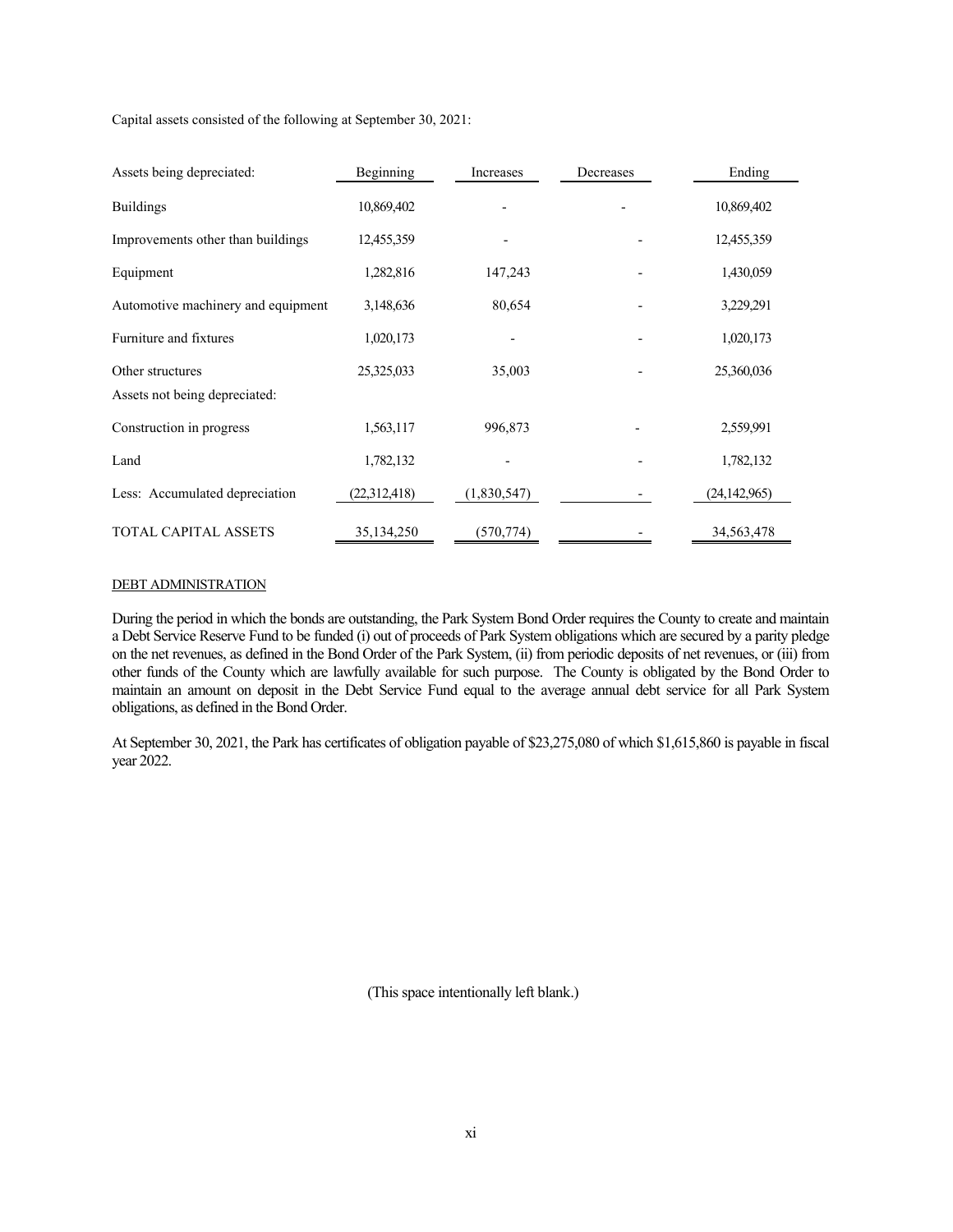### ECONOMIC FACTORS AND NEXT YEAR'S BUDGET RATES

In developing the Park's budget for FY 2022, the Commissioners' Court and management considered the following factors:

- Recreational vehicle site rental rates.
- Capital park improvements.
- Additional lease income.
- Debt service commitments and capital lease obligations.

The FY2022 budget was adopted on September 14, 2021 with total Park operating expenditures of \$9,816,774.

#### REQUEST FOR INFORMATION

The Park's financial report is designed to provide our citizens, taxpayers and investors with a general overview of the Park's finances and to show the Park's accountability for the money it receives. If you have questions about this report or need any additional financial information, contact the Auditor's Office at 1100 E. Monroe, Brownsville, Texas 78520.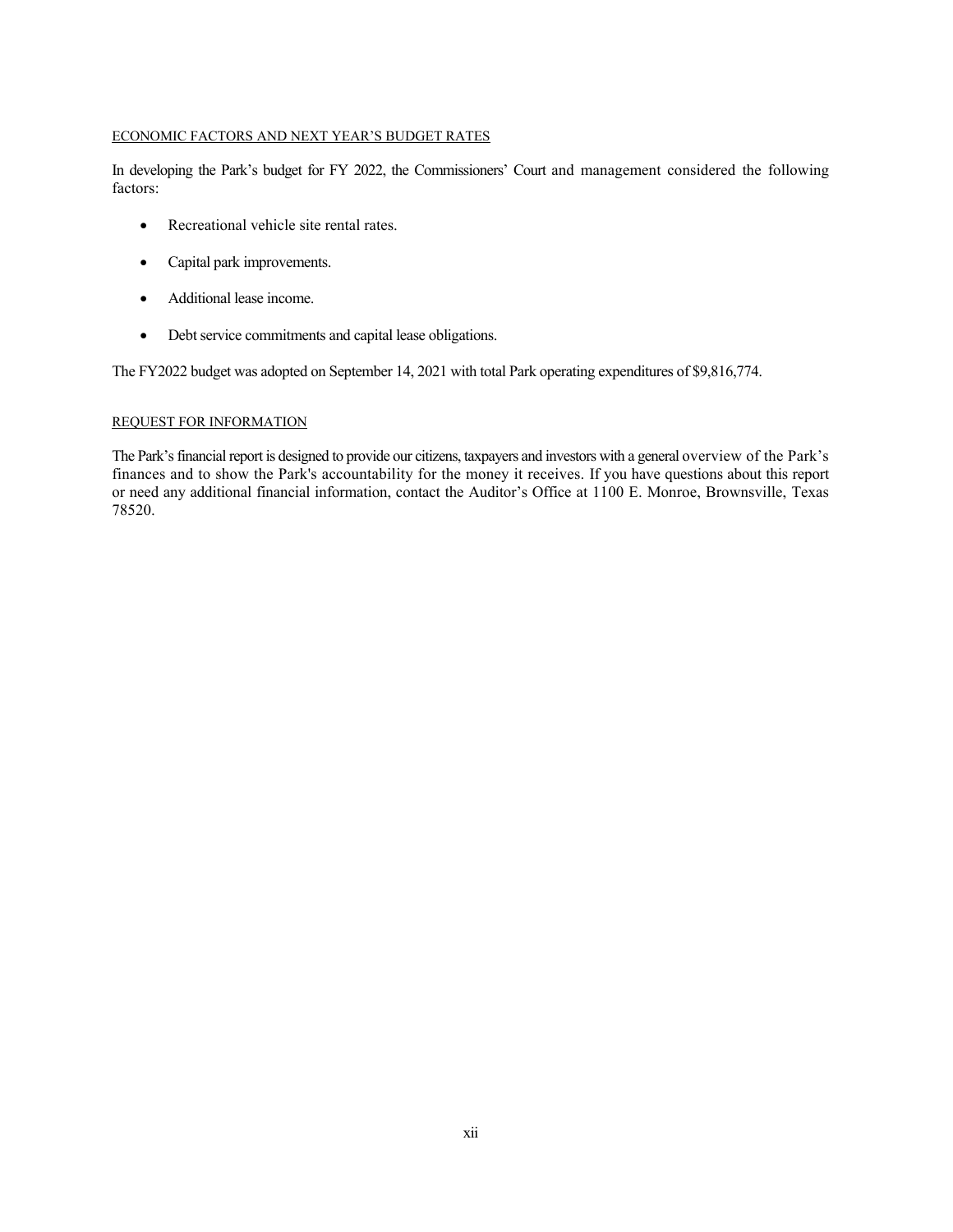### CAMERON COUNTY, TEXAS **PARK SYSTEM** STATEMENT OF NET POSITION September 30, 2021

# **ASSETS**

| <b>Current Assets</b>                          |                  |
|------------------------------------------------|------------------|
| Cash and cash equivalents                      | \$<br>8,024,069  |
| Restricted Cash:                               |                  |
| Park Construction Fund:                        |                  |
| $2016$ CO $(s)$                                | 1,195,664        |
| Parking Lot Dirty Al's                         | 19,202           |
| Capital Improvements                           | 194,511          |
| Gomesa Funds                                   | 3,167,678        |
| Park Donation Fund:<br>Donations               |                  |
|                                                | 10,239           |
| <b>Community Parks Donations</b>               | 44,698           |
| Debt Reserve Fund                              | 2,477,263        |
| <b>Operating Reserve Fund</b>                  | 2,235,000        |
| <b>Total Restricted Cash</b>                   | 9,344,255        |
| Receivables                                    | 573,138          |
| Due from other funds                           | 52,408           |
| Prepaids                                       | 104,666          |
| Inventory                                      | 292              |
| <b>Total Current Assets</b>                    | 18,098,828       |
| <b>Capital Assets</b>                          |                  |
| Depreciable assets:                            |                  |
| <b>Buildings</b>                               | 10,869,402       |
| Improvements other than buildings              | 12,455,359       |
| Equipment                                      | 1,430,059        |
| Automotive, machinery and equipment            | 3,229,291        |
| Furniture and fixtures                         | 1,020,173        |
| Other structures                               | 25,360,036       |
|                                                | 54,364,320       |
| Accumulated depreciation                       | (24, 142, 965)   |
| Net depreciable assets                         | 30,221,355       |
| Construction in progress                       | 2,559,991        |
| Land                                           | 1,782,132        |
| Total Capital Assets, Net                      | 34,563,478       |
| <b>TOTAL ASSETS</b>                            | 52,662,306       |
| <b>DEFERRED OUTFLOW OF RESOURCES</b>           |                  |
| Deferred charges on refunding                  | 169,654          |
| Deferred outflows of resources- OPEB           | 155,809          |
| Deferred outflows of resources- Pension        | 1,030,775        |
| TOTAL DEFERRED OUTFLOW OF RESOURCES            | 1,356,238        |
| TOTAL ASSETS AND DEFERRED OUTFLOW OF RESOURCES | \$<br>54,018,544 |
|                                                |                  |

(Continued)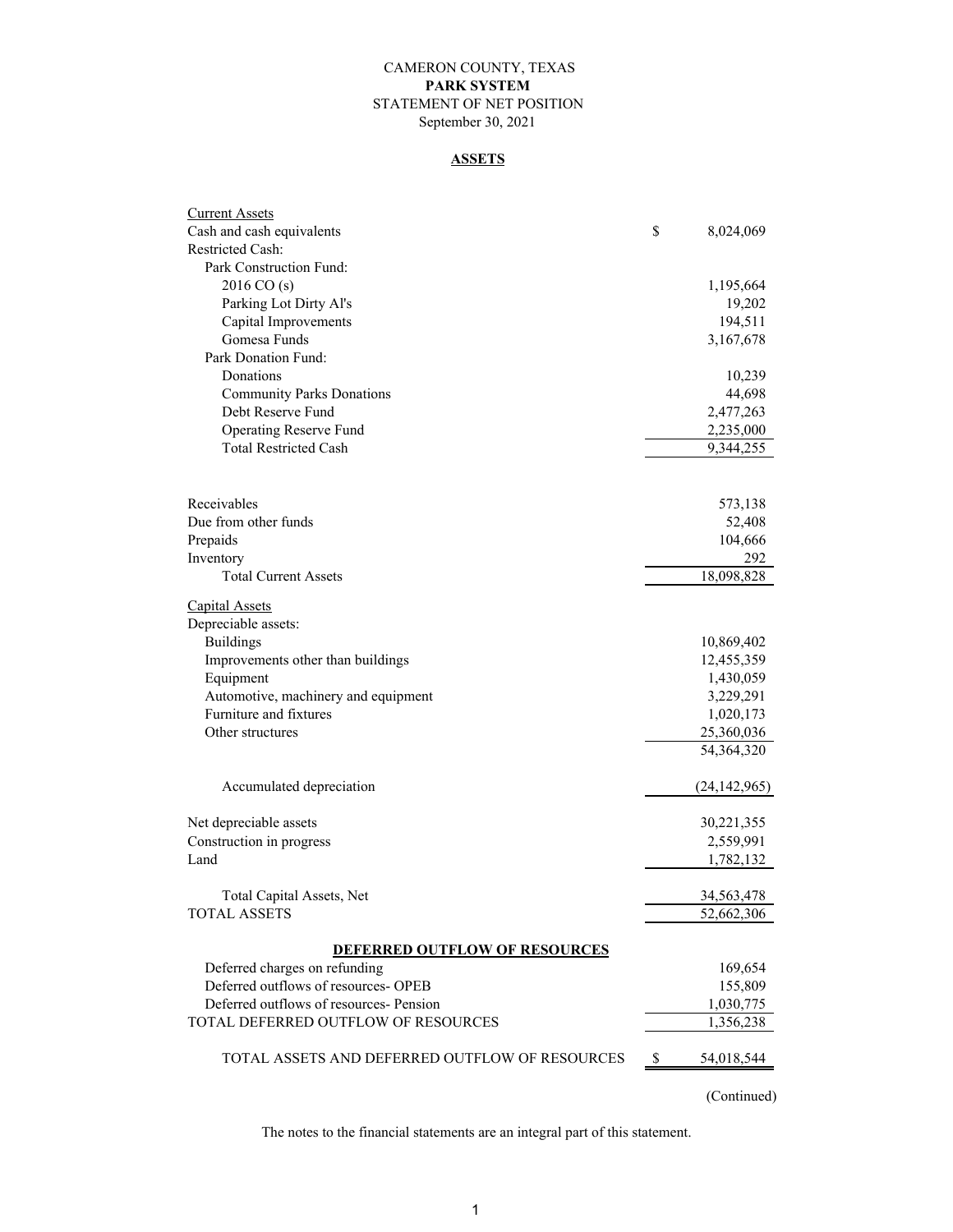### CAMERON COUNTY, TEXAS **PARK SYSTEM** STATEMENT OF NET POSITION-continued September 30, 2021

# **LIABILITIES**

| <b>Current Liabilities</b>                                   |                         |            |
|--------------------------------------------------------------|-------------------------|------------|
| Accounts payable                                             | \$                      | 409,754    |
| Due to other funds                                           |                         | 714,181    |
| Capital lease payable-current                                |                         | 145,889    |
| Wages and fringe payable                                     |                         | 1,246      |
| Compensated absences payable                                 |                         | 52,260     |
| Accrued interest payable                                     |                         | 123,327    |
| Tax note payable-current                                     |                         | 55,044     |
| Certificates of obligation-current                           |                         | 1,615,860  |
| Reserve                                                      |                         | 4,499      |
| Deposits                                                     |                         | 1,064,362  |
| <b>Total Current Liabilities</b>                             |                         | 4,186,422  |
|                                                              |                         |            |
| <b>Non-current Liabilities</b><br>Certificates of obligation |                         | 21,659,220 |
| Unamortized premium                                          |                         | 2,531,993  |
| Tax note payable                                             |                         | 183,133    |
| Net OPEB liability                                           |                         | 1,523,710  |
| Net Pension liability                                        |                         | 990,980    |
| <b>Total Non-current Liabilities</b>                         |                         | 26,889,036 |
| <b>TOTAL LIABILITIES</b>                                     |                         | 31,075,458 |
|                                                              |                         |            |
| <b>DEFERRED INFLOW OF RESOURCES</b>                          |                         |            |
| Deferred inflows of resources- OPEB                          |                         | 175,791    |
| Deferred inflows of resources- Pension                       |                         | 570,015    |
| <b>TOTAL DEFERRED INFLOW OF RESOURCES</b>                    |                         | 745,806    |
|                                                              |                         |            |
| TOTAL LIABILITIES AND DEFERRED INFLOW OF RESOURCES           |                         | 31,821,264 |
| <b>NET POSITION</b>                                          |                         |            |
| Net investment in capital assets                             |                         | 9,657,267  |
| Restricted for:                                              |                         |            |
| Debt reserve                                                 |                         | 2,477,264  |
| Beach maintenance                                            |                         | 3,167,678  |
| Donations                                                    |                         | 54,937     |
| Unrestricted                                                 |                         | 6,840,134  |
| <b>TOTAL NET POSITION</b>                                    | $\overline{\mathbb{S}}$ | 22,197,280 |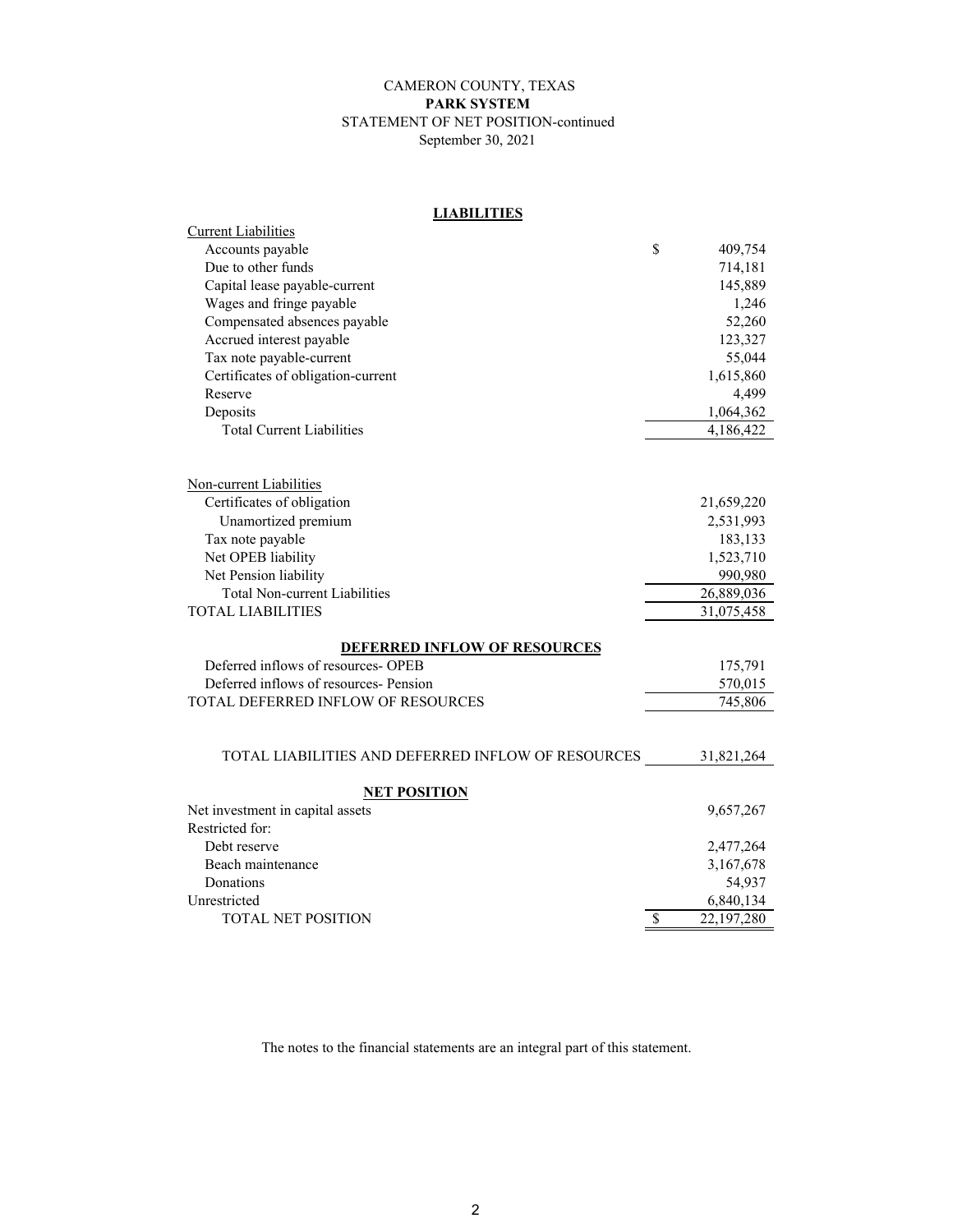### **PARK SYSTEM** STATEMENT OF REVENUES, EXPENSES AND CHANGES IN NET POSITION For the Fiscal Year Ended September 30, 2021 CAMERON COUNTY, TEXAS

| <b>OPERATING REVENUES</b>                |                  |
|------------------------------------------|------------------|
| Trash bag program                        | \$<br>176,992    |
| Other                                    | 232,300          |
| <b>Entrance</b> fees                     | 5,388,362        |
| Rental income                            | 6,452,213        |
| TOTAL OPERATING REVENUES                 | 12,249,867       |
| <b>OPERATING EXPENSES</b>                |                  |
| Pension expense (income)                 | (97, 516)        |
| Travel                                   | 2,743            |
| Audit and legal                          | 6,647            |
| Advertising                              | 660              |
| Taxes                                    | 21,869           |
| Rental                                   | 21,579           |
| Miscellaneous                            | 13,703           |
| Insurance                                | 125,131          |
| Post employee benefits expense           | 59,460           |
| Repairs and maintenance                  | 261,155          |
| Supplies                                 | 328,337          |
| Contractual                              | 436,615          |
| Depreciation                             | 1,830,547        |
| Utilities                                | 1,307,655        |
| Salaries and employee benefits           | 3,744,169        |
| TOTAL OPERATING EXPENSES                 | 8,062,754        |
| OPERATING INCOME (LOSS)                  | 4,187,113        |
| <u>NON-OPERATING REVENUES (EXPENSES)</u> |                  |
| Interest expense                         | (843, 858)       |
| Fiscal agent fees                        | (750)            |
| Gain on sale of capital assets           | 97,017           |
| Interest income                          | 19,038           |
| TOTAL NON-OPERATING REVENUES (EXPENSES)  | (728, 553)       |
| <b>INCOME BEFORE TRANSFERS</b>           | 3,458,560        |
| Capital grants and contributions         | 1,426,569        |
| Transfers in (out)                       | (522, 983)       |
| <b>CHANGE IN NET POSITION</b>            | 4,362,146        |
| Total Net Position - beginning           | 17,835,134       |
| Total Net Position - ending              | \$<br>22,197,280 |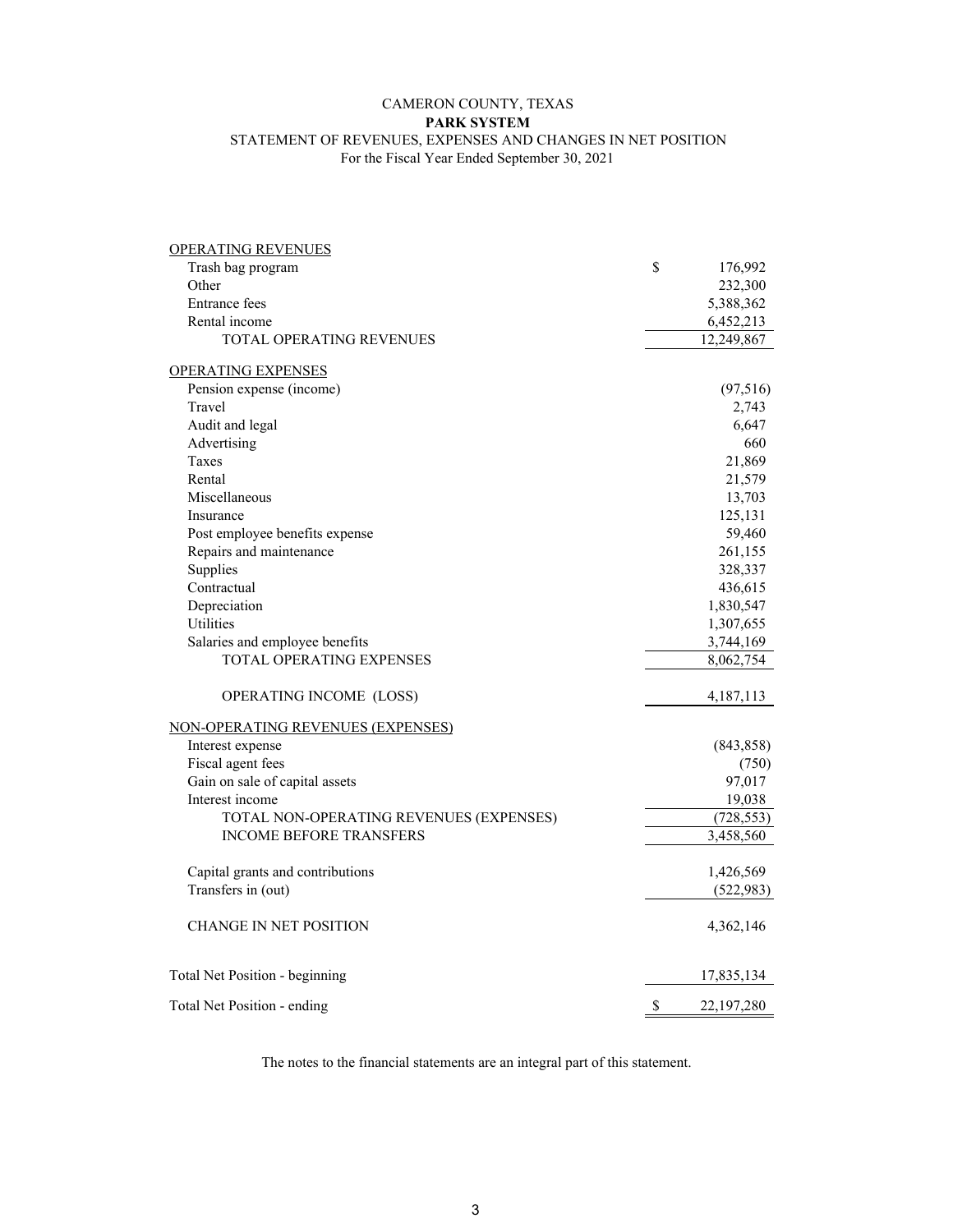### CAMERON COUNTY, TEXAS **PARK SYSTEM** STATEMENT OF CASH FLOWS

### For the Fiscal Year Ended September 30, 2021

| Cash Flows From Operating Activities:<br>Cash received from customers<br>Cash payments for goods and services<br>Cash payments to employees | \$<br>12,301,448<br>(2,198,268)<br>(3,758,224) |
|---------------------------------------------------------------------------------------------------------------------------------------------|------------------------------------------------|
| Net Cash Provided by Operating Activities                                                                                                   | 6,344,956                                      |
| Cash Flows From Non-Capital Financing Activities:                                                                                           |                                                |
| Transfer to other funds                                                                                                                     | (522, 982)                                     |
| Net Cash Used by Non-Capital Financing Activities:                                                                                          | (522, 982)                                     |
| Cash Flows From Capital and Related Financing Activities:                                                                                   |                                                |
| Acquisition and construction of capital assets                                                                                              | (1,259,773)                                    |
| Principal payments                                                                                                                          | (1,495,458)                                    |
| Capital lease payments                                                                                                                      | (226, 646)                                     |
| Interest paid                                                                                                                               | (843, 858)                                     |
| Bond issuance cost                                                                                                                          | (199, 105)                                     |
| Proceeds from sale of capital assets                                                                                                        | 97,017                                         |
| Capital grants & contribution                                                                                                               | 1,426,569                                      |
| Fiscal charges                                                                                                                              | (750)                                          |
| Net Cash Used for Capital and Related Financing Activities                                                                                  | (2,502,004)                                    |
| Cash Flows From Investing Activities:                                                                                                       |                                                |
| Receipts of interest                                                                                                                        | 19,038                                         |
| Net Cash Provided by Investing Activities                                                                                                   | 19,038                                         |
| Net increase (decrease) in cash and cash equivalents                                                                                        | 3,339,008                                      |
| Cash and cash equivalents at beginning of year                                                                                              | 14,029,316                                     |
| CASH AND CASH EQUIVALENTS AT END OF YEAR                                                                                                    | \$<br>17,368,324                               |
| Reconciliation of Operating Income to Net Cash Provided by Operating Activities:                                                            |                                                |
| Operating Income                                                                                                                            | \$<br>4,187,113                                |
| Adjustments to Reconcile Operating Income to Net Cash                                                                                       |                                                |
| Provided by Operating Activities:                                                                                                           |                                                |
| Depreciation                                                                                                                                | 1,830,547                                      |
| Post-employment benefits expense                                                                                                            | 59,460                                         |
| Pension expense (income)                                                                                                                    | (97, 516)                                      |
| Changes in Current Assets and Liabilities:                                                                                                  |                                                |
| Decrease (Increase) in accounts receivable                                                                                                  | (572, 887)                                     |
| Decrease (Increase) in prepaids                                                                                                             | (7,576)                                        |
| Decrease (Increase) in due from other funds                                                                                                 | 397,503                                        |
| Decrease (Increase) in inventory                                                                                                            | 664                                            |
| Increase (Decrease) in accounts payable                                                                                                     | (296, 441)                                     |
| Increase (Decrease) in due to other funds                                                                                                   | 644,559                                        |
| Increase (Decrease) in deposit payable                                                                                                      | 226,961                                        |
| Increase (Decrease) in accrued interest payable                                                                                             | (14, 549)                                      |
| Increase (Decrease) in reserve                                                                                                              | 1,172                                          |
| Increase (Decrease) in compensated absences                                                                                                 | 28,212                                         |
| Increase (Decrease) in wages and fringe payable                                                                                             | (42, 266)                                      |
| NET CASH PROVIDED BY OPERATING ACTIVITIES                                                                                                   | \$<br>6,344,956                                |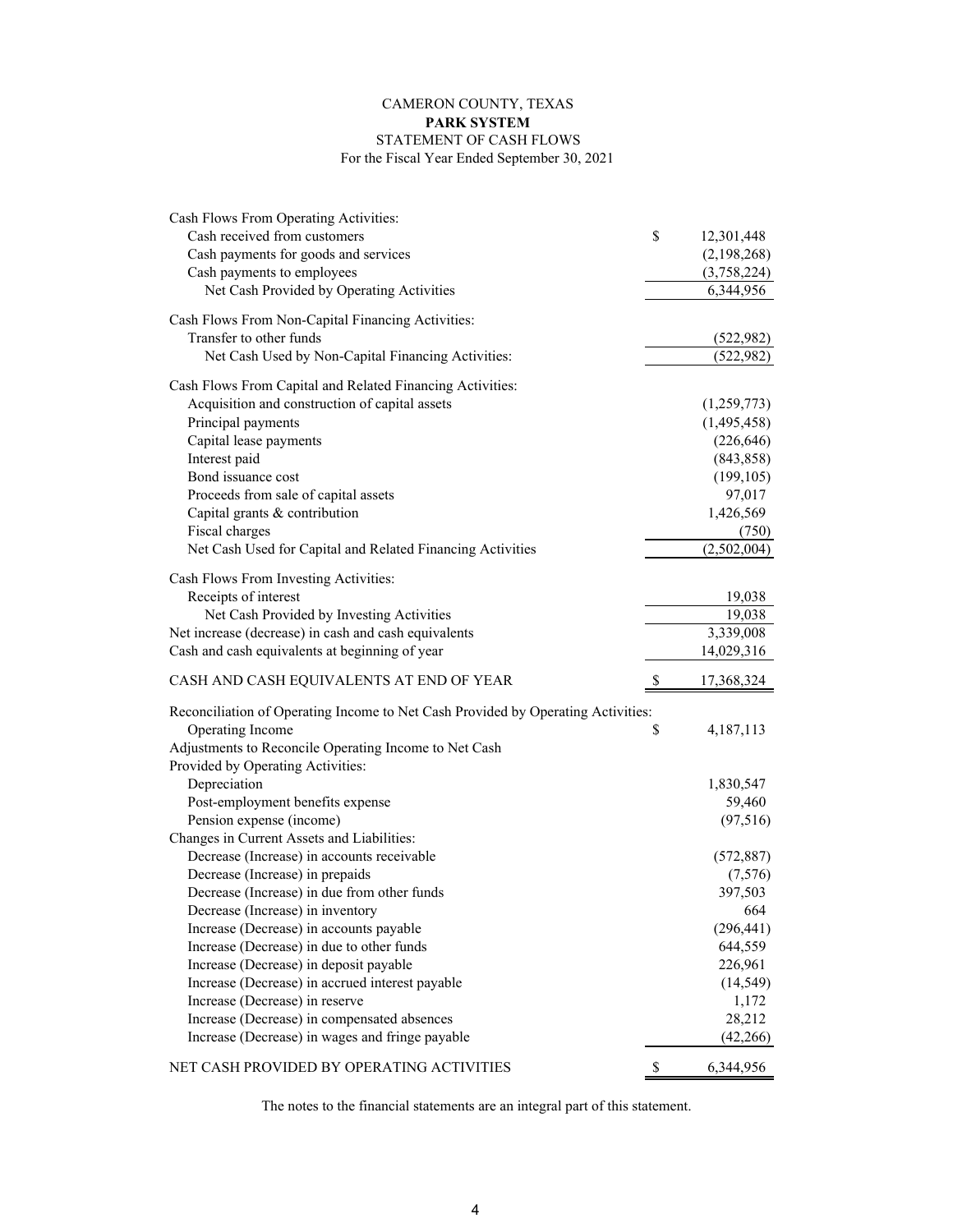#### **Note 1 – SUMMARY OF ACCOUNTING POLICIES**

 A summary of the significant accounting policies consistently applied in the preparation of the accompanying financial statements follows.

### A. Operations

Cameron County, Texas, (County) through its Park System, owns and operates 1) Isla Blanca Park located in the southernmost tip of South Padre Island, 2) Andy Bowie Park on the north end of South Padre Island, 3) Public Beach access road further north of Andy Bowie Park, 4) E. K. Atwood Park further north of Andy Bowie Park and Public Beaches on South Padre Island, 5) Adolph Thomae Park located in Arroyo City on the Arroyo Colorado, and eleven community parks located throughout Cameron County. The island parks provide transient and long-term rentals of trailer spaces and long-term leases of boat slips at the County's marina facilities. Additionally, the County has several concession leases with various food and entertainment establishments. Such concession leases generally require payment of a monthly lease amount and/or a fixed percentage of gross revenues.

#### B. Basis of Accounting

The financial statements have been prepared in accordance with accounting principles generally accepted in the United States of America, as prescribed by the Government Accounting Standards Board (GASB). The Parks System of Cameron County, Texas follows GASB Statement No. 34, Basic Financial Statements and Management's Discussion and Analysis – for State and Local Governments (GASB 34) as amended by GASB Statement No. 37 and applied those standards on a retroactive basis. GASB Statement No. 34 establishes standards for external financial reporting for state and local governments and requires that resources be classified for accounting and reporting purposes into the following four net position categories:

- Net investment in capital assets: Capital assets, net of accumulated depreciation and outstanding principal balances of debt attributable to the acquisition, construction or improvement of those assets.
- Restricted: Net position whose use by the Park System is subject to externally imposed stipulations that can be fulfilled by actions of the Park System pursuant to those stipulations or that expire by the passage of time.
- Unrestricted: Net position that is not subject to externally imposed stipulations.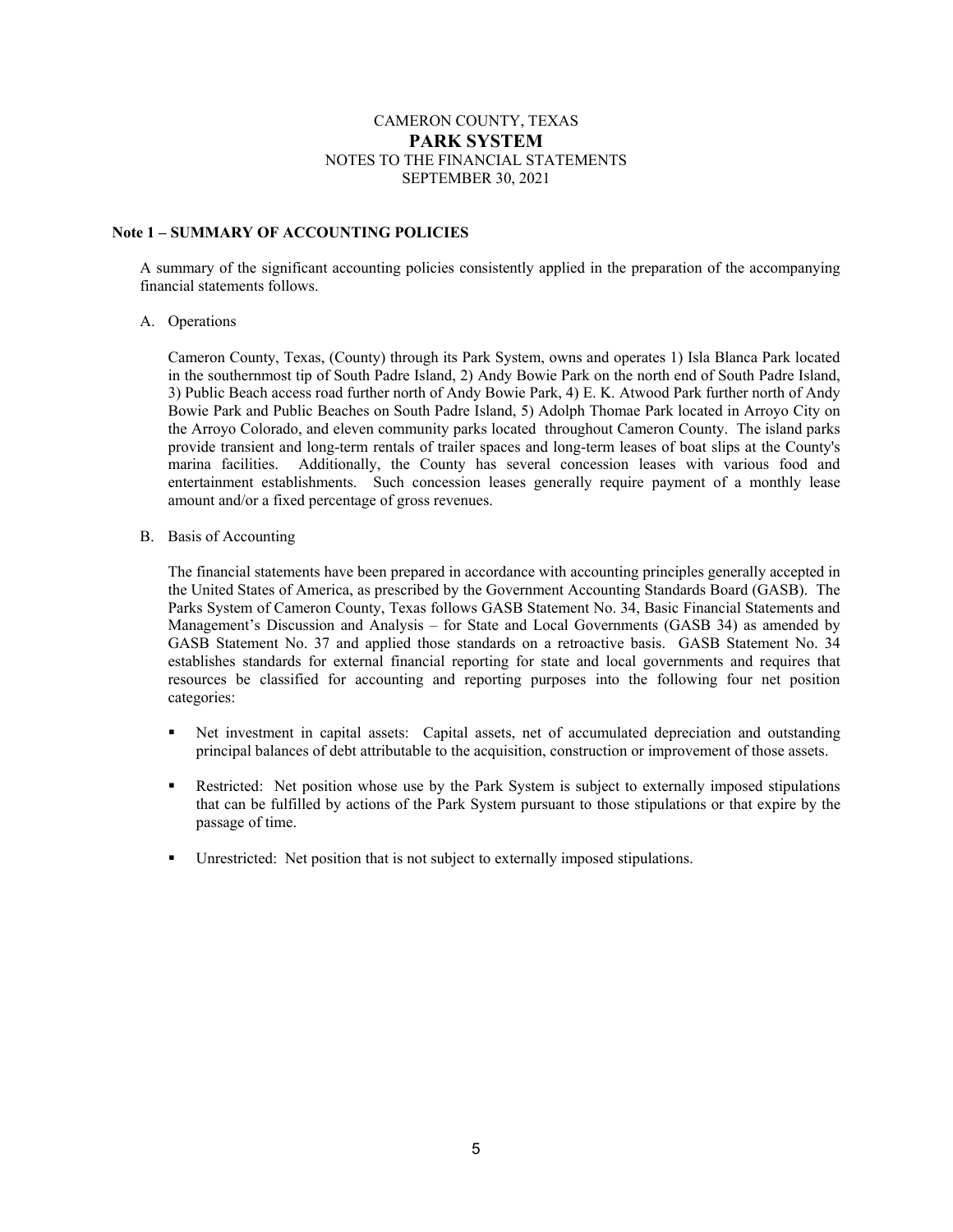#### **Note 1 – SUMMARY OF ACCOUNTING POLICIES (CONTINUED)**

#### B. Basis of Accounting (continued)

The accompanying financial statements have been prepared on the accrual basis. The Park System reports as a Business Type Activity, as defined by GASB Statement No. 34. Business Type Activities are those that are financed in whole or in part by fees charged to external parties for goods and services.

The provisions of GASB Statement No. 75 have been applied as of fiscal year ended September 30, 2021. GASB 75 created accounting standards for Other Post Employment Benefits (OPEB) provided by governmental entities separately from a pension plan. This Statement establishes standards for measurement, recognition and display of OPEB expenditures and related liabilities/assets disclosure.

#### C. Capital Assets and Depreciation

Purchased assets are recorded at historical cost. Depreciation is provided over the estimated useful lives on a straight-line basis over the following estimated useful lives:

| <b>ASSETS</b>                 |    |
|-------------------------------|----|
| <b>Buildings</b>              | 40 |
| <b>Furniture and Fixtures</b> |    |
| General Equipment             |    |
| Vehicles                      |    |
| Computer hardware             |    |
| Infrastructure                |    |

#### D. Retirement Plan

Cameron County participates in the Texas County & District Retirement System (TCDRS), which is a statewide, agent multiple-employer, public employee retirement system. Mandatory participation in the county retirement system is required by state law for all employees who work in excess of 900 hours per year. County employees contribute seven percent (7%) of their gross pay and the County contributes 10.56%, (10.49% as of January 1, 2021) of the qualified employees' earnings. Retirement plan expense is funded as accrued, and includes amortization of prior service cost over a 20-year period.

E. Use of Estimates

The preparation of financial statements in conformity with accounting principles generally accepted in the United States of America requires management to make estimates and assumptions that affect the reported amounts of assets and liabilities and disclosures of contingent assets and liabilities at the date of the financial statements and the reported amounts of revenues and expenses during the reporting period. Actual results could differ from those estimates.

F. Cash and Cash Equivalents

For purposes of the statement of cash flows, the Park System considers cash on hand and deposits at banks as well as all highly liquid investments purchased with a maturity of three (3) months or less or with no stated maturity to be cash equivalents.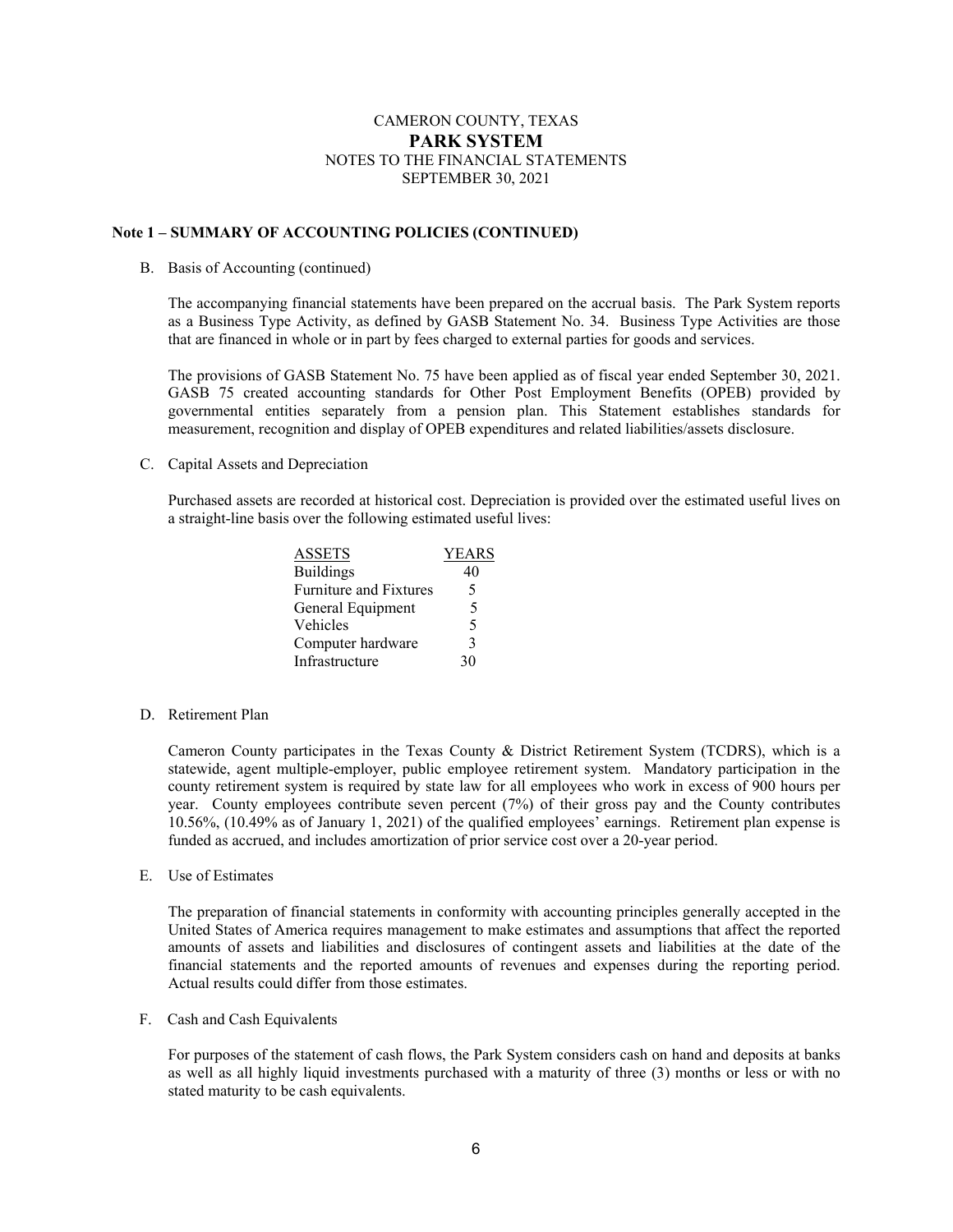### **Note 1 – SUMMARY OF ACCOUNTING POLICIES (CONTINUED**)

#### G. Net Position

Net Position represents the residual interest in the Park System's assets and deferred outflows after liabilities and deferred inflows are deducted and consist of three sections: Invested in capital assets, net of related debt, Restricted and Unrestricted. Net investment in capital assets includes capital assets, restricted and unrestricted, net of accumulated depreciation, reduced by outstanding debt. Net position is reported as restricted when constraints are imposed by third parties or enabling legislation. The Park System's restricted assets are expendable. All other net position is unrestricted.

#### H. Subsequent Events

Management has evaluated subsequent events through March 30, 2022 the date the financial statements were available to be issued.

#### **Note 2 - BOND INDENTURE REQUIREMENTS**

During the period in which the bonds are outstanding, the Park System Bond Order requires the County to create and maintain a Debt Service Reserve Fund to be funded (i) out of proceeds of Park System obligations which are secured by a parity pledge on the net revenues, as defined in the Bond Order of the Park System, (ii) from periodic deposits of net revenues, or (iii) from other funds of the County which are lawfully available for such purpose. The County is obligated by the Bond Order to maintain an amount on deposit in the Debt Service Fund equal to the average annual debt service for all Park System obligations, as defined in the Bond Order.

The Bond Order also obligates the County to fund an Operating Reserve Fund in the amount of \$1,635,000. The Operating Reserve will be used to pay items of extraordinary maintenance or extraordinary repairs and replacements of the Park System and minor capital improvements to the Park System. Amounts on deposit in the Operating Reserve may be used to pay debt service on Park Obligations in the event that amounts on deposit in the respective interest and sinking fund and the Debt Service Reserve are insufficient for such purpose.

Monies held as restricted assets in the fund established by the revenue bond indenture are invested in securities guaranteed by the U. S. Government. At September 30, 2021, the County's depository had pledged sufficient U.S. Government obligations to meet this requirement.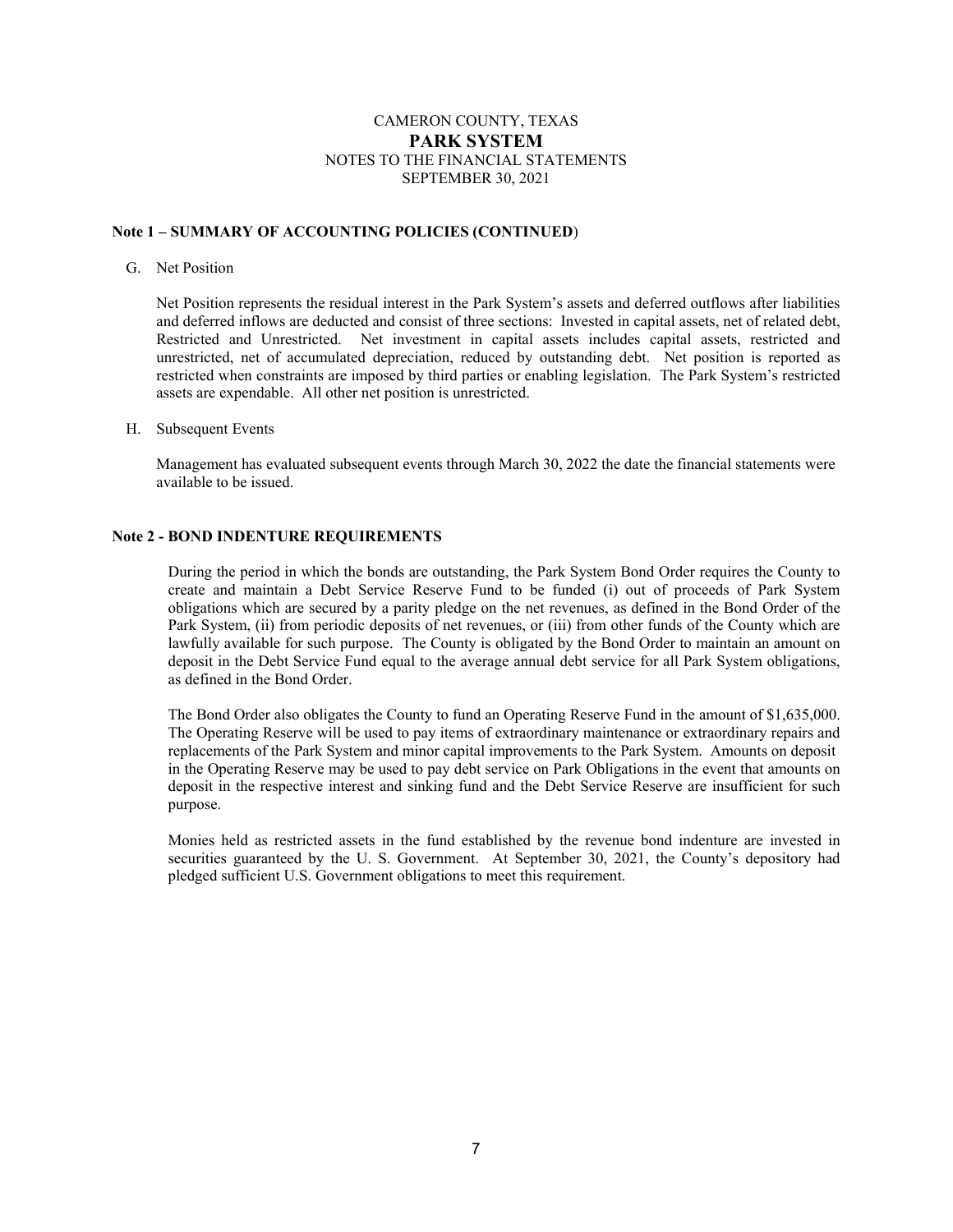#### **Note 3 – LONG-TERM DEBT**

#### A. Certificates of Obligation

YEAR ENDING

The County issued Certificates of Obligation, Series 2007 in the amount of \$8,000,000 on February 15, 2007. The purpose of the Certificates of Obligation are to provide for the payment of contractual obligations to be incurred in connection with the design, planning, acquisition, construction, equipping, expansion, and/or renovation of certain public property, specifically being improvements and additions to, and/or acquisition of, various public parks and other public recreation facilities located throughout the County; and to pay costs of issuance of the Certificates. The Park System raised the R.V. rental space rates and will use the funds formally designated for payment of the Refunding Bonds, Series 1996C, which final payment will be December 1, 2028, to pay the General Funds I & S Fund to make payments on these bonds.

Certificates of Obligation, Series 2007 in the amount of \$5,572,648 were refinanced with Refunding Series 2015 on March 31, 2015.

 The annual requirements to amortize the Park System's portion of this bond outstanding as of September 30, 2021 including interest payments of \$561,422 are as follows:

| YEAR ENDING   |                  |                 |              |
|---------------|------------------|-----------------|--------------|
| SEPTEMBER 30, | <b>PRINCIPAL</b> | <b>INTEREST</b> | <b>TOTAL</b> |
| 2022          | 523,398          | 162,654         | 686,052      |
| 2023          | 549,568          | 135,829         | 685,397      |
| 2024          | 577,277          | 107,658         | 684,935      |
| 2025          | 606,526          | 78,063          | 684,589      |
| 2026          | 609,605          | 47,660          | 657,265      |
| 2027-2028     | 1,080,662        | 29,558          | 1,110,220    |
| <b>TOTAL</b>  | \$3,947,036      | \$561,422       | \$4,508,458  |

The County issued Certificates of Obligation, Series 2016B in the amount of \$21,160,000 on September 1, 2016. The purpose of the Certificates of Obligation are to provide for the payment of contractual obligations to be incurred in connection with the design, planning, acquisition, equipping, expansion, repair, and/or renovation of County Parks, including Isla Blanca Park, Andy Bowie Park, EK Atwood Park, and Olmito Community Park, and to pay costs of issuance of the 2016B Certificates.

The annual requirements to amortize the entire bond outstanding as of September 30, 2021 including interest payments of \$6,767,300 are as follows:

| I EAK ENDING  |                  |                 |              |
|---------------|------------------|-----------------|--------------|
| SEPTEMBER 30, | <b>PRINCIPAL</b> | <b>INTEREST</b> | TOTAL        |
| 2022          | 870,000          | 779,500         | 1,649,500    |
| 2023          | 905,000          | 744,000         | 1,649.000    |
| 2024          | 940,000          | 707,100         | 1,647,100    |
| 2025          | 980,000          | 668,700         | 1,648,700    |
| 2026          | 1,020,000        | 628,700         | 1,648,700    |
| 2027-2036     | 13,255,000       | 3,239,300       | 16,494,300   |
| TOTAL         | 17.970.000       | \$6,767,300     | \$24,737,300 |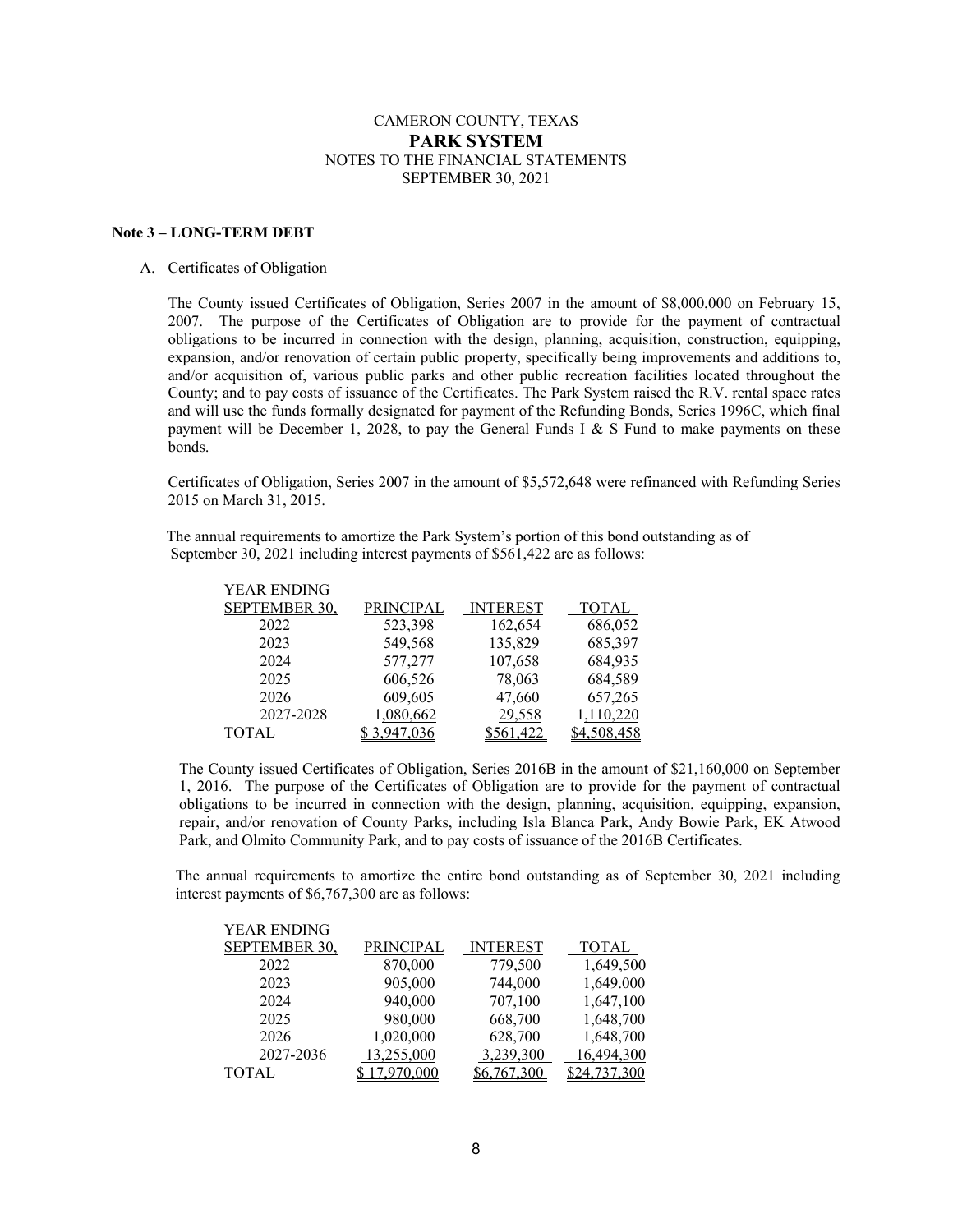#### **Note 3 – LONG-TERM DEBT (CONTINUED)**

#### A. Certificates of Obligation (continued)

The County issued Certificates of Obligation, Series 2011 in the amount of \$23,570,000 at issuance June 1, 2011. The County Parks were liable for \$1,897,600 of the Certificate of Obligation, Series 2011. The purposes of the Certificates of Obligation are to provide for the payment of contractual obligations to be incurred in connection with the construction of a community center in Olmito and for improvements to Benavides County Park and Browne Road Social Service Center.

Certificates of Obligation, Series 2011 were refinanced in fiscal year 2020 with Refunding Series 2019, leaving a principal balance of \$93,793 on series 2011 that was paid in fiscal year 2021 and \$1,375,045 on Series 2019.

 The annual requirements to amortize the amounts attributable to Parks System outstanding as of September 30, 2021 including estimated interest payments of \$169,012 are as follows:

| <b>YEAR ENDING</b> |                  |                 |              |
|--------------------|------------------|-----------------|--------------|
| SEPTEMBER 30,      | <b>PRINCIPAL</b> | <b>INTEREST</b> | <b>TOTAL</b> |
| 2022               | 222,462          | 28,093          | 250,555      |
| 2023               | 114,726          | 27,452          | 142,178      |
| 2024               | 116,738          | 24,928          | 141,666      |
| 2025               | 119,556          | 22,233          | 141,789      |
| 2026               | 122,374          | 19,354          | 141,728      |
| 2027-2031          | 662,188          | 46,952          | 709,140      |
| TOTAL              | 1.358,044        | 169,012         | \$1,527,056  |

#### B. Tax Notes

Cameron County issued \$5,570,000 Cameron County, Texas Tax Notes, Series 2020 dated February 1, 2020 for the purpose of providing for the payment of contractual obligations to be incurred in connection with the purchase of equipment, technology upgrades for County departments, vehicles, HVAC and cooling system improvements to County building, costs of issuing the Notes and payment of contractual obligations for professional services rendered in connection therewith. Payments are due semiannually on February 15<sup>th</sup> and August 15<sup>th</sup>, maturing on February 15, 2025 with interest rates of 5.00%. Proceeds received were \$6,096,346 with premium costs of \$646,858 and bond issuance cost of \$120,512. Cameron County Park System received proceeds of \$318,075 from this issuance.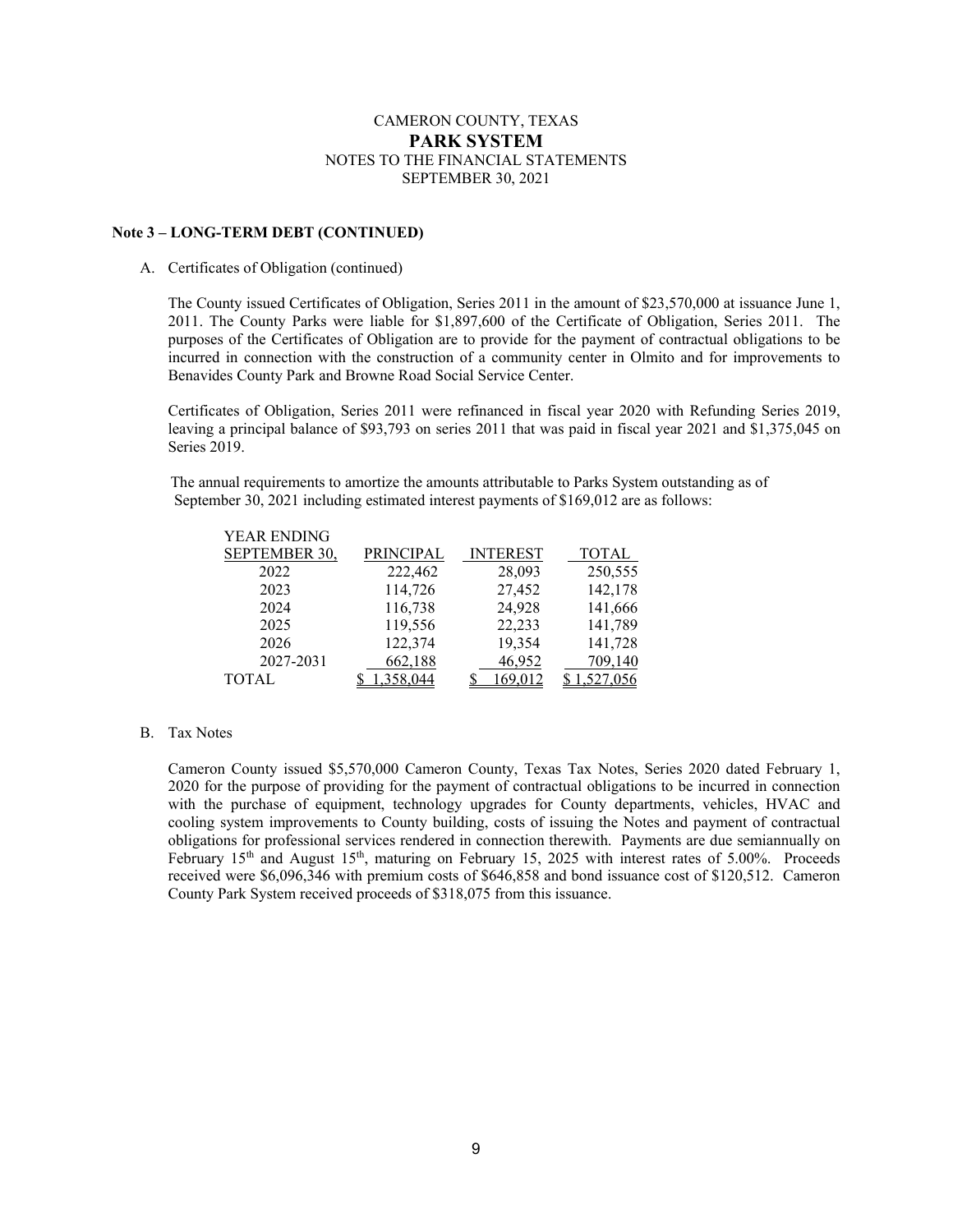#### **Note 3 – LONG-TERM DEBT (CONTINUED)**

#### B. Tax Notes (continued)

The Notes are issued pursuant to the general laws of the state of Texas, Chapters 1371 and 1431, Texas Government Code and an order adopted by County Commissioners Court on January 7, 2020 and are direct obligations of the County, payable from the levy and collection of an ad valorem tax, within limits prescribed by law, on all taxable property in the County

The annual requirements to amortize the amounts attributable to Parks System outstanding as of September 30, 2021 including estimated interest payments of \$24,581 are as follows:

| YEAR ENDING   |           |                 |              |
|---------------|-----------|-----------------|--------------|
| SEPTEMBER 30, | PRINCIPAL | <b>INTEREST</b> | <b>TOTAL</b> |
| 2022          | 55,044    | 10,533          | 65,577       |
| 2023          | 57,914    | 7.709           | 65,623       |
| 2024          | 61,044    | 4,735           | 65,779       |
| 2025          | 64,175    | 1,604           | 65,779       |
| TOTAL         |           |                 |              |

#### C. Capital Leases and Installment Purchases

The Park System entered into an agreement with Bank of America, N.A. dated October 1, 2016 to provide \$141,835 in financing for equipment and, Five (5) vehicles through Cameron County's master lease agreement with Bank of America, N.A. at an interest rate of 2.63% with three payments of \$47,278 due on June 2019 through June 2021. Interest to be paid during the term of the lease totals \$7,146.

The Park System entered into an agreement with Bank of America, N.A. dated October 1, 2016 to provide \$118,807 in financing for equipment, two (2) automobiles through Cameron County's master lease agreement with Bank of America, N.A. at an interest rate of 2.82% with three payments of \$39,602 due on September 2019 through September 2021. Interest to be paid during the term of the lease totals \$6,399.

The Park System entered into an agreement with Bank of America, N.A. dated October 1, 2016 to provide \$251,550 in financing for equipment, one (1) trash truck and a tractor through Cameron County's master lease agreement with Bank of America, N.A. at an interest rate of 2.87% with three payments of \$83,850 due on May 2020 through May 2022. Interest to be paid during the term of the lease totals \$13,777.

The Park System entered into an agreement with Bank of America, N.A. dated October 1, 2016 to provide \$197,905 in financing for computers and equipment, three (3) automobiles and a tractor through Cameron County's master lease agreement with Bank of America, N.A. at an interest rate of 2.47% with three payments of \$65,969 due on September 2020 through September 2022. Interest to be paid during the term of the lease totals \$9,389.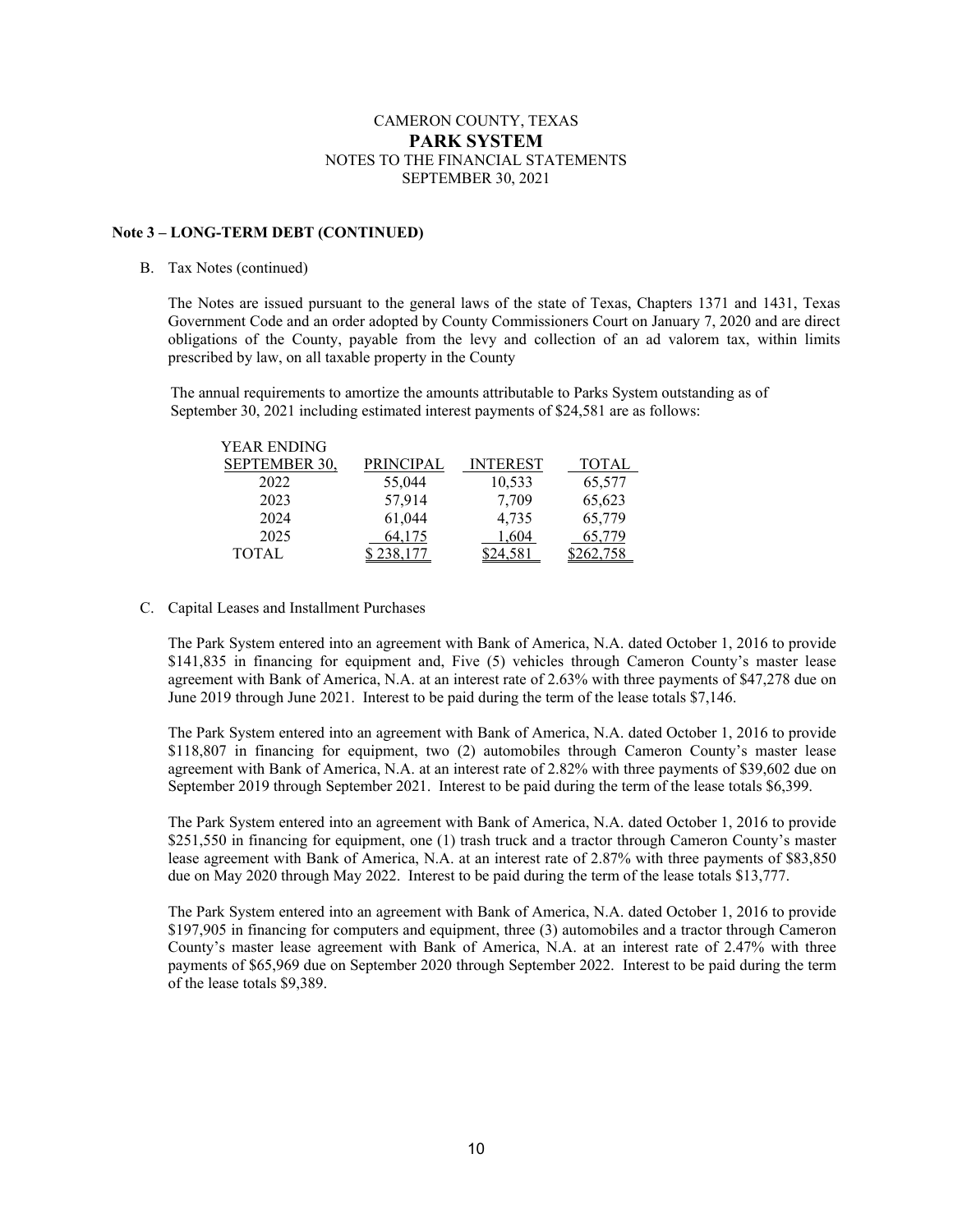### **Note 4 - COMPENSATED ABSENCES**

The Cameron County Personnel Policy provides employees with vacation leave and non-vesting accumulating rights to sick pay benefits. The policy requires all employees to take vacation time prior to the end of each fiscal year; however, it allows vacation carryover for three months. Vacation pay is recognized as a part of salary compensation. Salary and wages earned, yet unpaid is recognized as accrued compensation time. Although sick leave does not vest and unused balances are not paid at the time of employee termination, current employees can accrue up to sixty days of paid sick leave. The System is reserving \$52,260 to recognize the earned, yet uncompensated leave accumulated as of fiscal year-end.

### **Note 5 – CASH AND INVESTMENT**

#### Custodial Credit Risk-Deposits:

Park System deposits at year-end were covered either by Federal depository insurance or collateral held by the Cameron County Treasurer in the Park System's name. Cameron County adopted an investment policy in January 1997, which reinforces the County's investment practices of remaining in compliance with V.T.C.A, Title 10, Government Code, Section 2256.

#### Concentration Risk:

Cameron County has investments with Lone Star Investment Pool, managed by First Public, LLC., the State of Texas investment pool available to governmental entities. Lone Star is neither a registered investment pool with the SEC nor backed by pledged collateral, but the underlying investments are AAArated no-load money market mutual funds, government agency securities and repurchase agreements collaterized by U.S. government securities, allowed under the Public Funds Investment Act as described by V.T.C.A., Title 10,Government Code, Section 2256. All Lone Star investments have earned Standard & Poor's highest rating – AAA – which meets the standards set by the Public Funds Investment Act. Investments are stated at cost which approximates market value. Lone Star's portfolio has low market risk due to restrictions on weighted average maturity and maximum maturity of any one investment. Lone Star's investment portfolio is required to maintain a stable \$1.00 net asset value.

As of September 30, 2021, the Park System's carrying amount of demand deposits and investments was \$17,368,324.

| <b>Current Assets:</b>         | Fair Value   |
|--------------------------------|--------------|
| Cash and equivalents           | \$8,024,069  |
|                                |              |
| <b>Restricted Assets:</b>      |              |
| Park Construction Fund         |              |
| Cash and cash equivalents      | 4.577,055    |
| Revenue Bond Debt Reserve Fund |              |
| Cash and cash equivalents      | 2,477,263    |
| Park Donations                 |              |
| Cash and cash equivalents      | 54,937       |
| <b>Operating Reserve Fund</b>  |              |
| Cash and cash equivalents      | 2,235,000    |
| <b>TOTAL</b>                   | \$17,368,324 |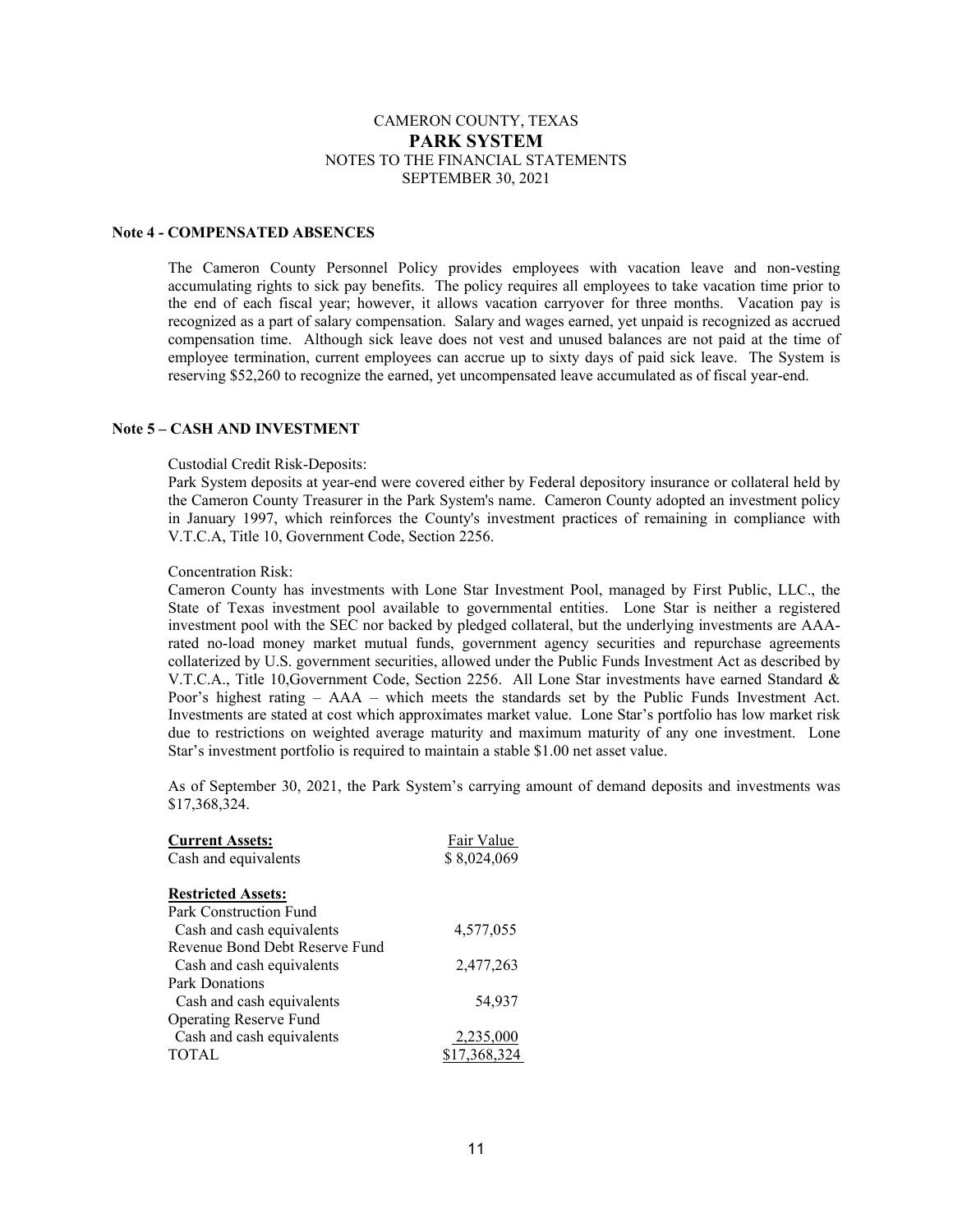# **Note 6 – CAPITAL ASSETS**

| Assets being depreciated:      | Beginning      | Increases   | Decreases | Ending         |
|--------------------------------|----------------|-------------|-----------|----------------|
| <b>Buildings</b>               | 10,869,402     |             |           | 10,869,402     |
| Improvements other than        |                |             |           |                |
| buildings                      | 12,455,359     |             |           | 12,455,359     |
| Equipment                      | 1,282,816      | 147,243     |           | 1,430,059      |
| Automotive machinery and       |                |             |           |                |
| equipment                      | 3,148,636      | 80,654      |           | 3,229,291      |
| Furniture and fixtures         | 1,020,173      |             |           | 1,020,173      |
| Other structures               | 25,325,033     | 35,003      |           | 25,360,036     |
| Assets not being depreciated:  |                |             |           |                |
| Construction in progress       | 1,563,117      | 996,873     |           | 2,559,991      |
| Land                           | 1,782,132      |             |           | 1,782,132      |
| Less: Accumulated depreciation | (22, 312, 418) | (1,830,547) |           | (24, 142, 965) |
| TOTAL CAPITAL ASSETS,          |                |             |           |                |
| <b>NET</b>                     | 35,134,250     | (570, 774)  |           | 34, 563, 478   |

Depreciation expense for all activities totaled \$1,830,547.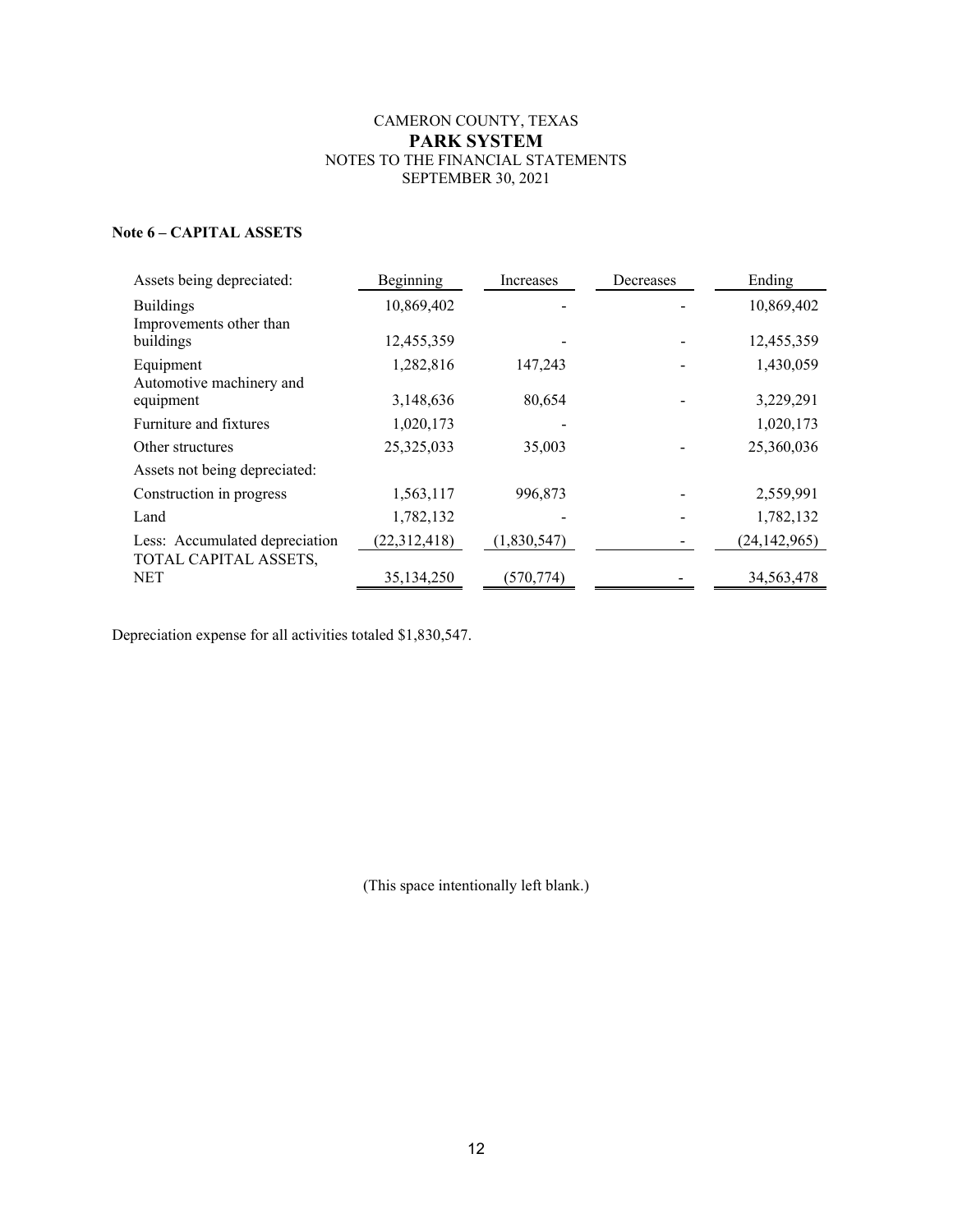#### **Note 7 – NET PENSION LIABILITY**

Governmental Accounting Standards Board (GASB), Statement No. 68 provides accounting and financial reporting standards for public pension plan obligations for employers. GASB 68 requires the Net Pension Liability to be recognized on the balance sheets of participating employers. The allocated Net pension liability (NPL) for the Park System total \$990,980 and it recognized pension expense (income) of \$(97,516) for fiscal year ended September 30, 2021.

### **Note 8 – OTHER POST EMPLOYMENT BENEFITS**

Governmental Accounting Standards Board (GASB) issued Statement No. 74 & 75 in 2016 to improve accounting and financial reporting by state and local governments. These Statements substantially revised the accounting requirements previously mandated under GASB 43 and 45. In compliance with Statement 75, Cameron County has implemented these requirements during fiscal year 2018. GASB75 requires employers to recognize a liability for OPEB obligations, Net OPEB Liability, (Total OPEB Liability for unfunded plans) on the balance sheet financial statements. Changes in Net OPEB Liability are required to be recognized as OPEB Expense on the income statement or reported as deferred outflows/inflows of resources depending on the nature of the change. Benefits provided by Cameron County to retirees only includes medical benefits for which the retiree pays a monthly premium. This benefit is not available after retiree reaches the age of 65. Cameron County administers a single-employer defined benefit variety that covers employees, retirees and their spouses. The plan provisions allow members to retire upon attaining age 60 with 8 or more years of service or when the sum of their age and years of service equals 75 or more. Dependents of retirees who are not eligible for Medicare are also eligible for medical insurance coverage while retiree is alive. Effective 10/1/07, retirees are not eligible for medical benefits after age 65. Participants under disability are eligible for continued medical coverage under COBRA but must pay the full premium. Cameron County does not offer dental, vision, hearing or life insurance benefits to retirees. Cameron County does not pre-fund benefits. Benefits are paid directly from general assets on a pay-as-go basis and there is no trust for accumulating plan assets. Local Government Code Section 157.101 assigns the authority to establish and amend benefit provisions to Commissioner's Court.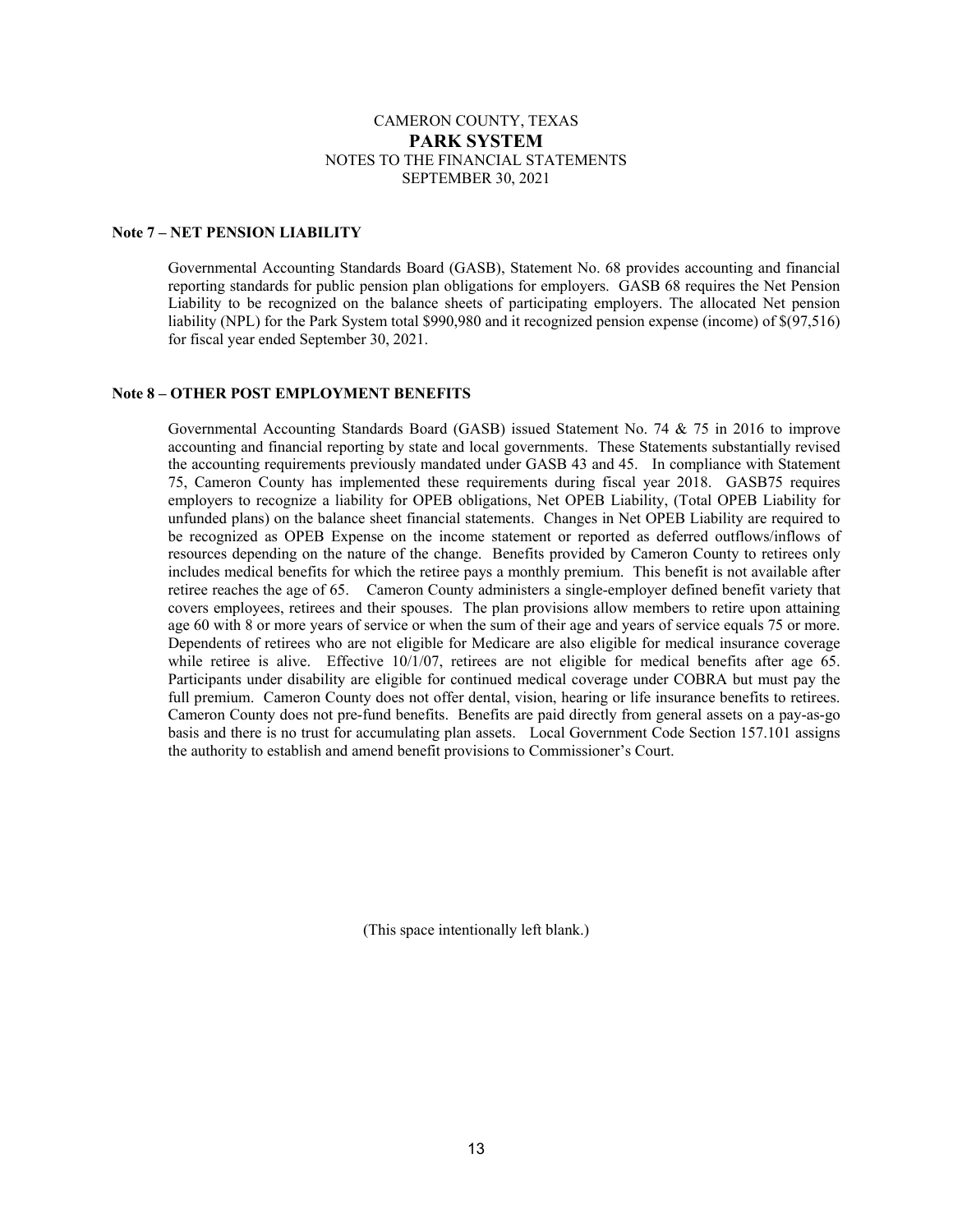### **Note 8 – OTHER POST EMPLOYMENT BENEFITS (CONTINUED)**

| Monthly medical contributions required by retirees are as follows: |  |                          |       |                                                       |       |
|--------------------------------------------------------------------|--|--------------------------|-------|-------------------------------------------------------|-------|
|                                                                    |  | Retiree Retiree & Spouse |       | Retiree & 1 Child Retiree & Children Retiree & Family |       |
| Medical/Tx \$251                                                   |  | \$576                    | \$501 | \$532                                                 | \$657 |

Membership in the plan at 10/1/19, the date of the latest actuarial valuation, consists of the following:

| Active Members:                                | 67 members |
|------------------------------------------------|------------|
| Retirees and beneficiaries receiving benefits: | 3 members  |

The valuation date of GASB75 for Cameron County is October 1, 2019, the date as of which the actuarial valuation was performed. Measurement date is September 30, 2021, the entity's fiscal year end. The OPEB liability was determined as of September 30, 2021 which is the reporting date. There have been no significant changes between the valuation date and the fiscal year end.

| <b>Valuation Date</b>        |                           | October 1, 2019    |                           |
|------------------------------|---------------------------|--------------------|---------------------------|
| Measurement Date             |                           | September 30, 2021 |                           |
| <b>Actuarial Cost Method</b> |                           | Entry Age Normal   |                           |
| Inflation:                   |                           | 2.75%              |                           |
| Discount Rate                | September 30, 2020: 2.21% |                    | September 30, 2021: 2.26% |

*The discount rate is based on the Bond Buyer's General Obligation 20-Bond Municipal Index.* 

| <b>OPEB LIABILITY</b>                         | September 30, 2020 |           | September 30, 2021 |           |
|-----------------------------------------------|--------------------|-----------|--------------------|-----------|
| Park System OPEB Liability                    | S                  | 1,176,057 | \$                 | 1,281,015 |
| <b>Covered Payroll</b>                        |                    | 2,197,746 |                    | 2,197,746 |
| OPEB Liability as a % of covered payroll      |                    | 53.51%    |                    | 58.29%    |
| OPEB Liability as a % of Total OPEB Liability |                    | 4.40%     |                    | 4.32%     |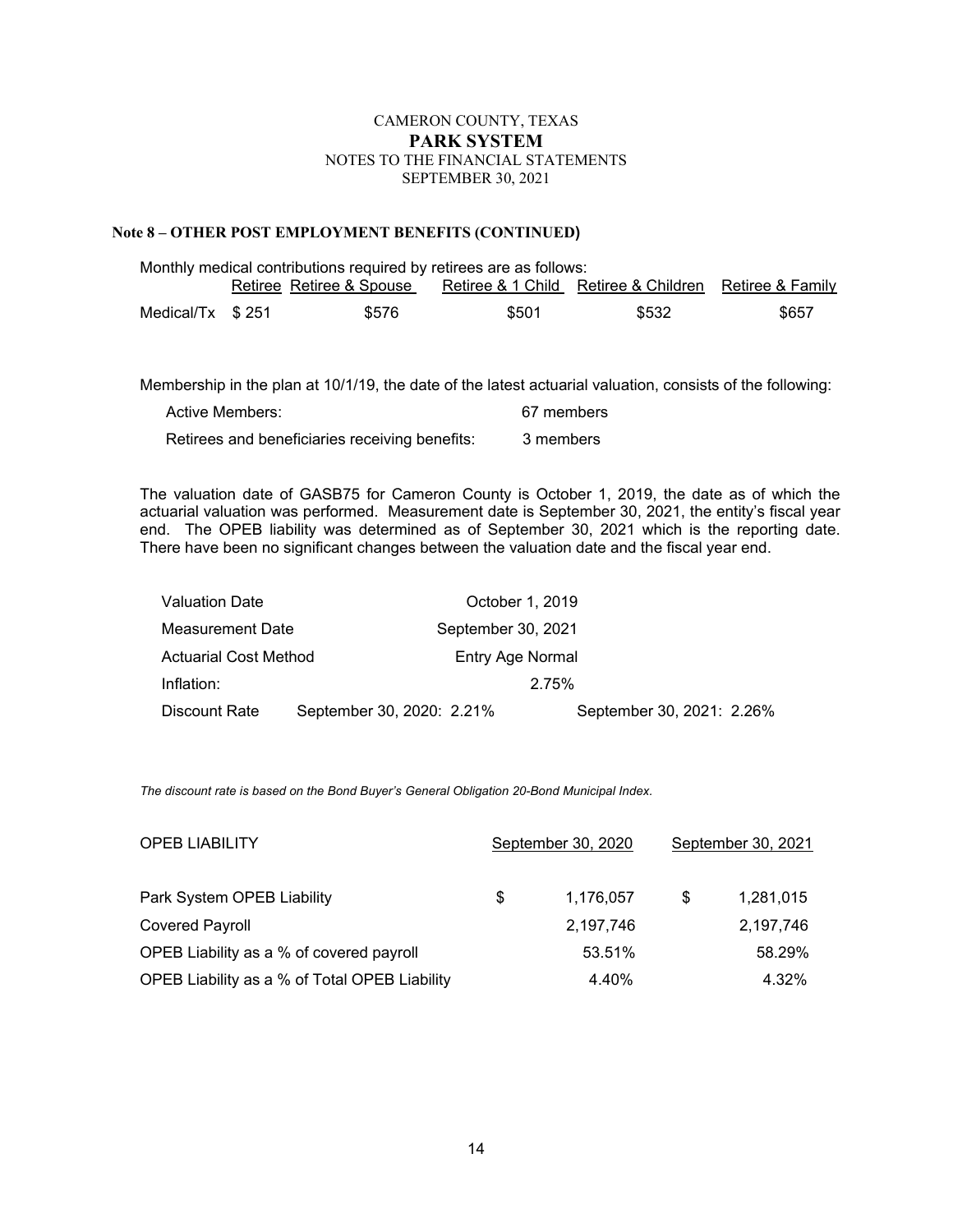### **Note 8 – OTHER POST EMPLOYMENT BENEFITS (CONTINUED)**

Total OPEB liability was determined by an actuarial valuation as of the valuation date, calculated based on the discount rate and actuarial assumptions below, and was then projected forward to the measurement date. Any significant changes during this period have been reflected as prescribed by GASB75.

| Discount Rate                           | 2.21% | 2.26% |
|-----------------------------------------|-------|-------|
| 20 Year Tax-Exempt Municipal Bond Yield | 2.21% | 2.26% |

# **Changes in Total OPEB Liability**

|                                         | Incr(Decrease)<br><b>Total OPEB</b><br>Liability |
|-----------------------------------------|--------------------------------------------------|
| <b>Changes in Total OPEB Liability</b>  | \$<br>26,740,249                                 |
| Balance as of September 30, 2020        |                                                  |
| Changes for the year:                   |                                                  |
| Service Cost                            | 2,247,840                                        |
| Interest on total OPEB Liability        | 633,181                                          |
| Effect on assumptions changes on inputs | 713,239                                          |
| <b>Benefit Payments</b>                 | (678, 441)                                       |
| Balance as of September 30, 2021        | \$<br>29,656,068                                 |

*Information presented as CHANGES IN TOTAL OPEB LIABILITY is inclusive for the local government of Cameron County.*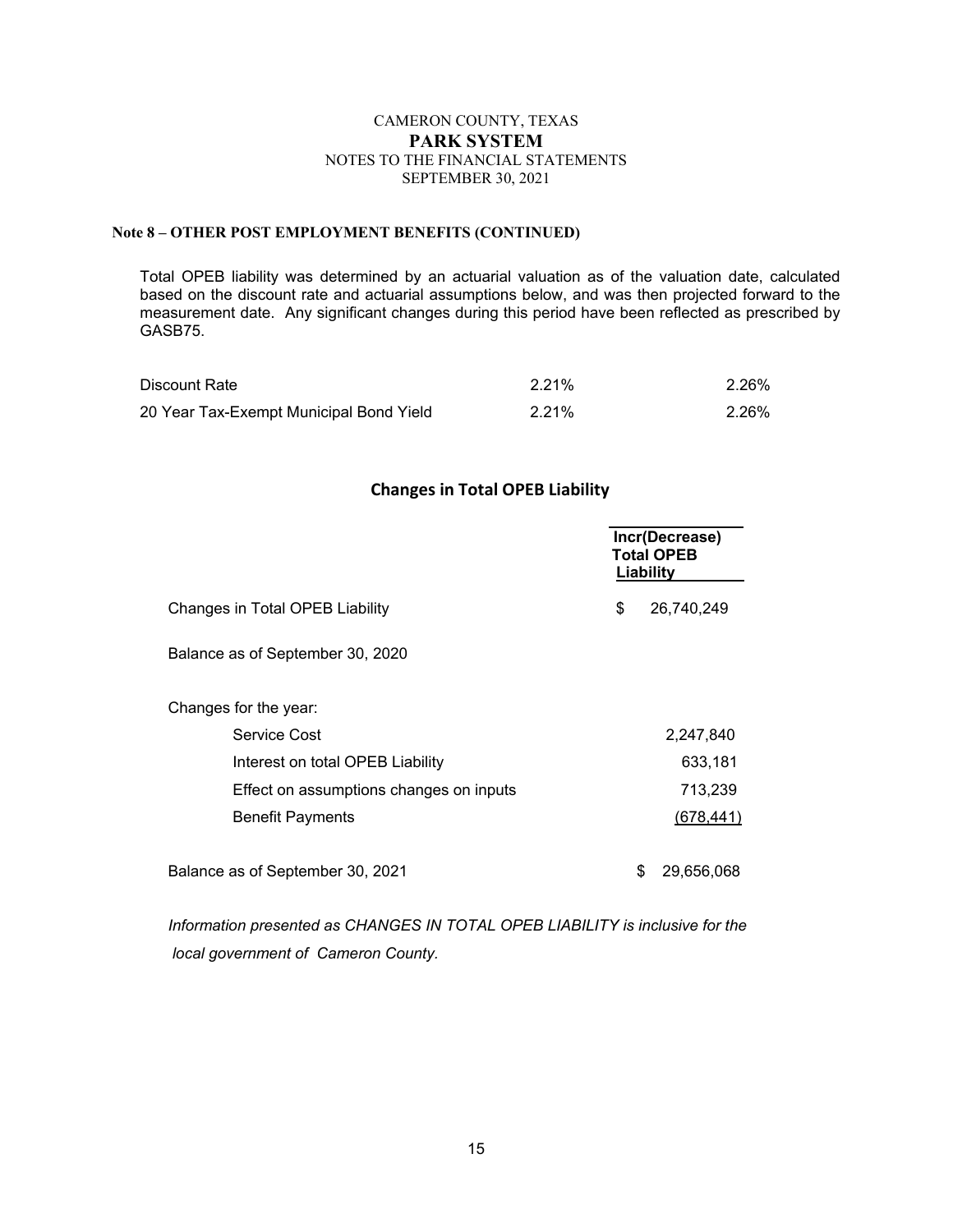### **Note 8 – OTHER POST EMPLOYEMENT BENEFITS (CONTINUED)**

The following presents the total OPEB liability of CAMERON COUNTY, calculated using the 2.26%, as well as what County's total OPEB liability would be if it were calculated using a discount rate that is 1% point lower (1.26%) or 1 % point higher (3.26%) than the current rate.

|                      | 1% Decrease  | Discount Rate 1% Increase |              |
|----------------------|--------------|---------------------------|--------------|
|                      | 1 26%        | 2.26%                     | 3.26%        |
| Total OPEB liability | \$32.411.652 | \$29.656.068              | \$27.076.190 |

The following represents the total OPEB liability of Cameron County, calculated using the current healthcare cost trend rates as well as what the County's total OPEB liability would be if it were calculated using trend rates that are 1% point lower or 1% point higher than the current trend rates.

|                      | Current      |              |              |
|----------------------|--------------|--------------|--------------|
|                      | 1% Decrease  | Trend Rate   | 1% Increase  |
| Total OPEB liability | \$25,225,996 | \$29.656.068 | \$35,081,623 |

# **OPEB - MULTIPLE EMPLOYER DEFINED BENEFIT GROUP TERM PLAN GROUP TERM LIFE FUND**

Cameron County participates in a cost-sharing multiple-employer defined-benefit group term life insurance plan operated by the Texas County & District Retirement System (TCDRS). This plan is referred to as the Group Term Life Fund (GTLF). The GTLF retiree death benefit paid from the Group Term Life (GTL) program is an OPEB benefit. This OPEB program is treated as an unfunded trust, because the GTL program covers both active and retirees and is not segregated. The TCDRS GTL program is an unfunded OPEB plan as the GTL fund does not meet the requirements of a trust fund under Paragraph 4b of GASB75, because the assets of GTL fund can be used to pay active GTL benefits which are not part of the OPEB plan. For GASB75 purposes the OPEB plan is not a cost sharing plan, so the annual benefit payments are treated as being equal to the employers actual retiree GTL contributions for the year.

*Information listed for OPEB Liability-GTL is inclusive for Cameron County.*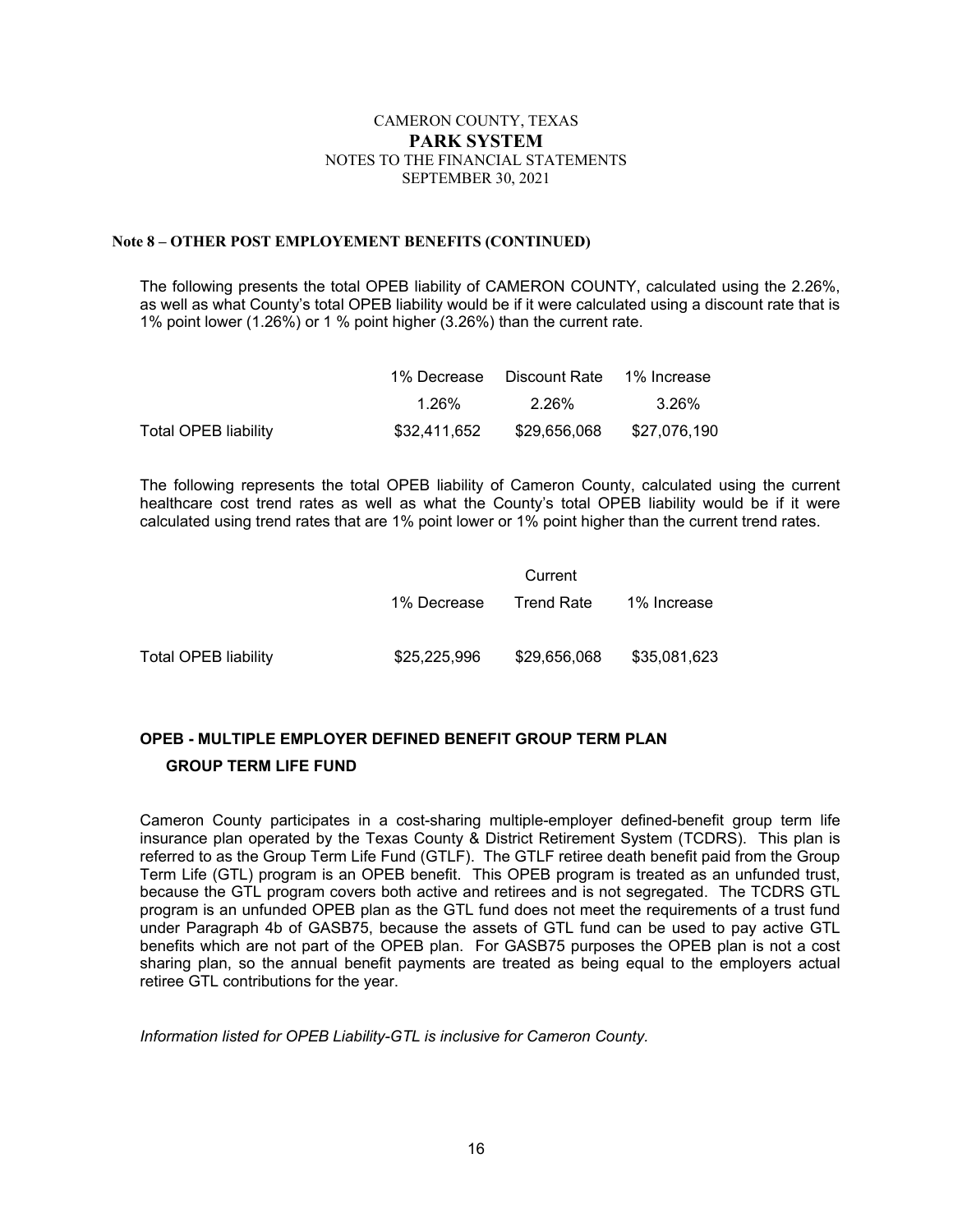# **Note 8 – OTHER POST EMPLOYMENT BENEFITS (CONTINUED)**

# **Changes in Total OPEB Liability-GTL**

|                                           | Incr(Decrease)<br><b>Total OPEB</b><br>Liability |
|-------------------------------------------|--------------------------------------------------|
| Balance as of December 31, 2019           | \$<br>3,493,253                                  |
| Changes for the year:                     |                                                  |
| Service Cost                              | 123,381                                          |
| Interest on total OPEB Liability          | 97,976                                           |
| Effect on economic/demographic experience | (32,071)                                         |
| Effect on assumptions changes or inputs   | 489,227                                          |
| <b>Benefit Payments</b>                   | (82, 262)                                        |
|                                           |                                                  |

Balance as of December 31, 2020 **\$** 4,089,504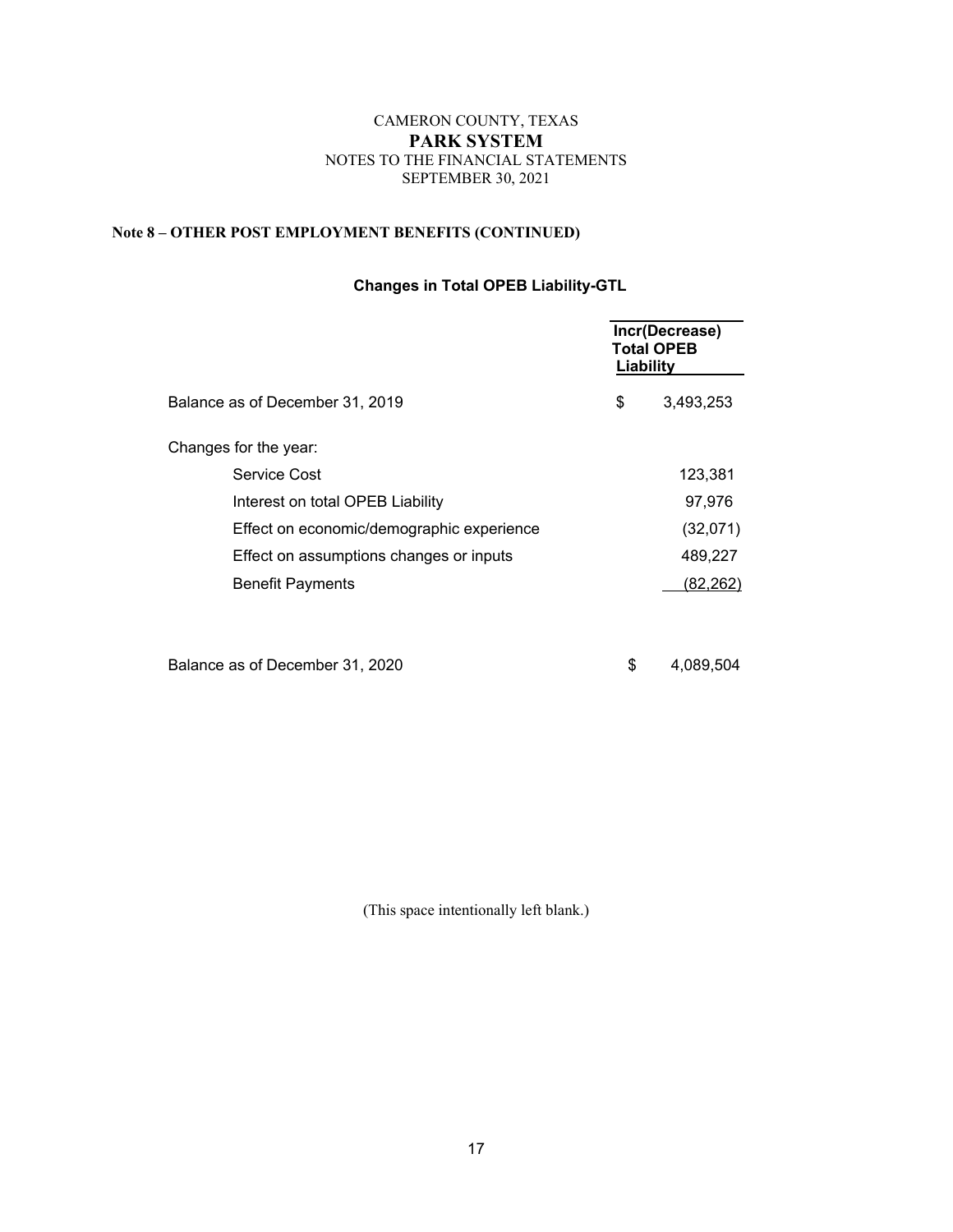### **Note 8 – OTHER POST EMPLOYMENT BENEFITS (CONTINUED)**

### **Additional Disclosures**

Texas Local Government Code, Chapter 175 requires counties make available continued health benefits coverage to retirees and their dependents beyond the end of an individual's employment with County. Texas Law does not require counties to fund all or any portion of such coverage. Effective October 1, 2007, Cameron County discontinued medical coverage after age 65. The County may incur a debt obligation to pay for OPEB for its retired employees so long as the County follows the constitutional requirement that it have sufficient taxing authority available at the time such debt is incurred to provide the payment of the debt and has levied a tax for such purpose. Inclusion of OPEB expense/expenditures, related liabilities (assets), note disclosures are intended to achieve compliance with the requirements of GASB75. Cameron County has not incurred a legal debt obligation for OPEB nor has it levied a tax for the same. Currently, the County funds costs associated with OPEB on a current "pay as you go" basis for each single year through annual appropriations authorized by Commissioners Court during the annual County Budget Adoption Process.

GASB 75 was implemented during fiscal year 2018. Information and amounts presented in the County's Comprehensive Annual Financial Report relative to OPEB expense/expenditures, related liabilities (assets), note disclosures, and supplementary information are only intended to achieve compliance with the requirements of generally accepted accounting principles (GASB 75) and does not constitute or imply that the County has made a commitment or is legally obligated to provide OPEB benefits.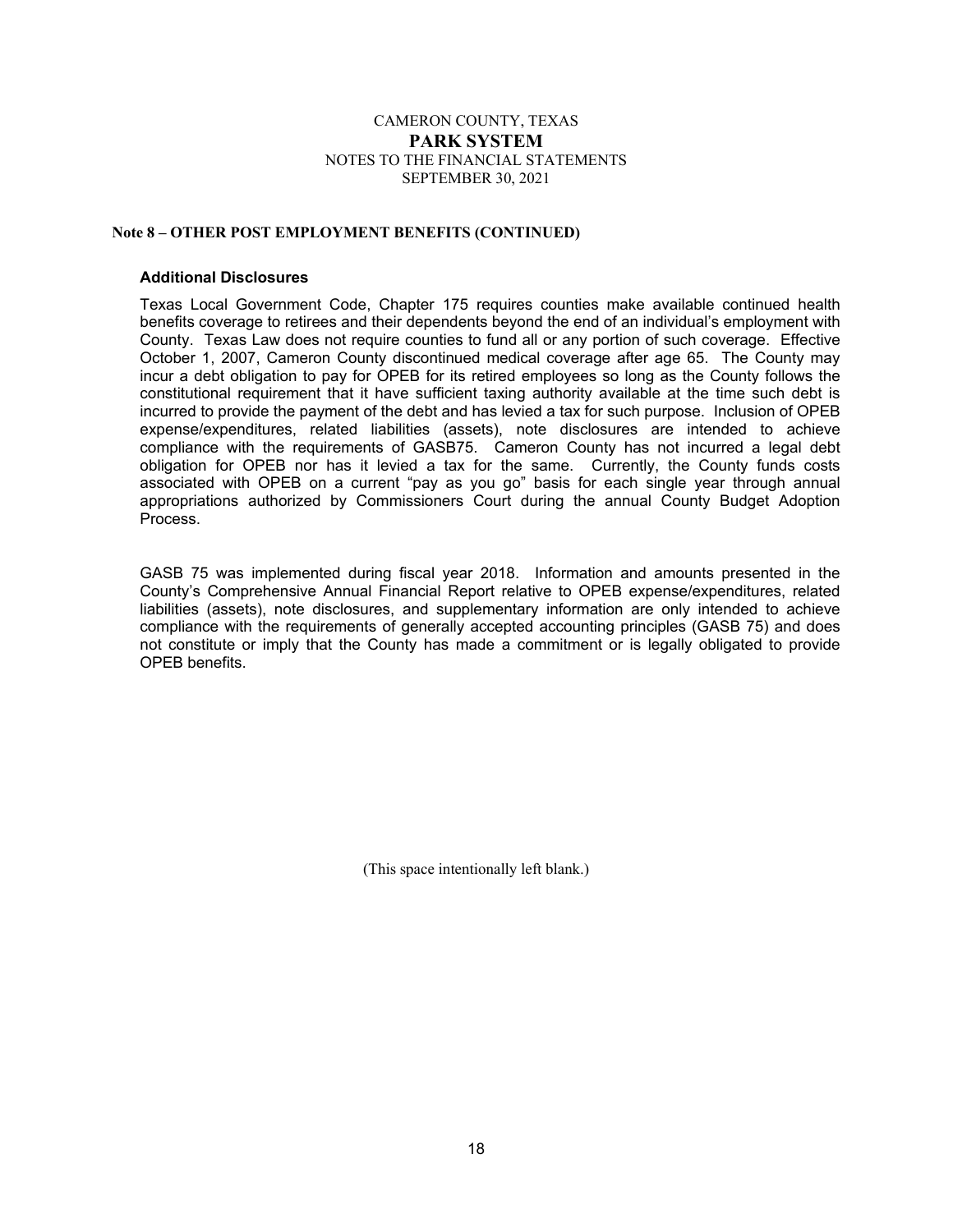

### **INDEPENDENT AUDITORS' REPORT ON SUPPLEMENTARY INFORMATION**

To the Honorable County Judge and Commissioners' Court Cameron County, Texas

Our audit was conducted for the purpose of forming opinions on the financial statements as a whole. The accompanying supplementary information is presented for purposes of additional analysis and is not a required part of the basic financial statements.

Such information is the responsibility of management and was derived from and relate directly to the underlying accounting and other records used to prepare the basic financial statements. Such information has been subjected to the auditing procedures applied in the audit of the basic financial statements and certain additional procedures, including comparing and reconciling such information directly to the underlying accounting and other records used to prepare the basic financial statements or to the financial statements themselves, and other additional procedures in accordance with auditing standards generally accepted in the United States of America. In our opinion, the information is fairly stated, in all material respects, in relation to the basic financial statements as a whole.

Burton, McCumber, ELongoria LLP.

Brownsville, Texas March 30, 2022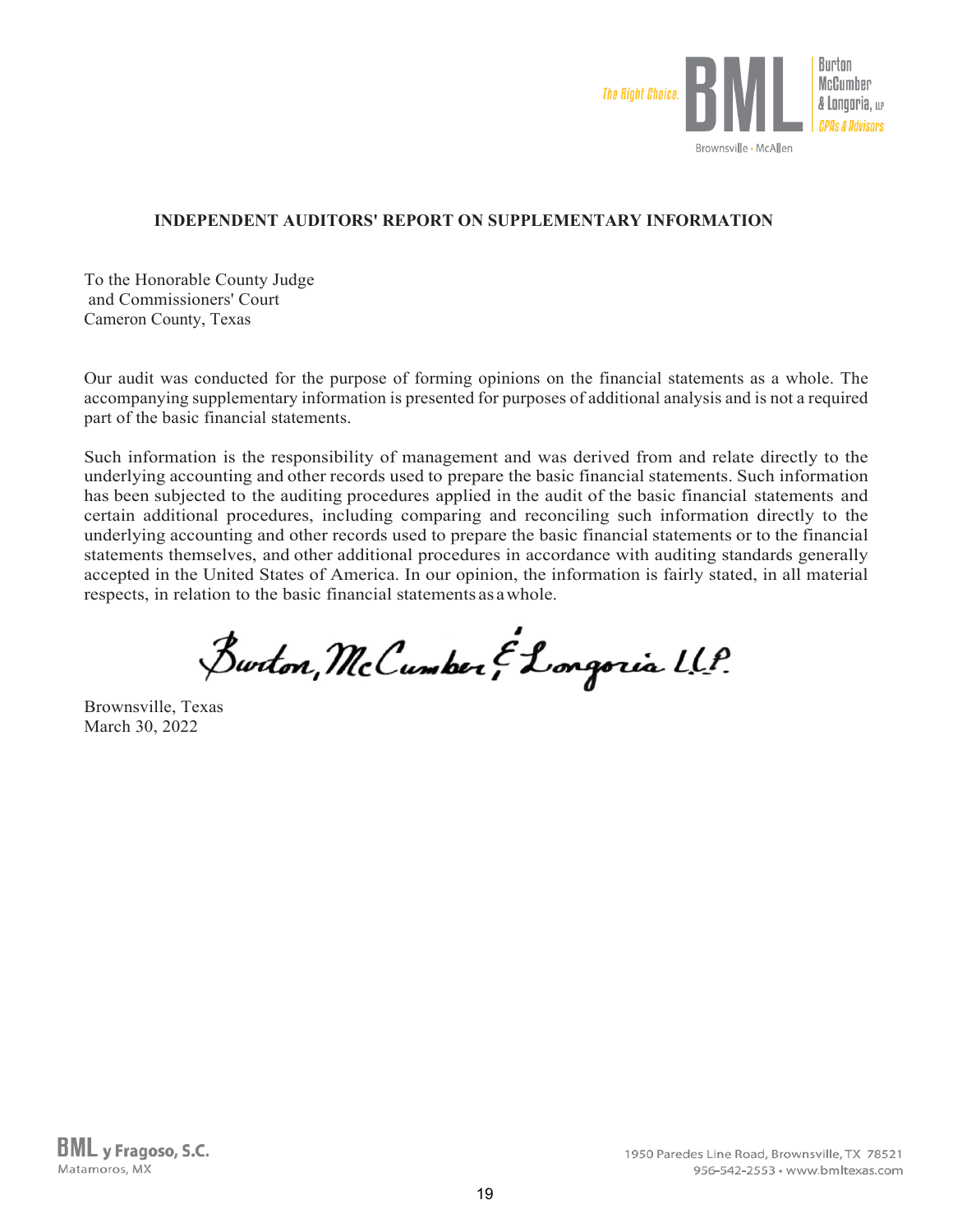#### CAMERON COUNTY, TEXAS **PARK SYSTEM** SCHEDULE OF INSURANCE COVERAGE SEPTEMBER 30, 2021

|                                                       |                                                                                              | <b>AMOUNT OF</b> | <b>LATEST</b><br><b>POLICY</b><br><b>EXPIRATION</b> | <b>ASSETS</b>                                                                  |                |                   |
|-------------------------------------------------------|----------------------------------------------------------------------------------------------|------------------|-----------------------------------------------------|--------------------------------------------------------------------------------|----------------|-------------------|
| <b>INSURER</b>                                        | <b>COVERAGE</b>                                                                              | <b>COVERAGE</b>  | <b>DATE</b>                                         | <b>COVERED</b>                                                                 | <b>PREMIUM</b> | <b>DEDUCTIBLE</b> |
| Allmerica Financial<br>Benefit Insurance<br>Company   | <b>Employee Crime Policy</b>                                                                 | \$500,000        | 7/1/2022                                            | Employee dishonesty -<br>crime. Public Employee<br>Theft                       |                | \$7,500           |
| Allmerica Financial<br>Benefit Insurance<br>Company   | <b>Employee Crime Policy</b>                                                                 | \$250,000        | 7/1/2022                                            | Employee dishonesty -<br>crime. Forgery Or<br>Alteration                       |                | \$5,000           |
| Allmerica Financial<br>Benefit Insurance<br>Company   | <b>Employee Crime Policy</b>                                                                 | \$150,000        | 7/1/2022                                            | Employee dishonesty -<br>crime. Inside The<br>Premises - Theft of Money        |                | \$1,500           |
| Allmerica Financial<br>Benefit Insurance<br>Company   | <b>Employee Crime Policy</b>                                                                 | \$150,000        | 7/1/2022                                            | Employee dishonesty -<br>crime. Outside The<br>Premises                        |                | \$1,500           |
| Allmerica Financial<br>Benefit Insurance<br>Company   | <b>Employee Crime Policy</b>                                                                 | \$500,000        | 7/1/2022                                            | Employee dishonesty -<br>crime. Computer Fraud                                 |                | \$7,500           |
| Allmerica Financial<br>Benefit Insurance<br>Company   | <b>Employee Crime Policy</b>                                                                 | \$500,000        | 7/1/2022                                            | Employee dishonesty -<br>crime. Money Orders &<br>Counterfeit Money            |                | \$5,000           |
| Allmerica Financial<br>Benefit Insurance<br>Company   | <b>Employee Crime Policy</b>                                                                 | \$500,000        | 7/1/2022                                            | Employee dishonesty -<br><b>Funds Transfer Fraud</b>                           |                | \$7,500           |
| Allmerica Financial<br>Benefit Insurance<br>Company   | <b>Employee Crime Policy</b>                                                                 | \$150,000        | 7/1/2022                                            | Employee dishonesty -<br>crime Inside The Premises<br>Robbery Or Safe Burglary |                | \$1,500           |
| Lloyd's of London,<br>Colony Ins. Co.,<br>Hiscox Inc. | Parks Buildings Fire, extended<br>coverage, malicious mischief,<br>excess flood, named storm | \$20,968,335     | 7/1/2022                                            | Building                                                                       | \$115,395      | \$10,000          |
| Lloyd's of London,<br>Colony Ins. Co.,<br>Hiscox Inc. | Parks Buildings Fire, extended<br>coverage, malicious mischief,<br>excess flood, named storm | \$2,064,911      | 7/1/2022                                            | Contents                                                                       |                | \$10,000          |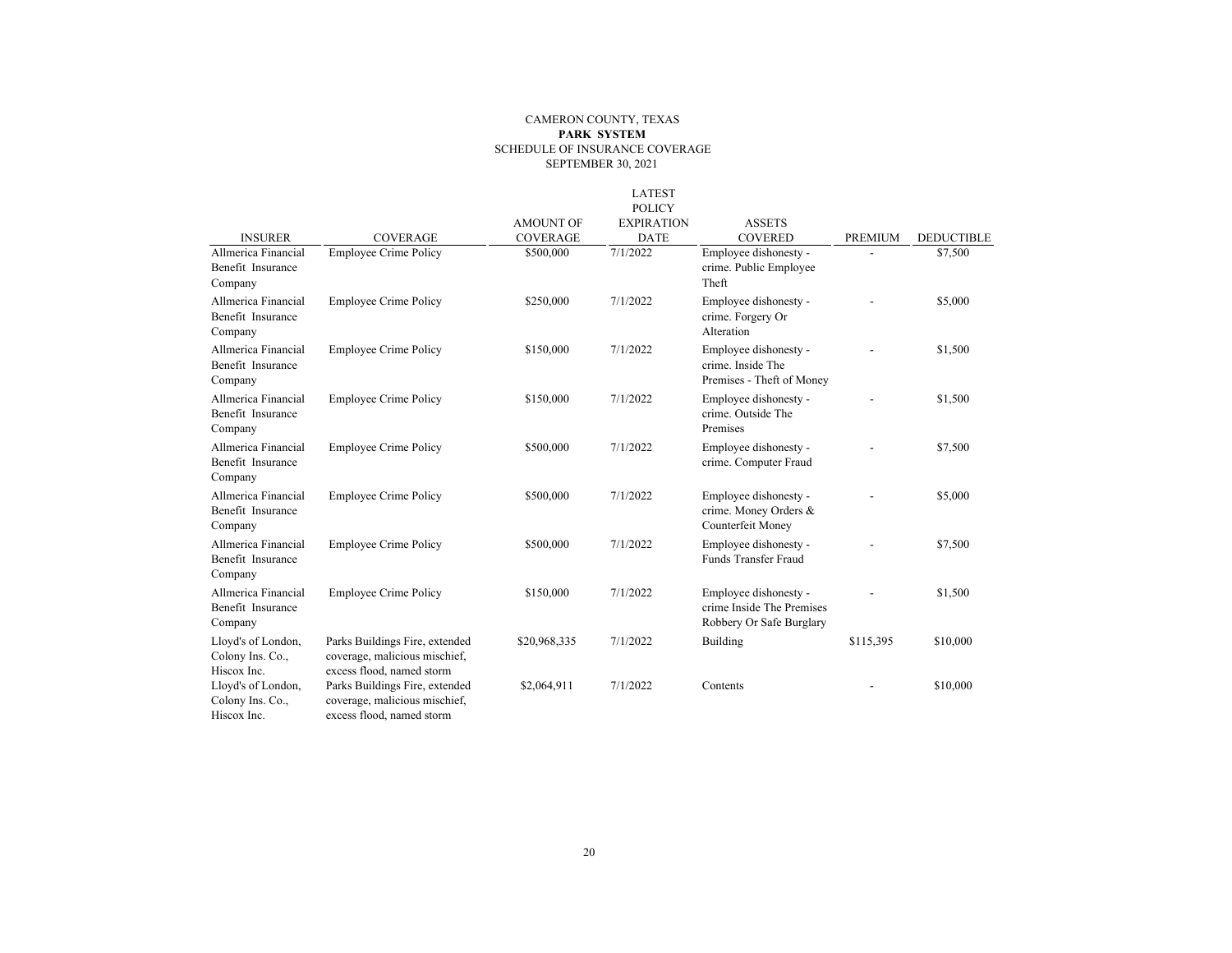#### SCHEDULE OF INSURANCE COVERAGE- Continued SEPTEMBER 30, 2021 CAMERON COUNTY, TEXAS **PARK SYSTEM**

|                                                       |                                                                                              | <b>AMOUNT OF</b>                           | <b>LATEST</b><br><b>POLICY</b><br><b>EXPIRATION</b> | <b>ASSETS</b>                                                        |                |                          |
|-------------------------------------------------------|----------------------------------------------------------------------------------------------|--------------------------------------------|-----------------------------------------------------|----------------------------------------------------------------------|----------------|--------------------------|
| <b>INSURER</b>                                        | <b>COVERAGE</b>                                                                              | <b>COVERAGE</b>                            | <b>DATE</b>                                         | <b>COVERED</b>                                                       | <b>PREMIUM</b> | <b>DEDUCTIBLE</b>        |
| Lloyd's of London,<br>Colony Ins. Co.,<br>Hiscox Inc. | Parks Buildings Fire, extended<br>coverage, malicious mischief,<br>excess flood, named storm | \$104,294                                  | 7/1/2022                                            | <b>EDP</b>                                                           |                | \$10,000                 |
| Texas Association of<br>Counties                      | Auto Liability                                                                               | \$100,000/\$300,000                        | 7/1/2022                                            | Bodily Injury per<br>person/per occurrence                           | \$216,525      | \$1,000                  |
| Texas Association of<br>Counties                      | Auto Liability                                                                               | \$100,000                                  | 7/1/2022                                            | Property Damage                                                      |                | \$1,000                  |
| Texas Association of<br>Counties                      | Auto Liability                                                                               | Not Covered                                | 7/1/2022                                            | Hired and Non-Owned                                                  |                |                          |
| Texas Association of<br>Counties                      | Auto Liability                                                                               | \$5,000.00                                 | 7/1/2022                                            | Personal Injury Protection                                           |                |                          |
| Texas Association of<br>Counties                      | Auto Liability                                                                               | Not Covered                                | 7/1/2022                                            | Supplementary Death<br><b>Benefit</b>                                |                | $\overline{\phantom{0}}$ |
| Texas Association of<br>Counties                      | Auto physical damage<br>comprehensive/collision                                              | Cash value or cost of<br>repair            | 7/1/2022                                            | Vehicles                                                             | \$83,512       | \$5,000                  |
| Texas Association of<br>Counties                      | General Liability                                                                            | \$100,000/\$300,000                        | 7/1/2022                                            | Bodily Injury per<br>person/per occurrence                           | \$62,559       | \$5,000                  |
| Texas Association of<br>Counties                      | General Liability                                                                            | \$100,000                                  | 7/1/2022                                            | Property damage per<br>occurrence                                    |                | \$5,000                  |
| Texas Association of<br>Counties                      | General Liability                                                                            | \$100,000/\$300,000                        | 7/1/2022                                            | Personal & Advertising<br>Injury per person/per<br>offense/aggregate |                | \$5,000                  |
| Texas Association of<br>Counties                      | General Liability                                                                            | \$500,000                                  | 7/1/2022                                            | <b>Employee Benfefits</b><br>Liability                               |                | \$1,000                  |
| Texas Association of<br>Counties                      | General Liability                                                                            | \$50,000                                   | 7/1/2022                                            | Garage Keeper's Legal<br>Liability                                   |                | \$1,000                  |
| Texas Association of<br>Counties                      | General Liability                                                                            | \$100,000                                  | 7/1/2022                                            | Crisis Management                                                    |                | \$5,000                  |
| Deep East Texas Self<br><b>Insurance Fund</b>         | Workers Compensation                                                                         | \$2,000,000/\$1,000,000<br>$/$ \$1,000,000 | 1/1/2022                                            | Per Accident/Per<br>Claimant/Aggregate per<br>coverage               |                |                          |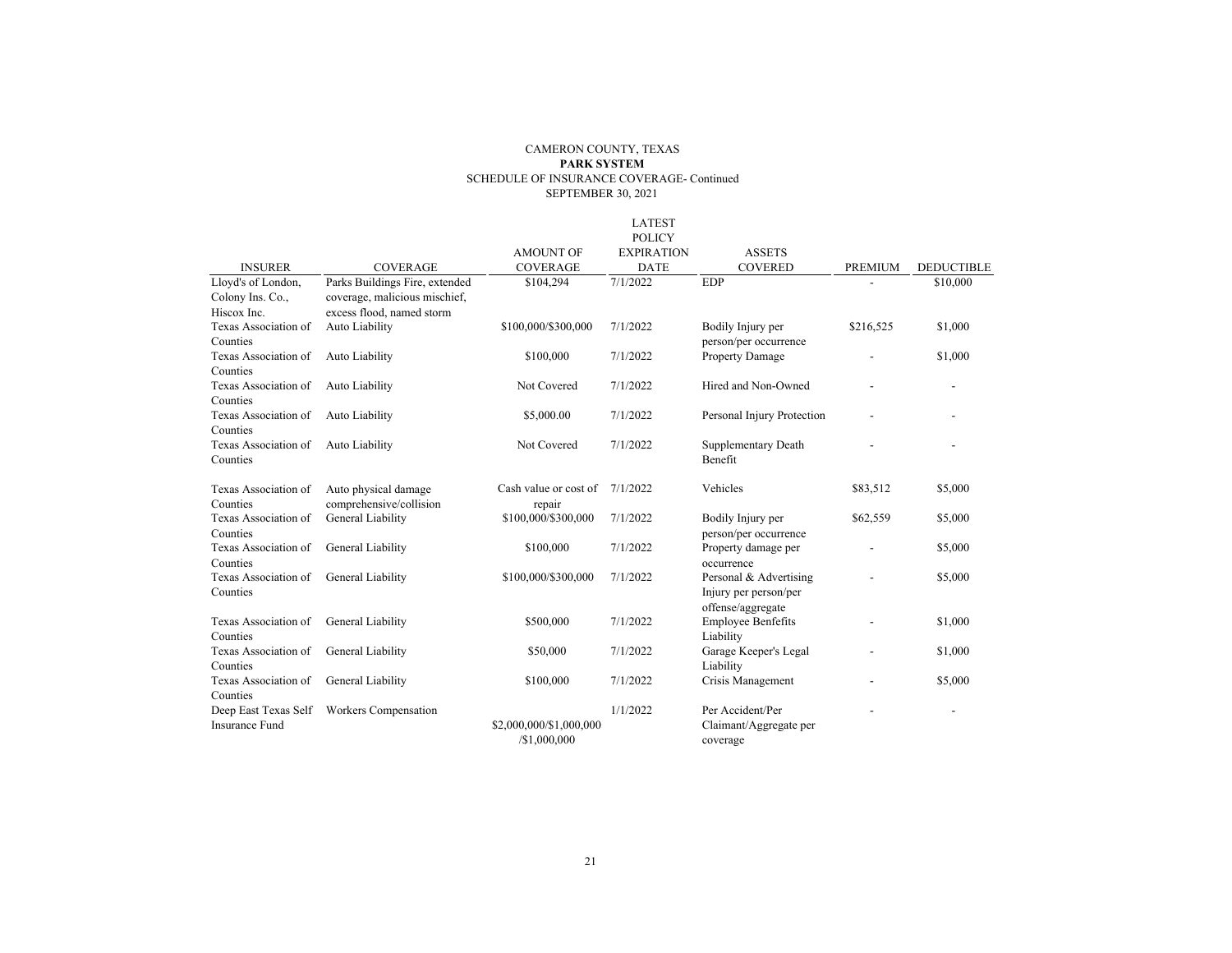### CAMERON COUNTY, TEXAS **PARK SYSTEM** SCHEDULE OF OPERATING REVENUES Year Ended September 30, 2021

| <b>ISLA BLANCA PARK</b>      |             |
|------------------------------|-------------|
| Water                        | \$<br>262   |
| Over/(short)                 | 502         |
| Park tag fee                 | 32          |
| Tents                        | 25,095      |
| Miscellaneous income         | 62,226      |
| Beach fee reimbursement      | 137,304     |
| Electricity                  | 251,332     |
| Concession leases            | 1,457,915   |
| <b>Entrance</b> fees         | 2,271,718   |
| Rental Income                | 3,976,638   |
| TOTAL ISLA BLANCA PARK       | 8,183,024   |
| <b>ADOLPH THOMAE PARK</b>    |             |
| Miscellaneous revenue        | 3,230       |
| Over/(short)                 | (1, 473)    |
| Apartment rental             | 2,100       |
| Electricity                  | 7,789       |
| Tents                        | 9,930       |
| Rental Income                | 190,672     |
| <b>Entrance</b> fees         | 421,262     |
| TOTAL ADOLPH THOMAE PARK     | 633,510     |
| <b>PUBLIC BEACHES</b>        |             |
| Over/(short)                 | 1,091       |
| Trash Bag program            | 176,993     |
| <b>Entrance</b> fees         | 2,127,684   |
| TOTAL PUBLIC BEACHES         | 2,305,768   |
| <b>ANDY BOWIE PARK</b>       |             |
| Over/(short)                 | 458         |
| Tents                        | 12,415      |
| Electricity                  | 9,681       |
| Miscellaneous revenue        | 20,123      |
| <b>Entrance</b> fees         | 180,740     |
| RV full service rentals      | 165,938     |
| Concession leases            | 341,596     |
| <b>TOTAL ANDY BOWIE PARK</b> | 730,951     |
| <b>PARK RANGERS</b>          |             |
| Miscellaneous fines and fees | 8,039       |
| <b>TOTAL PARK RANGERS</b>    | \$<br>8.039 |
|                              |             |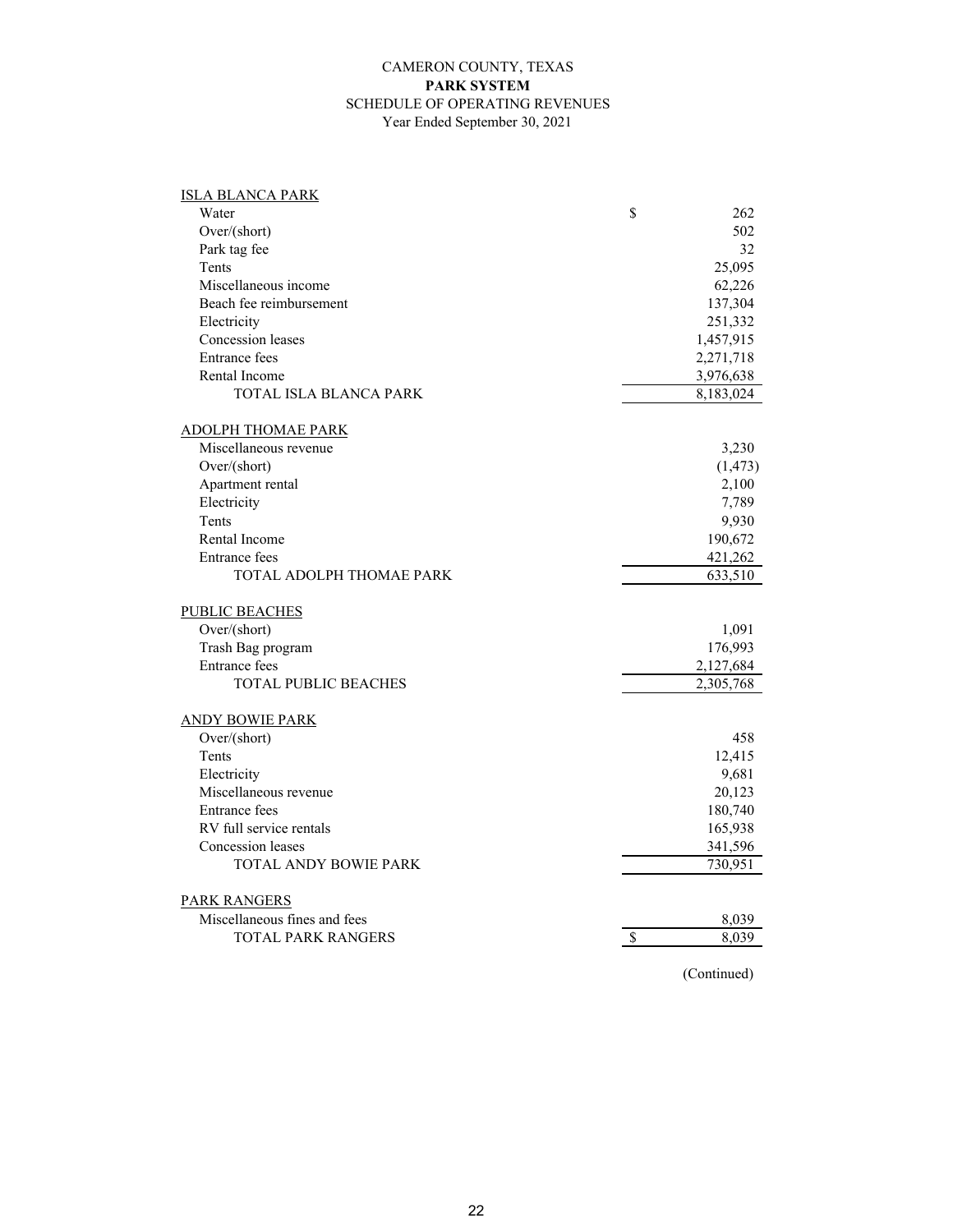### CAMERON COUNTY, TEXAS **PARK SYSTEM** SCHEDULE OF OPERATING REVENUES-continued Year Ended September 30, 2021

# BEACH CLEANUP Donations \$ 700 TOTAL BEACH CLEANUP 700 COMMUNITY PARKS Community Center Rentals 850 TOTAL COMMUNITY PARKS 850 **BEACH SAFETY** Concession leases 100 Entrance fees 386,926 TOTAL BEACH SAFETY 387,026 TOTAL OPERATING REVENUES  $\overline{\text{S}}$  12,249,868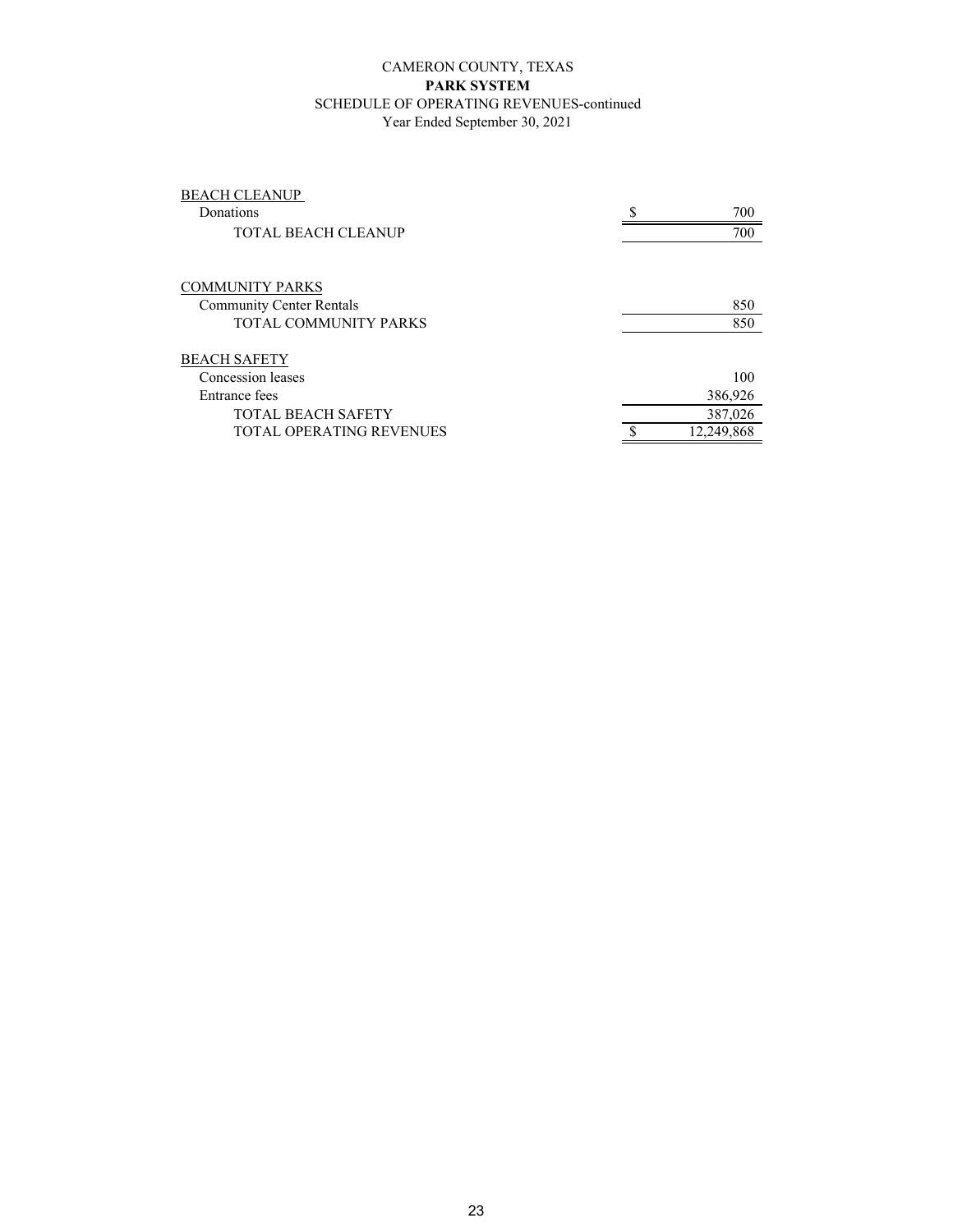### CAMERON COUNTY, TEXAS **PARK SYSTEM** SCHEDULE OF OPERATING EXPENSES Year Ended September 30, 2021

| \$<br>Advertising<br>Miscellaneous<br>Rental<br>Audit and legal<br>Taxes<br>Repairs and maintenance<br>Supplies<br>Insurance<br>Contractual<br>Depreciation<br>Utilities<br>Salaries and employee benefits<br><b>TOTAL ISLA BLANCA PARK</b><br><b>ADOLPH THOMAE PARK</b><br>Rental<br>Miscellaneous<br>Insurance<br>Repairs and maintenance | 660<br>4,388<br>2,862<br>6,647 |
|---------------------------------------------------------------------------------------------------------------------------------------------------------------------------------------------------------------------------------------------------------------------------------------------------------------------------------------------|--------------------------------|
|                                                                                                                                                                                                                                                                                                                                             |                                |
|                                                                                                                                                                                                                                                                                                                                             |                                |
|                                                                                                                                                                                                                                                                                                                                             |                                |
|                                                                                                                                                                                                                                                                                                                                             |                                |
|                                                                                                                                                                                                                                                                                                                                             | 21,869                         |
|                                                                                                                                                                                                                                                                                                                                             | 51,960                         |
|                                                                                                                                                                                                                                                                                                                                             | 95,087                         |
|                                                                                                                                                                                                                                                                                                                                             | 67,786                         |
|                                                                                                                                                                                                                                                                                                                                             | 312,860                        |
|                                                                                                                                                                                                                                                                                                                                             | 1,178,198                      |
|                                                                                                                                                                                                                                                                                                                                             | 914,342                        |
|                                                                                                                                                                                                                                                                                                                                             | 879,203                        |
|                                                                                                                                                                                                                                                                                                                                             | 3,535,862                      |
|                                                                                                                                                                                                                                                                                                                                             |                                |
|                                                                                                                                                                                                                                                                                                                                             | 462                            |
|                                                                                                                                                                                                                                                                                                                                             | 1,847                          |
|                                                                                                                                                                                                                                                                                                                                             | 5,014                          |
|                                                                                                                                                                                                                                                                                                                                             | 21,852                         |
| Supplies                                                                                                                                                                                                                                                                                                                                    | 33,557                         |
| Utilities                                                                                                                                                                                                                                                                                                                                   | 63,590                         |
| Contractual                                                                                                                                                                                                                                                                                                                                 | 17,298                         |
| Depreciation                                                                                                                                                                                                                                                                                                                                | 58,118                         |
| Salaries and employee benefits                                                                                                                                                                                                                                                                                                              | 209,242                        |
| TOTAL ADOLPH THOMAE PARK                                                                                                                                                                                                                                                                                                                    | 410,980                        |
| <b>PUBLIC BEACHES</b>                                                                                                                                                                                                                                                                                                                       |                                |
| Rental                                                                                                                                                                                                                                                                                                                                      | 3,208                          |
| Miscellaneous                                                                                                                                                                                                                                                                                                                               | 890                            |
| Repairs and maintenance                                                                                                                                                                                                                                                                                                                     | 4,281                          |
| Insurance                                                                                                                                                                                                                                                                                                                                   | 14,923                         |
| Depreciation                                                                                                                                                                                                                                                                                                                                | 169,018                        |
| Supplies                                                                                                                                                                                                                                                                                                                                    | 27,578                         |
| Contractual                                                                                                                                                                                                                                                                                                                                 | 23,733                         |
| Utilities                                                                                                                                                                                                                                                                                                                                   | 109,088                        |
| Salaries and employee benefits                                                                                                                                                                                                                                                                                                              | 228,621                        |
| <b>TOTAL PUBLIC BEACHES</b><br>\$                                                                                                                                                                                                                                                                                                           |                                |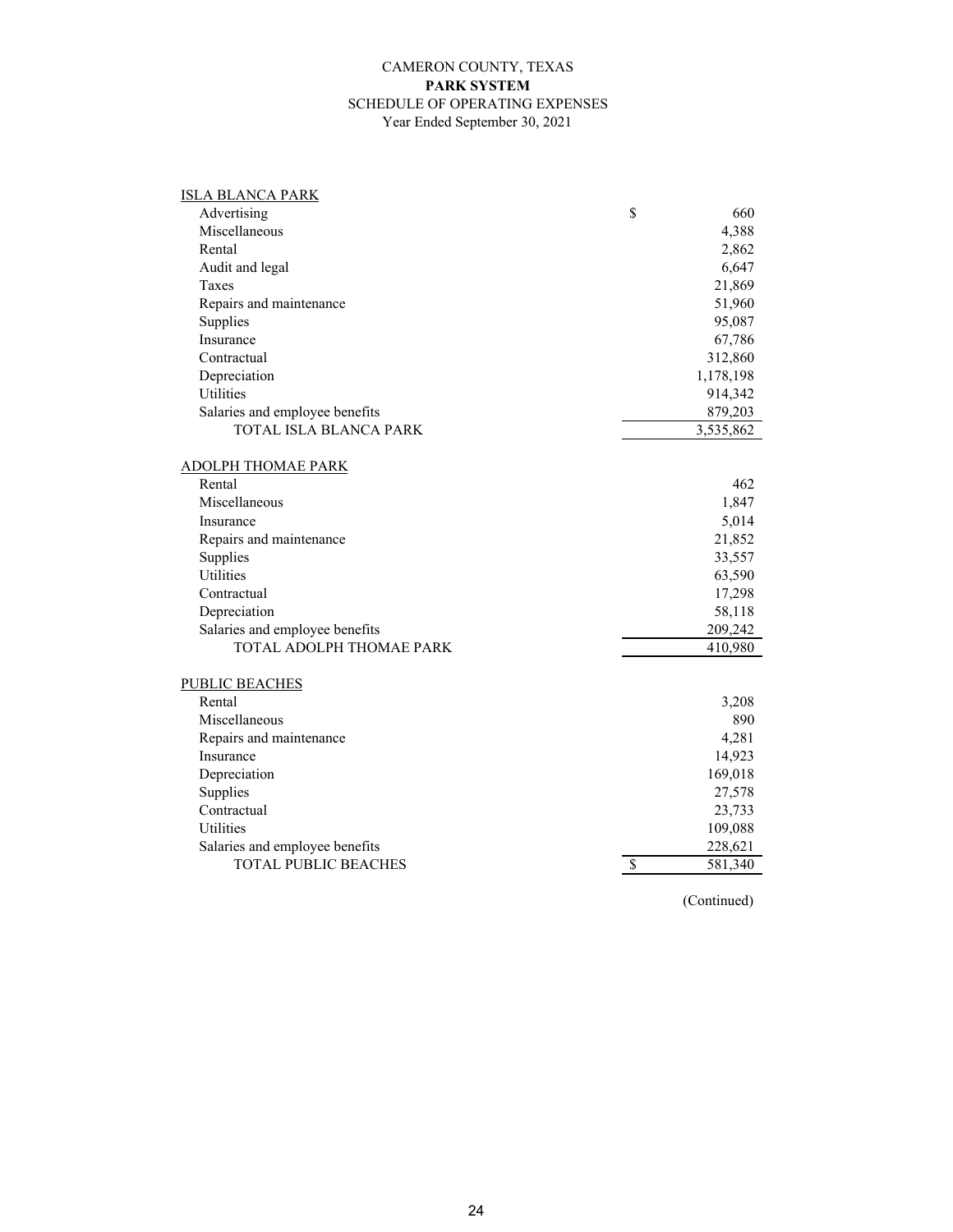### CAMERON COUNTY, TEXAS **PARK SYSTEM** SCHEDULE OF OPERATING EXPENSES-continued Year Ended September 30, 2021

## ANDY BOWIE PARK Rental  $\sim$  1,849 Insurance 4,688 Miscellaneous 300 Depreciation 2,236 Contractual 6,654 Repairs and maintenance 16,803 Supplies 24,792 Utilities 68,513 Salaries and employee benefits 186,432 TOTAL ANDY BOWIE PARK 312,267 COMMUNITY PARKS Rental 1,021 Contractual 2,500 Insurance 8,114 Repairs and maintenance 33,463 Supplies 21,364 Utilities 60,885 Depreciation 32,614 Salaries and employee benefits 189,328 TOTAL COMMUNITY PARKS 349,289 BROWNE PARK Rental 613 Contractual 2,000 Insurance 9,551 Supplies 8,880 Repairs and maintenance 22,976 Utilities 49,043 Depreciation  $76,201$ Salaries and employee benefits 106,848 TOTAL BROWNE PARK  $\overline{\text{S}}$  276,112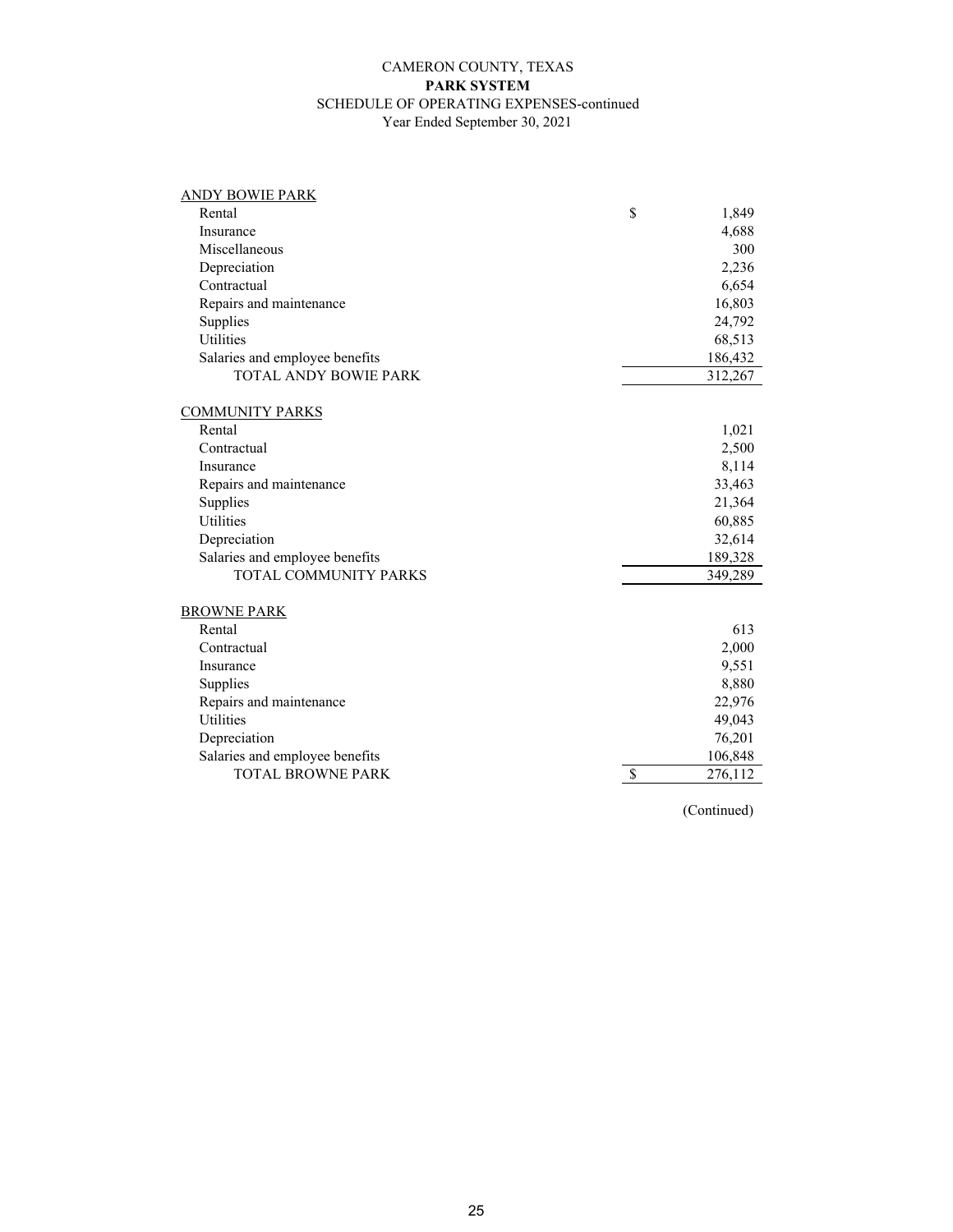### Year Ended September 30, 2021 SCHEDULE OF OPERATING EXPENSES-continued **PARK SYSTEM** CAMERON COUNTY, TEXAS

| FAMILY LEARNING CENTERS - LA PALOMA       |               |
|-------------------------------------------|---------------|
| Insurance                                 | \$<br>858     |
| Repairs and maintenance                   | 4,124         |
| Supplies                                  | 2,631         |
| Salaries and employee benefits            | 4,085         |
| Utilities                                 | 13,949        |
| Depreciation                              | 76,540        |
| TOTAL FAMILY LEARNING CENTERS-LA PALOMA   | 102,187       |
| FAMILY LEARNING CENTERS - SANTA ROSA      |               |
| Depreciation                              | 11,218        |
| TOTAL FAMILY LEARNING CENTERS- SANTA ROSA | 11,218        |
| <b>LAURELES PARK</b>                      |               |
| Insurance                                 | 697           |
| Repairs and maintenance                   | 14,554        |
| Rental                                    | 1,800         |
| Supplies                                  | 2,126         |
| Utilities                                 | 13,236        |
| Contractual                               | 3,200         |
| Depreciation                              | 89,032        |
| <b>TOTAL LAURELES PARK</b>                | 124,645       |
| FAMILY LEARNING CENTERS - LOS INDIOS      |               |
| Depreciation                              | 3,120         |
| TOTAL FAMILY LEARNING CENTERS-LOS INDIOS  | 3,120         |
| <b>CAMERON / LA ESPERANZA</b>             |               |
| Depreciation                              | 23,089        |
| TOTAL CAMERON / LA ESPERANZA              | 23,089        |
| <b>CODE ENFORCEMENT</b>                   |               |
| <b>Utilities</b>                          | 1,509         |
| Salaries and employee benefits            | 15,423        |
| TOTAL CODE ENFORCEMENT                    | 16,932        |
| <b>GREENS DIVISION</b>                    |               |
| Utilities                                 | 230           |
| Insurance                                 | 382           |
| Repairs and maintenance                   | 6,377         |
| Supplies                                  | 9,024         |
| Salaries and employee benefits            | 241,547       |
| <b>TOTAL GREENS DIVISION</b>              | \$<br>257,560 |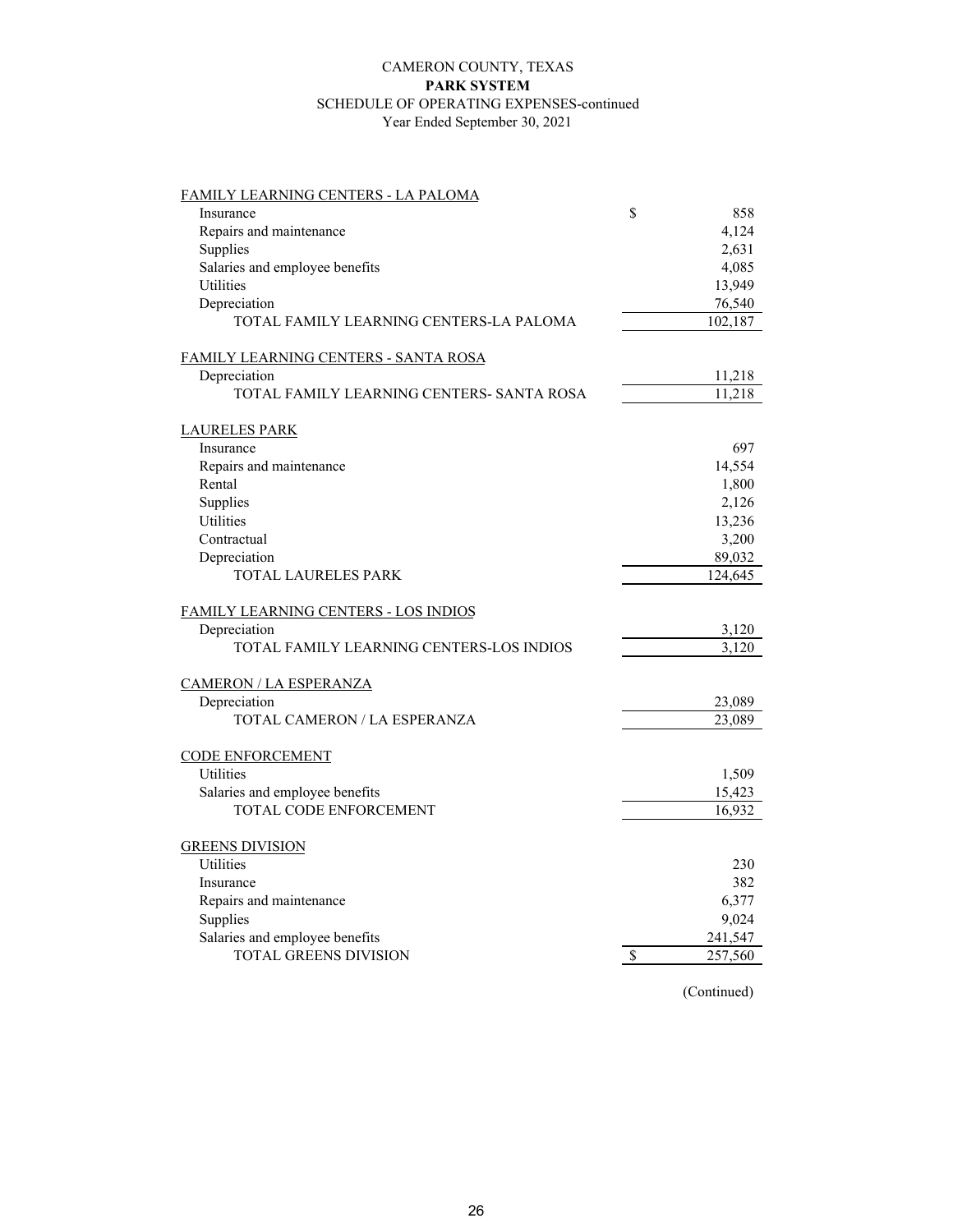### CAMERON COUNTY, TEXAS **PARK SYSTEM** SCHEDULE OF OPERATING EXPENSES-continued Year Ended September 30, 2021

| <b>ADMINISTRATION</b>          |               |
|--------------------------------|---------------|
| Post employment benefits       | \$<br>59,460  |
| Miscellaneous expense          | 2,626         |
| Travel                         | 1,863         |
| Utilities                      | 3,084         |
| Rental                         | 5,288         |
| Insurance                      | 6,446         |
| Supplies                       | 23,774        |
| Repairs and maintenance        | 39,513        |
| Depreciation                   | 35,683        |
| Pension expense                | (97, 516)     |
| Contractual                    | 58,238        |
| Salaries and employee benefits | 782,338       |
| <b>TOTAL ADMINISTRATION</b>    | 920,797       |
| <b>BEACH SAFETY</b>            |               |
| Utilities                      | 459           |
| Insurance                      | 1,386         |
| Miscellaneous                  | 1,560         |
| Rental                         | 3,027         |
| Repairs and maintenance        | 12,925        |
| Contractual                    | 10,132        |
| Supplies                       | 15,747        |
| Depreciation                   | 10,341        |
| Salaries and employee benefits | 240,247       |
| <b>TOTAL BEACH SAFETY</b>      | 295,824       |
| <b>PARK RANGERS</b>            |               |
| Travel                         | 880           |
| Utilities                      | 1,106         |
| Miscellaneous                  | 2,092         |
| Rental                         | 1,449         |
| Insurance                      | 5,224         |
| Repairs and maintenance        | 30,591        |
| Supplies                       | 60,285        |
| Salaries and employee benefits | 658,066       |
| <b>TOTAL PARK RANGERS</b>      | \$<br>759,693 |
|                                |               |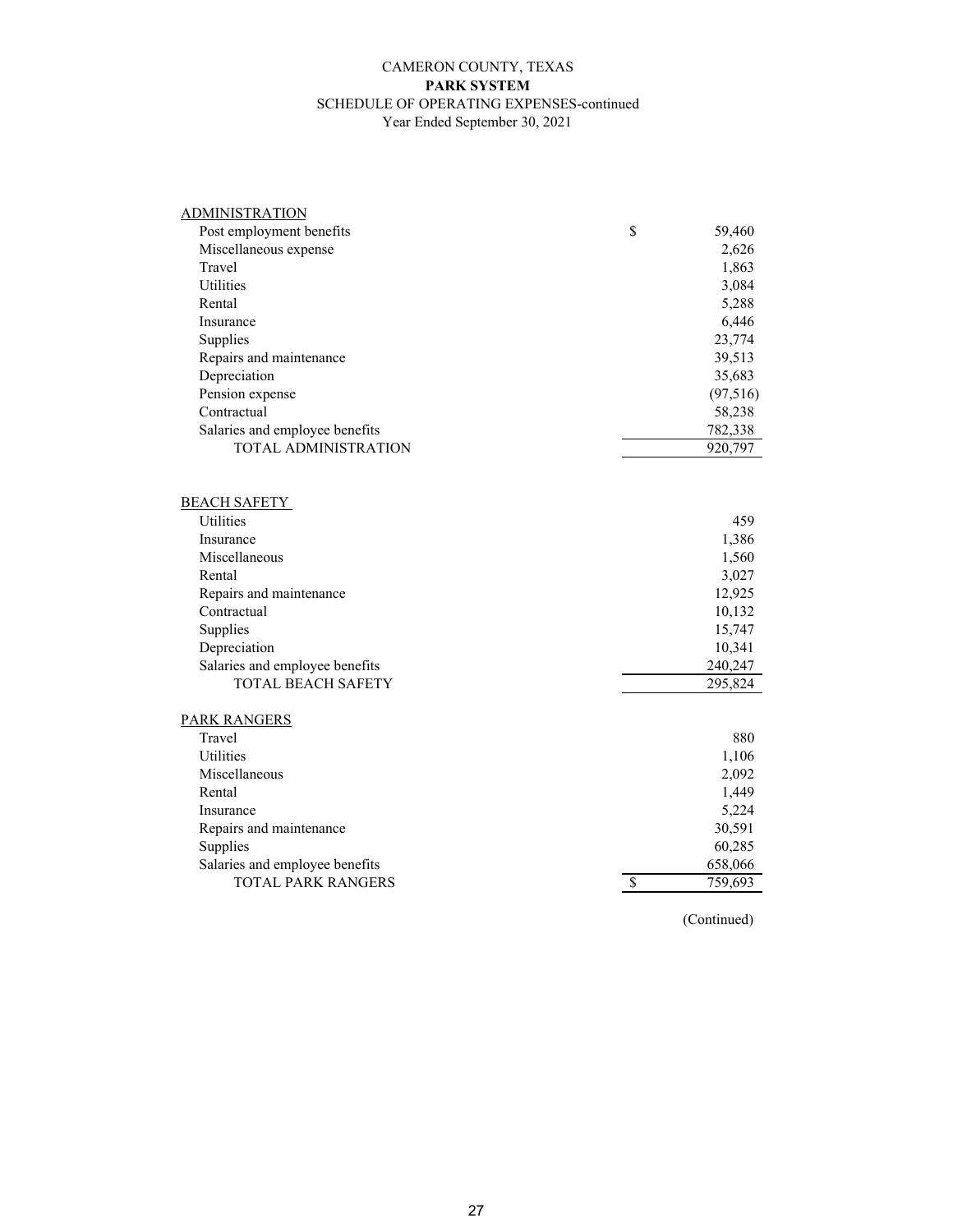### CAMERON COUNTY, TEXAS **PARK SYSTEM** SCHEDULE OF OPERATING EXPENSES-continued Year Ended September 30, 2021

| <b>RIO HONDO FAMILY</b>         |   |           |
|---------------------------------|---|-----------|
| Depreciation                    |   | 65,139    |
| <b>TOTAL RIO HONDO FAMILY</b>   |   | 65,139    |
| EL RANCHITO PARK                |   |           |
| Insurance                       |   | 62        |
| Repairs and maintenance         |   | 1,736     |
| Salaries and employee benefits  |   | 2,790     |
| Supplies                        |   | 3,492     |
| <b>Utilities</b>                |   | 8,621     |
| TOTAL EL RANCHITO PARK          |   | 16,701    |
| <b>TOTAL OPERATING EXPENSES</b> | S | 8,062,755 |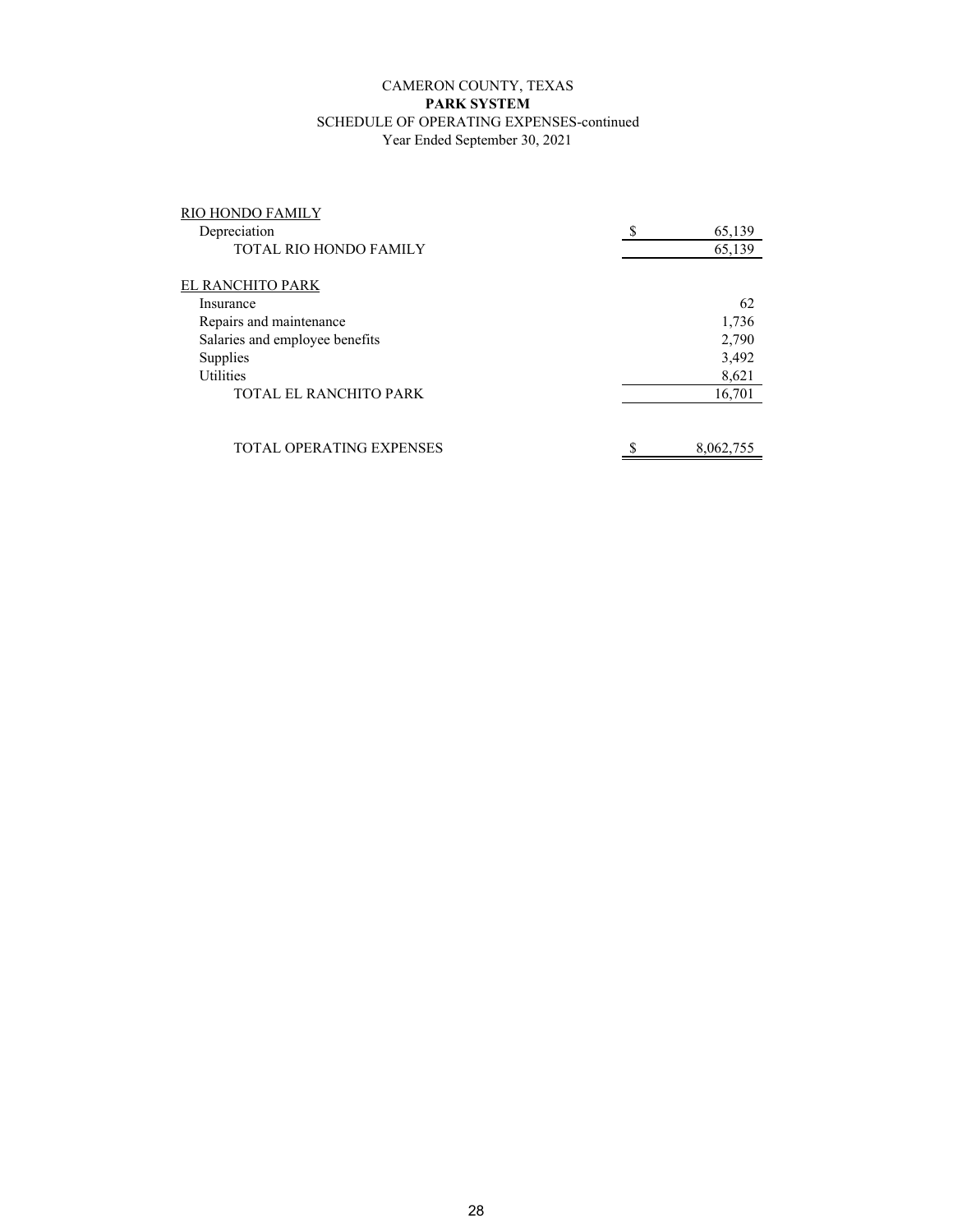# **Cameron County, Texas Park System Schedule of Combined Debt Service Requirements**

| <b>DUE</b>   | <b>PRINCIPAL</b><br><b>FEBRUARY 15</b> | <b>INTEREST</b><br><b>FEBRUARY 15</b> | <b>INTEREST</b><br><b>AUGUST 15</b> | <b>FISCAL</b><br><b>YEAR</b><br><b>REQUIREMENTS</b> |
|--------------|----------------------------------------|---------------------------------------|-------------------------------------|-----------------------------------------------------|
|              |                                        |                                       |                                     |                                                     |
| 2022         | 1,615,860                              | 501,530                               | 468,717                             | 2,586,107                                           |
| 2023         | 1,569,294                              | 470,171                               | 437,110                             | 2,476,575                                           |
| 2024         | 1,634,015                              | 437,110                               | 402,576                             | 2,473,701                                           |
| 2025         | 1,706,082                              | 402,576                               | 366,420                             | 2,475,078                                           |
| 2026         | 1,751,979                              | 366,420                               | 329,294                             | 2,447,693                                           |
| 2027         | 1,831,368                              | 329,294                               | 291,443                             | 2,452,105                                           |
| 2028         | 1,688,703                              | 291,443                               | 260,798                             | 2,240,944                                           |
| 2029         | 1,292,035                              | 260,798                               | 235,821                             | 1,788,654                                           |
| 2030         | 1,351,061                              | 235,821                               | 203,546                             | 1,790,428                                           |
| 2031         | 1,419,683                              | 203,546                               | 169,525                             | 1,792,754                                           |
| 2032         | 1,345,000                              | 169,525                               | 135,900                             | 1,650,425                                           |
| 2033         | 1,415,000                              | 135,900                               | 100,525                             | 1,651,425                                           |
| 2034         | 1,485,000                              | 100,525                               | 63,400                              | 1,648,925                                           |
| 2035         | 1,555,000                              | 63,400                                | 32,300                              | 1,650,700                                           |
| 2036         | 1,615,000                              | 32,300                                |                                     | 1,647,300                                           |
| <b>TOTAL</b> | 23,275,080                             | 4,000,359                             | 3,497,375                           | 30,772,814                                          |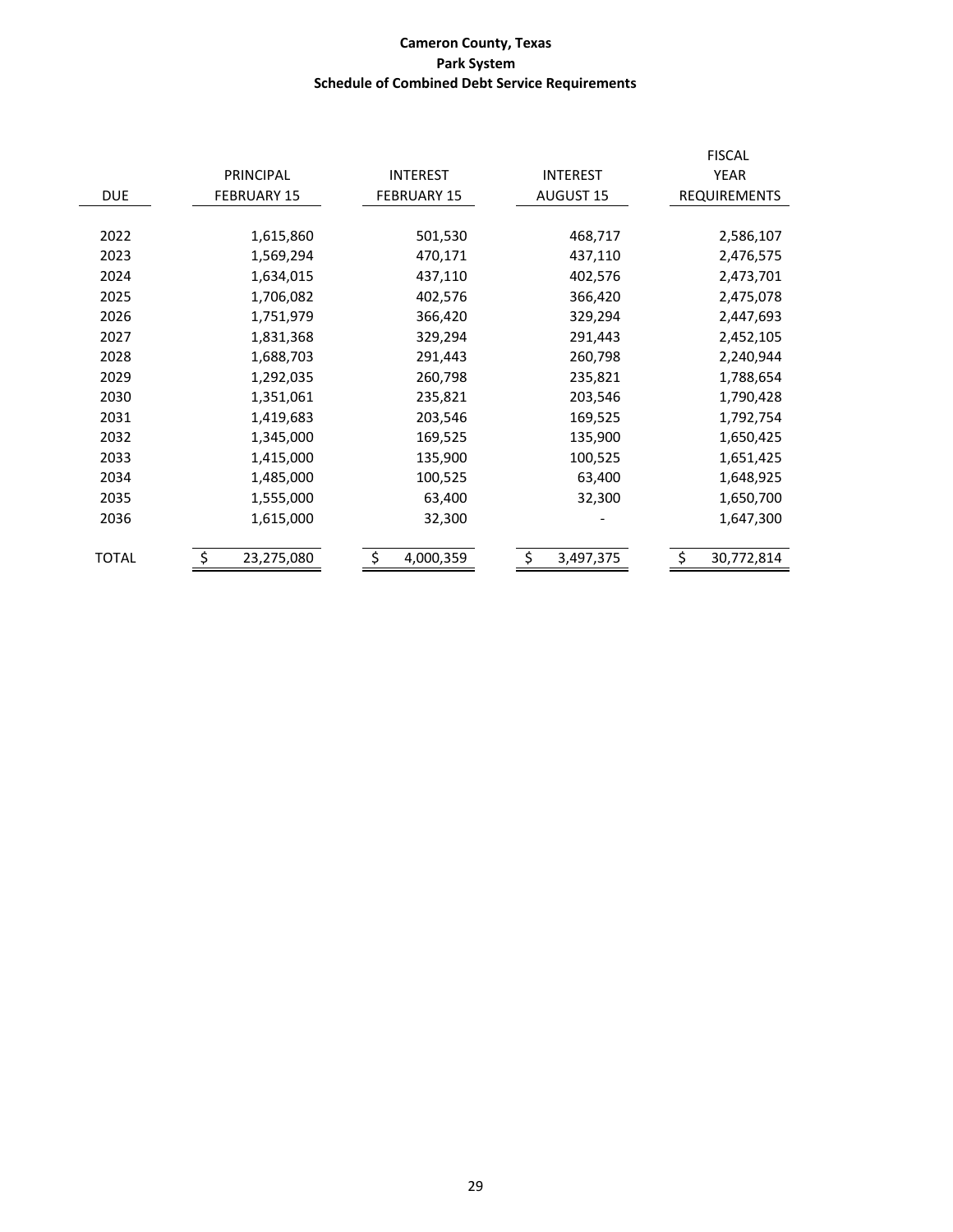# **Cameron County, Texas Park System \$5,572,648 Limited Tax Refunding Bonds, Series 2015**

| <b>DUE</b>   | <b>PRINCIPAL</b><br><b>FEBRUARY 15</b> | <b>INTEREST</b><br><b>FEBRUARY 15</b> | <b>INTEREST</b><br><b>AUGUST 15</b> | <b>FISCAL</b><br><b>YEAR</b><br><b>REQUIREMENTS</b> |
|--------------|----------------------------------------|---------------------------------------|-------------------------------------|-----------------------------------------------------|
| 2022         | 523,398                                | 87,869                                | 74,785                              | 686,052                                             |
| 2023         | 549,568                                | 74,784                                | 61,045                              | 685,397                                             |
| 2024         | 577,277                                | 61,045                                | 46,613                              | 684,935                                             |
| 2025         | 606,526                                | 46,613                                | 31,450                              | 684,589                                             |
| 2026         | 609,605                                | 31,450                                | 16,210                              | 657,265                                             |
| 2027         | 635,774                                | 16,210                                | 6,674                               | 658,658                                             |
| 2028         | 444.888                                | 6,674                                 |                                     | 451,562                                             |
|              |                                        |                                       |                                     |                                                     |
| <b>TOTAL</b> | 3,947,036                              | 324,645                               | 236,777                             | 4,508,458                                           |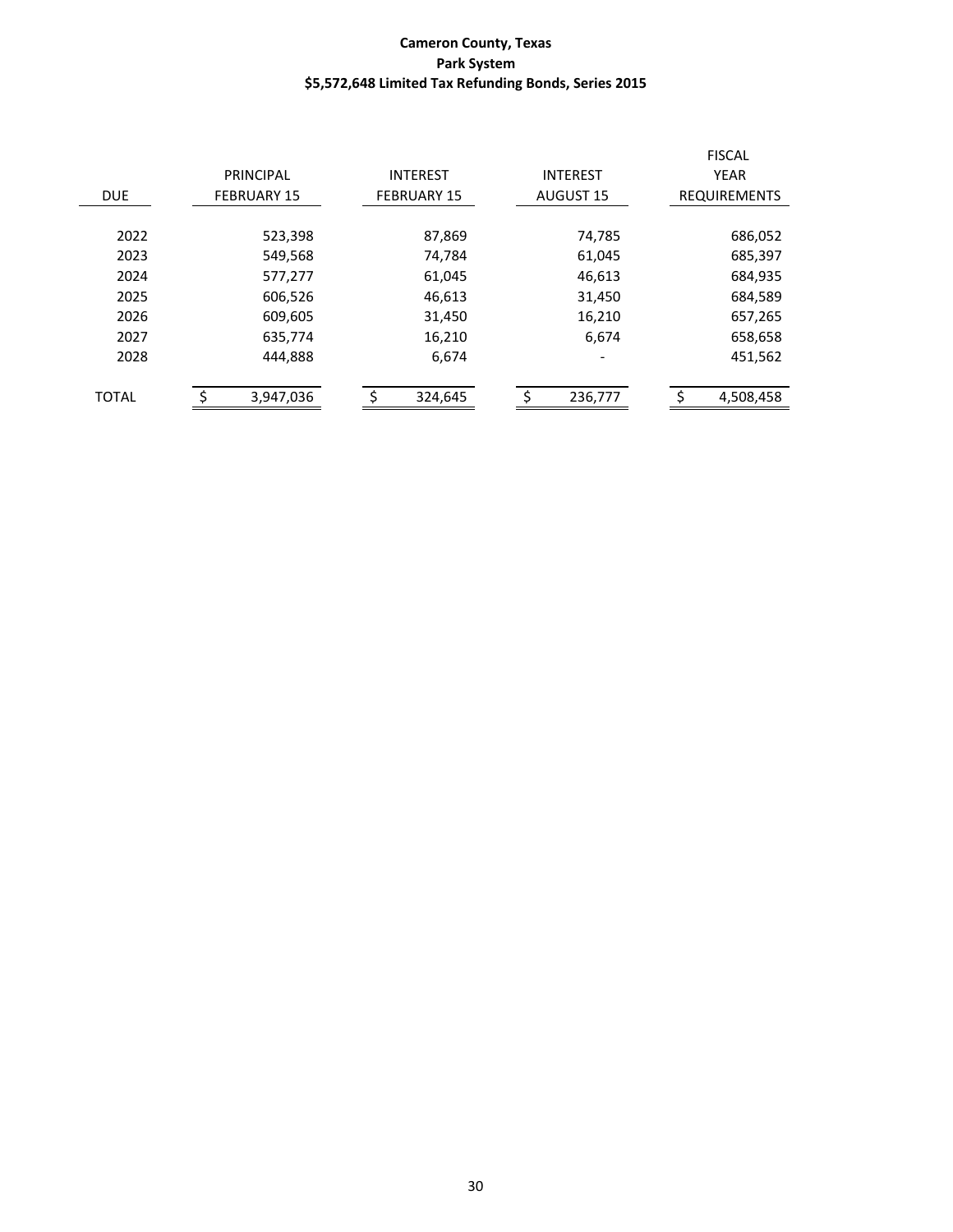# **Cameron County, Texas Park System \$21,160,000 Certificates of Obligation, Series 2016B**

|              | <b>PRINCIPAL</b>   | <b>INTEREST</b>    | <b>INTEREST</b>  | <b>FISCAL</b><br><b>YEAR</b> |
|--------------|--------------------|--------------------|------------------|------------------------------|
| <b>DUE</b>   | <b>FEBRUARY 15</b> | <b>FEBRUARY 15</b> | <b>AUGUST 15</b> | <b>REQUIREMENTS</b>          |
|              |                    |                    |                  |                              |
| 2022         | 870,000            | 398,450            | 381,050          | 1,649,500                    |
| 2023         | 905,000            | 381,050            | 362,950          | 1,649,000                    |
| 2024         | 940,000            | 362,950            | 344,150          | 1,647,100                    |
| 2025         | 980,000            | 344,150            | 324,550          | 1,648,700                    |
| 2026         | 1,020,000          | 324,550            | 304,150          | 1,648,700                    |
| 2027         | 1,070,000          | 304,150            | 277,400          | 1,651,550                    |
| 2028         | 1,115,000          | 277,400            | 255,100          | 1,647,500                    |
| 2029         | 1,160,000          | 255,100            | 231,900          | 1,647,000                    |
| 2030         | 1,215,000          | 231,900            | 201,525          | 1,648,425                    |
| 2031         | 1,280,000          | 201,525            | 169,525          | 1,651,050                    |
| 2032         | 1,345,000          | 169,525            | 135,900          | 1,650,425                    |
| 2033         | 1,415,000          | 135,900            | 100,525          | 1,651,425                    |
| 2034         | 1,485,000          | 100,525            | 63,400           | 1,648,925                    |
| 2035         | 1,555,000          | 63,400             | 32,300           | 1,650,700                    |
| 2036         | 1,615,000          | 32,300             |                  | 1,647,300                    |
|              |                    |                    |                  |                              |
| <b>TOTAL</b> | 17,970,000         | 3,582,875          | 3,184,425        | 24,737,300                   |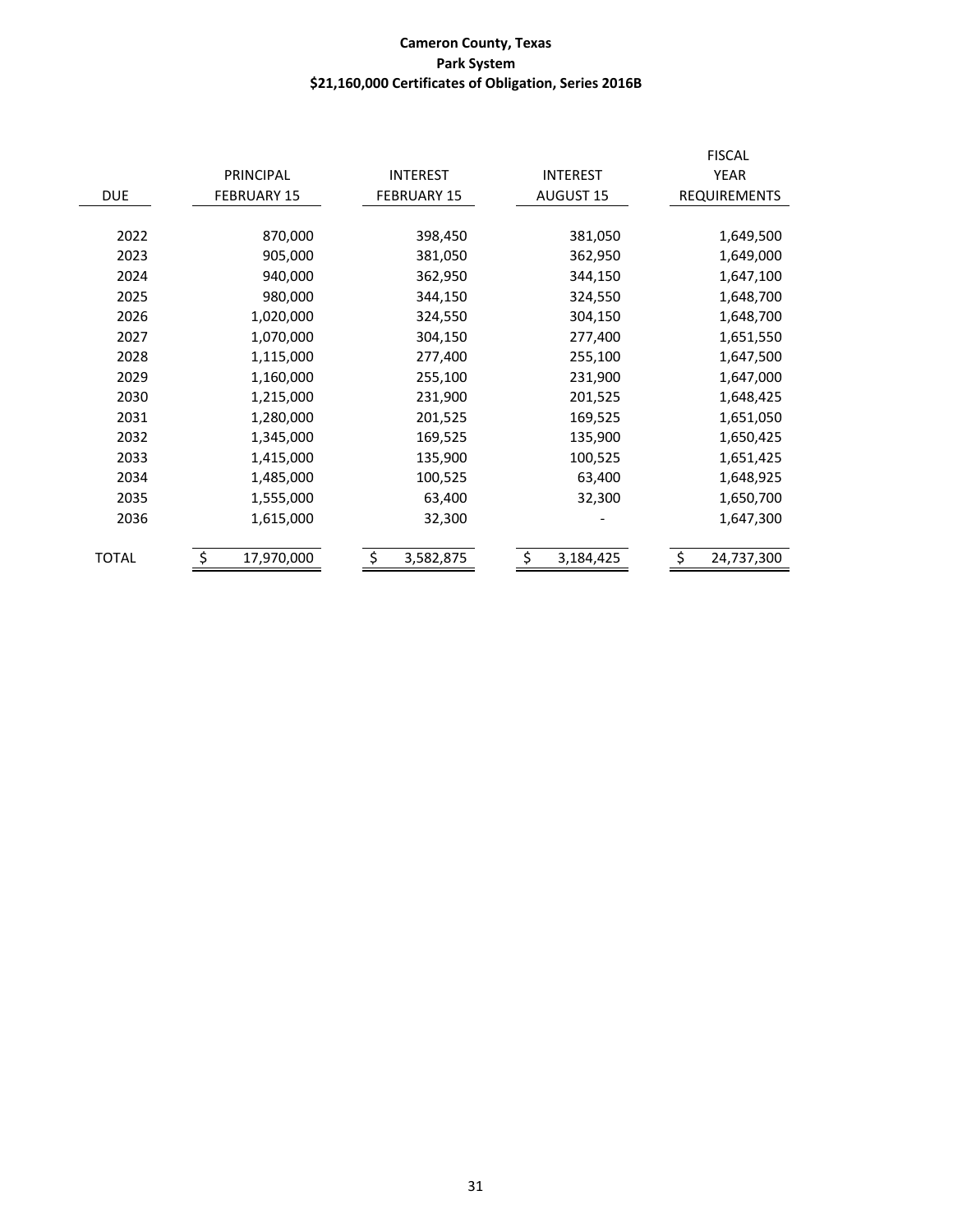# **Cameron County, Texas Park System \$1,407,600 Certificates of Obligation, Series 2019**

|              |                    |                    |                  | <b>FISCAL</b>       |
|--------------|--------------------|--------------------|------------------|---------------------|
|              | <b>PRINCIPAL</b>   | <b>INTEREST</b>    | <b>INTEREST</b>  | <b>YEAR</b>         |
| DUE.         | <b>FEBRUARY 15</b> | <b>FEBRUARY 15</b> | <b>AUGUST 15</b> | <b>REQUIREMENTS</b> |
|              |                    |                    |                  |                     |
| 2022         | 222,462            | 15,211             | 12,882           | 250,555             |
| 2023         | 114,726            | 14,337             | 13,115           | 142,178             |
| 2024         | 116,738            | 13,115             | 11,813           | 141,666             |
| 2025         | 119,556            | 11,813             | 10,420           | 141,789             |
| 2026         | 122,374            | 10,420             | 8,934            | 141,728             |
| 2027         | 125,594            | 8,934              | 7,369            | 141,897             |
| 2028         | 128,815            | 7,369              | 5,698            | 141,882             |
| 2029         | 132,035            | 5,698              | 3,921            | 141,654             |
| 2030         | 136,061            | 3,921              | 2,021            |                     |
| 2031         | 139,683            | 2,021              |                  | 141,704             |
|              |                    |                    |                  |                     |
| <b>TOTAL</b> | 1,358,044          | 92,839             | 76,173           | 1,527,056           |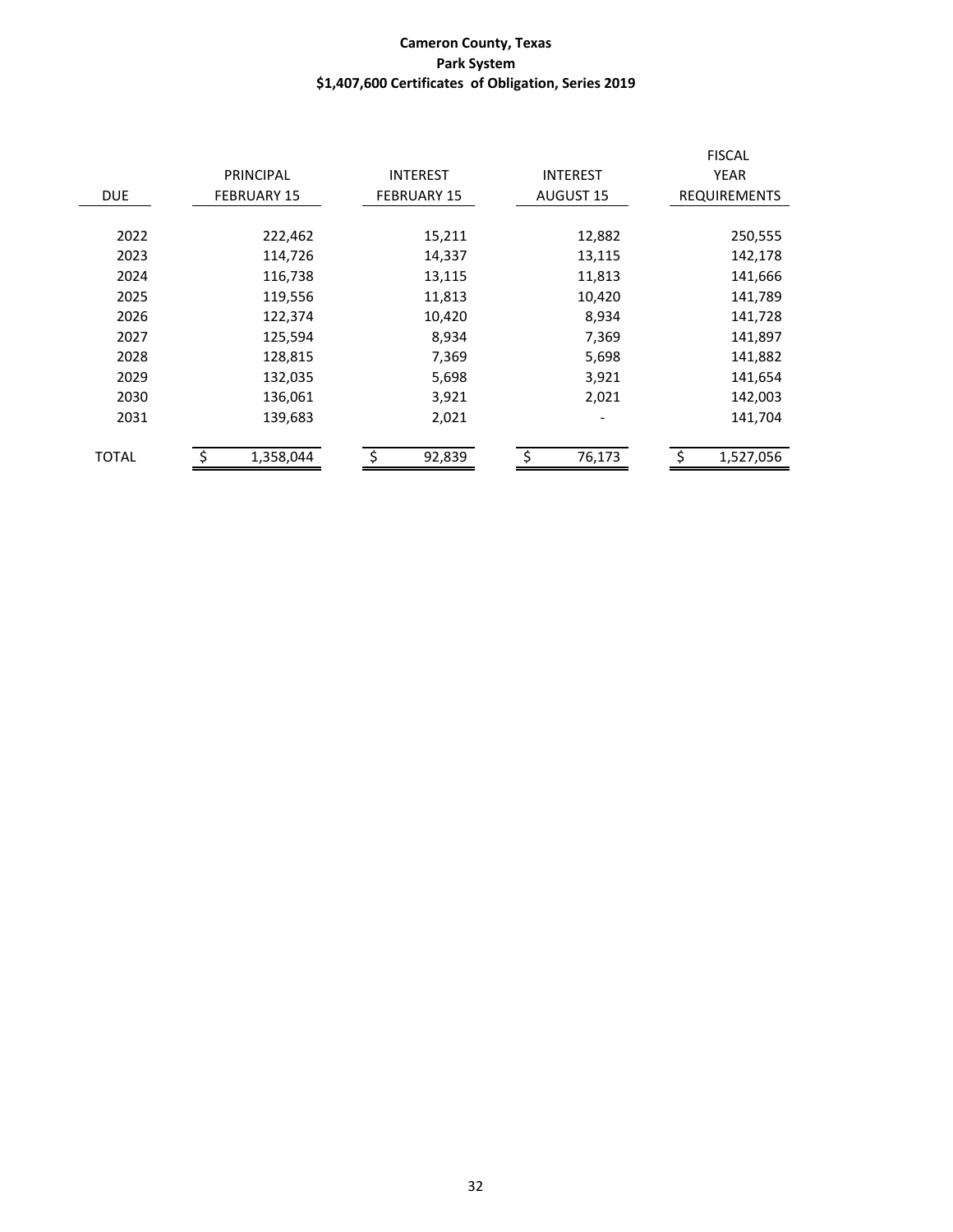# **Cameron County, Texas Park System \$290,613 Tax Note, Series 2020**

| <b>DUE</b>   | <b>PRINCIPAL</b><br><b>FEBRUARY 15</b> | <b>INTEREST</b><br><b>FEBRUARY 15</b> | <b>INTEREST</b><br>AUGUST 15 |  | <b>FISCAL</b><br><b>YEAR</b><br><b>REQUIREMENTS</b> |
|--------------|----------------------------------------|---------------------------------------|------------------------------|--|-----------------------------------------------------|
|              |                                        |                                       |                              |  |                                                     |
| 2022         | 55,044                                 | 5,954                                 | 4,578                        |  | 65,577                                              |
| 2023         | 57,914                                 | 4,578                                 | 3,130                        |  | 65,623                                              |
| 2024         | 61,044                                 | 3,130                                 | 1,604                        |  | 65,779                                              |
| 2025         | 64,175                                 | 1,604                                 | -                            |  | 65,779                                              |
|              |                                        |                                       |                              |  |                                                     |
| <b>TOTAL</b> | 238,177                                | 15,268                                | 9,313                        |  | 262,758                                             |
|              |                                        |                                       |                              |  |                                                     |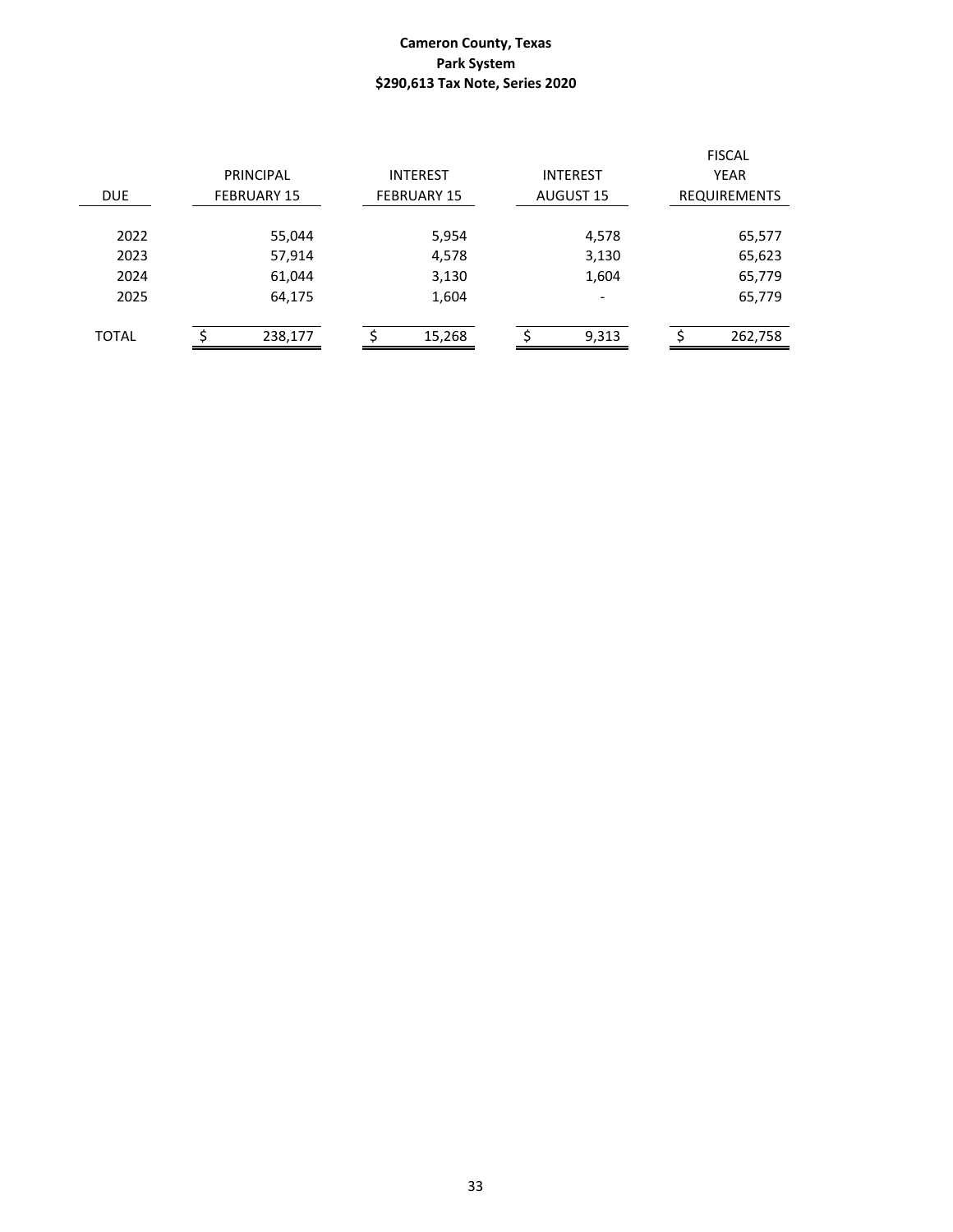

### **INDEPENDENT AUDITORS' REPORT ON INTERNAL CONTROL OVER FINANCIAL REPORTING AND ON COMPLIANCE AND OTHER MATTERS BASED ON AN AUDIT OF FINANCIAL STATEMENTS PERFORMED IN ACCORDANCE WITH** *GOVERNMENT AUDITING STANDARDS*

To the Honorable County Judge and Commissioners' Court Cameron County, Texas

We have audited, in accordance with the auditing standards generally accepted in the United States of America and the standards applicable to financial audits contained in *Government Auditing Standards* issued by the Comptroller General of the United States, the financial statements of the business-type activities of the Cameron County Park System, as of and for the year ended September 30, 2021, and the related notes to the financial statements, and have issued our report thereon dated March 30, 2022.

# **Internal Control over Financial Reporting**

In planning and performing our audit of the financial statements, we considered the Cameron County Park System's internal control over financial reporting (internal control) to determine the audit procedures that are appropriate in the circumstances for the purpose of expressing our opinions on the financial statements, but not for the purpose of expressing an opinion on the effectiveness of the Cameron County Park System's internal control. Accordingly, we do not express an opinion on the effectiveness of the Cameron County Park System's internal control.

A *deficiency in internal control* exists when the design or operation of a control does not allow management or employees, in the normal course of performing their assigned functions, to prevent, or detect and correct, misstatements on a timely basis. A *material weakness* is a deficiency, or a combination of deficiencies, in internal control, such that there is a reasonable possibility that a material misstatement of the entity's financial statements will not be prevented, or detected and corrected on a timely basis. A *significant deficiency* is a deficiency, or a combination of deficiencies, in internal control that is less severe than a material weakness, yet important enough to merit attention by those charged with governance.

Our consideration of internal control was for the limited purpose described in the first paragraph of this section and was not designed to identify all deficiencies in internal control that might be material weaknesses or, significant deficiencies. Given these limitations, during our audit we did not identify any deficiencies in internal control that we consider to be material weaknesses. However, material weaknesses may exist that have not been identified.

# **Compliance and Other Matters**

As part of obtaining reasonable assurance about whether the Cameron County Park System's financial statements are free from material misstatement, we performed tests of its compliance with certain provisions

**BML** y Fragoso, S.C. Matamoros, MX